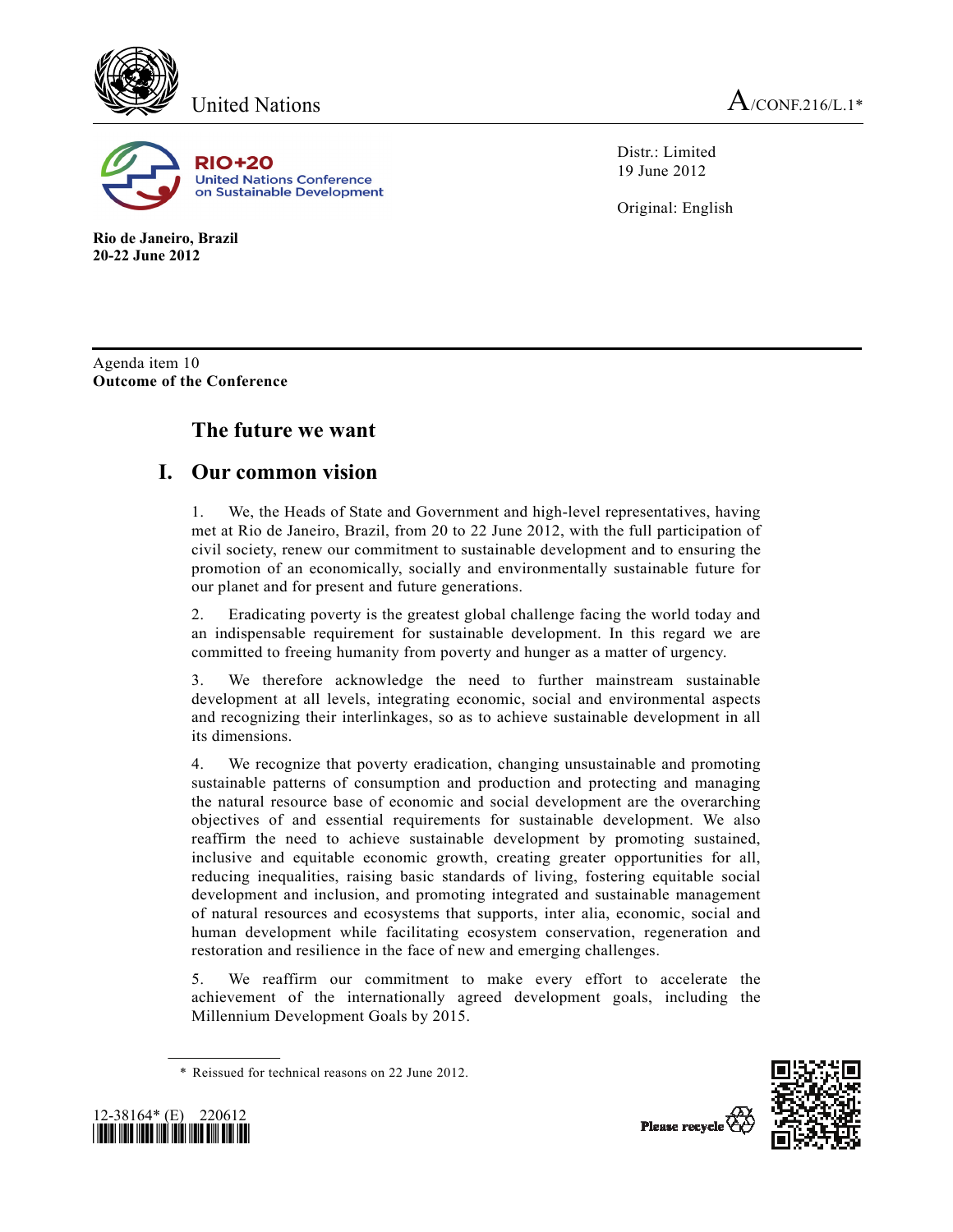6. We recognize that people are at the centre of sustainable development and in this regard we strive for a world that is just, equitable and inclusive, and we commit to work together to promote sustained and inclusive economic growth, social development and environmental protection and thereby to benefit all.

7. We reaffirm that we continue to be guided by the purposes and principles of the Charter of the United Nations, with full respect for international law and its principles.

8. We also reaffirm the importance of freedom, peace and security, respect for all human rights, including the right to development and the right to an adequate standard of living, including the right to food, the rule of law, gender equality, the empowerment of women and the overall commitment to just and democratic societies for development.

9. We reaffirm the importance of the Universal Declaration of Human Rights, as well as other international instruments relating to human rights and international law. We emphasize the responsibilities of all States, in conformity with the Charter of the United Nations, to respect, protect and promote human rights and fundamental freedoms for all, without distinction of any kind as to race, colour, sex, language, religion, political or other opinion, national or social origin, property, birth, disability or other status.

10. We acknowledge that democracy, good governance and the rule of law, at the national and international levels, as well as an enabling environment, are essential for sustainable development, including sustained and inclusive economic growth, social development, environmental protection and the eradication of poverty and hunger. We reaffirm that to achieve our sustainable development goals we need institutions at all levels that are effective, transparent, accountable and democratic.

11. We reaffirm our commitment to strengthen international cooperation to address the persistent challenges related to sustainable development for all, in particular in developing countries. In this regard, we reaffirm the need to achieve economic stability, sustained economic growth, promotion of social equity and protection of the environment, while enhancing gender equality, the empowerment of women and equal opportunities for all, and the protection, survival and development of children to their full potential, including through education.

12. We resolve to take urgent action to achieve sustainable development. We therefore renew our commitment to sustainable development, assessing the progress to date and the remaining gaps in the implementation of the outcomes of the major summits on sustainable development and addressing new and emerging challenges. We express our determination to address the themes of the United Nations Conference on Sustainable Development, namely, a green economy in the context of sustainable development and poverty eradication, and the institutional framework for sustainable development.

13. We recognize that opportunities for people to influence their lives and future, participate in decision-making and voice their concerns are fundamental for sustainable development. We underscore that sustainable development requires concrete and urgent action. It can only be achieved with a broad alliance of people, governments, civil society and the private sector, all working together to secure the future we want for present and future generations.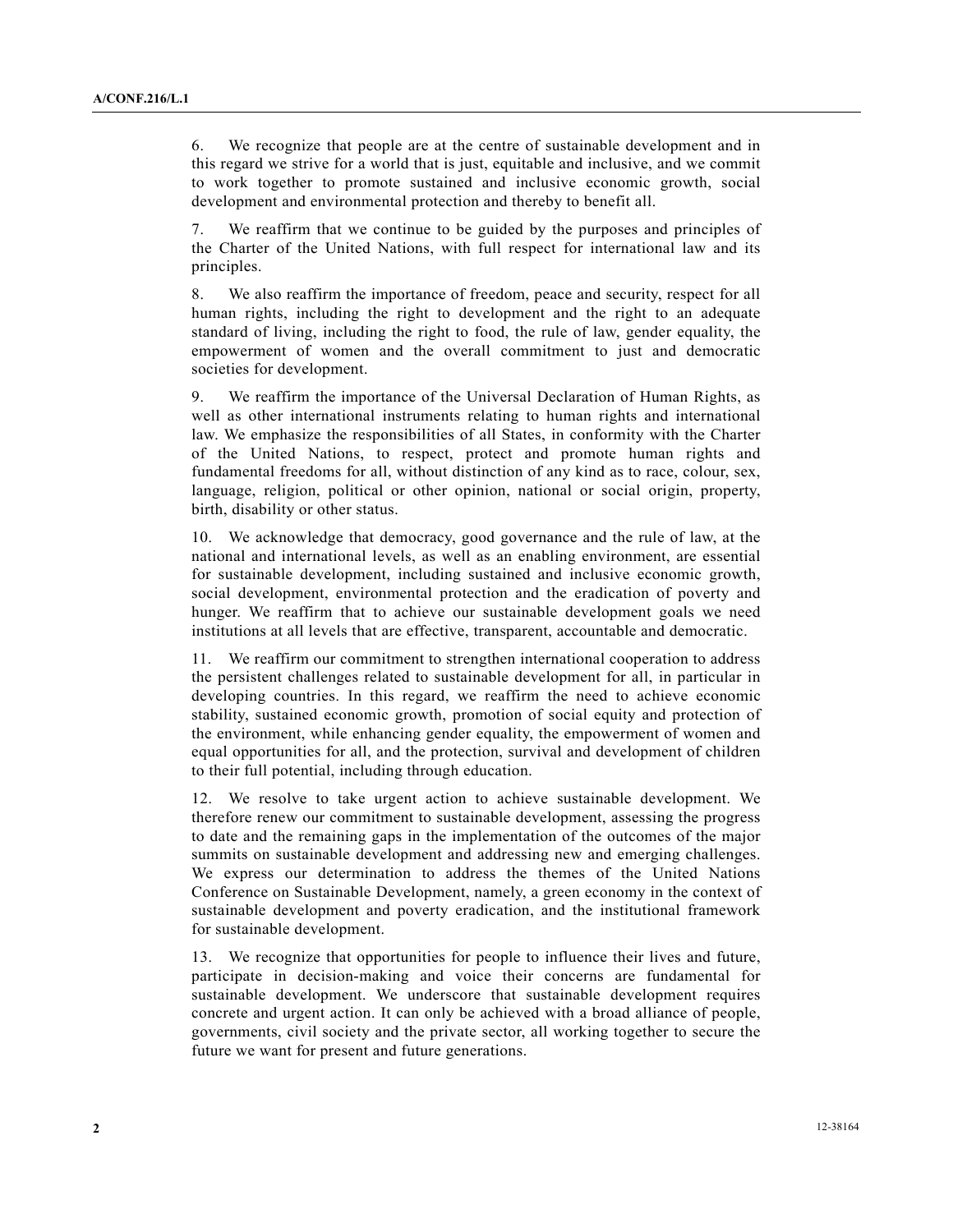## **II. Renewing political commitment**

### **A. Reaffirming the Rio Principles and past action plans**

14. We recall the Stockholm Declaration of the United Nations Conference on the Human Environment adopted at Stockholm on 16 June 1972.

15. We reaffirm all the principles of the Rio Declaration on Environment and Development, including, inter alia, the principle of common but differentiated responsibilities, as set out in principle 7 of the Rio Declaration.

16. We reaffirm our commitment to fully implement the Rio Declaration on Environment and Development, Agenda 21, the Programme for the Further Implementation of Agenda 21, the Plan of Implementation of the World Summit on Sustainable Development (Johannesburg Plan of Implementation) and the Johannesburg Declaration on Sustainable Development of the World Summit on Sustainable Development, the Programme of Action for the Sustainable Development of Small Island Developing States (Barbados Programme of Action) and the Mauritius Strategy for the Further Implementation of the Programme of Action for the Sustainable Development of Small Island Developing States. We also reaffirm our commitment to the full implementation of the Programme of Action for the Least Developed Countries for the Decade 2011-2020 (Istanbul Programme of Action), the Almaty Programme of Action: Addressing the Needs of Landlocked Developing Countries within a New Global Framework for Transit Transport Cooperation for Landlocked and Transit Developing Countries, the political declaration on Africa's development needs, and the New Partnership for Africa's Development. We recall as well our commitments in the outcomes of all the major United Nations conferences and summits in the economic, social and environmental fields, including the United Nations Millennium Declaration, the 2005 World Summit Outcome, the Monterrey Consensus of the International Conference on Financing for Development, the Doha Declaration on Financing for Development, the outcome document of the High-level Plenary Meeting of the General Assembly on the Millennium Development Goals, the Programme of Action of the International Conference on Population and Development, the key actions for the further implementation of the Programme of Action of the International Conference on Population and Development and the Beijing Declaration and Platform for Action.

17. We recognize the importance of the three Rio conventions for advancing sustainable development and in this regard we urge all parties to fully implement their commitments under the United Nations Framework Convention on Climate Change, the Convention on Biological Diversity and the United Nations Convention to Combat Desertification in Those Countries Experiencing Serious Drought and/or Desertification, Particularly in Africa, in accordance with their respective principles and provisions, as well as to take effective and concrete actions and measures at all levels and to enhance international cooperation.

18. We are determined to reinvigorate political will and to raise the level of commitment by the international community to move the sustainable development agenda forward, through the achievement of the internationally agreed development goals, including the Millennium Development Goals. We further reaffirm our respective commitments to other relevant internationally agreed goals in the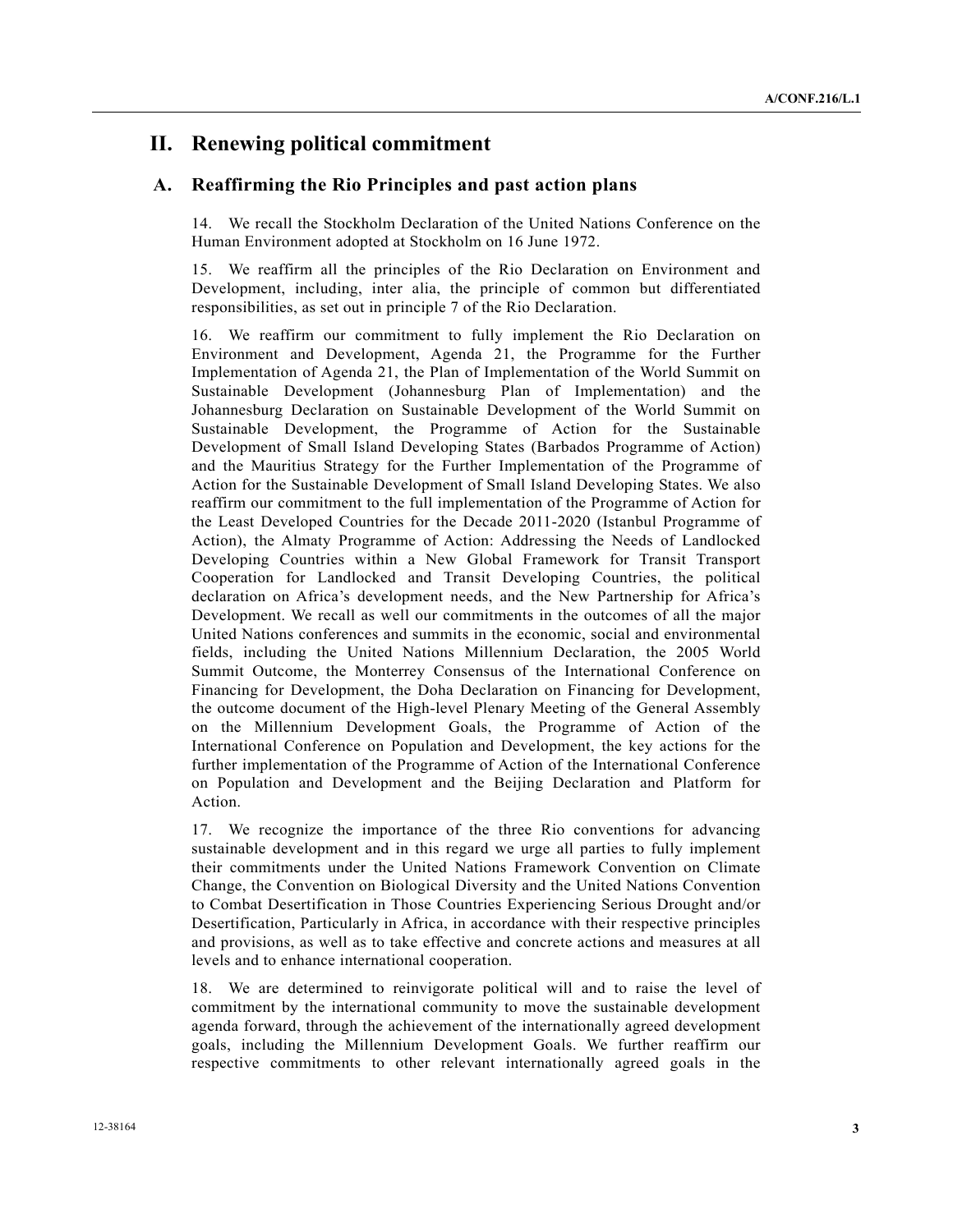economic, social and environmental fields since 1992. We therefore resolve to take concrete measures that accelerate implementation of sustainable development commitments.

## **B. Advancing integration, implementation and coherence: assessing the progress to date and the remaining gaps in the implementation of the outcomes of the major summits on sustainable development and addressing new and emerging challenges**

19. We recognize that the 20 years since the United Nations Conference on Environment and Development in 1992 have seen uneven progress, including in sustainable development and poverty eradication. We emphasize the need to make progress in implementing previous commitments. We also recognize the need to accelerate progress in closing development gaps between developed and developing countries, and to seize and create opportunities to achieve sustainable development through economic growth and diversification, social development and environmental protection. To this end, we underscore the continued need for an enabling environment at the national and international levels, as well as continued and strengthened international cooperation, particularly in the areas of finance, debt, trade and technology transfer, as mutually agreed, and innovation, entrepreneurship, capacity-building, transparency and accountability. We recognize the diversification of actors and stakeholders engaged in the pursuit of sustainable development. In this context, we affirm the continued need for the full and effective participation of all countries, in particular developing countries, in global decision-making.

20. We acknowledge that since 1992 there have been areas of insufficient progress and setbacks in the integration of the three dimensions of sustainable development, aggravated by multiple financial, economic, food and energy crises, which have threatened the ability of all countries, in particular developing countries, to achieve sustainable development. In this regard, it is critical that we do not backtrack from our commitment to the outcome of the United Nations Conference on Environment and Development. We also recognize that one of the current major challenges for all countries, particularly for developing countries, is the impact from the multiple crises affecting the world today.

21. We are deeply concerned that one in five people on this planet, or over 1 billion people, still live in extreme poverty, and that one in seven — or 14 per cent — is undernourished, while public health challenges, including pandemics and epidemics, remain omnipresent threats. In this context, we note the ongoing discussions on human security in the General Assembly. We acknowledge that with the world's population projected to exceed 9 billion by 2050 with an estimated two thirds living in cities, we need to increase our efforts to achieve sustainable development and, in particular, the eradication of poverty, hunger and preventable diseases.

22. We recognize examples of progress in sustainable development at the regional, national, subnational and local levels. We note that efforts to achieve sustainable development have been reflected in regional, national and subnational policies and plans, and that Governments have strengthened their commitment to sustainable development since the adoption of Agenda 21 through legislation and institutions,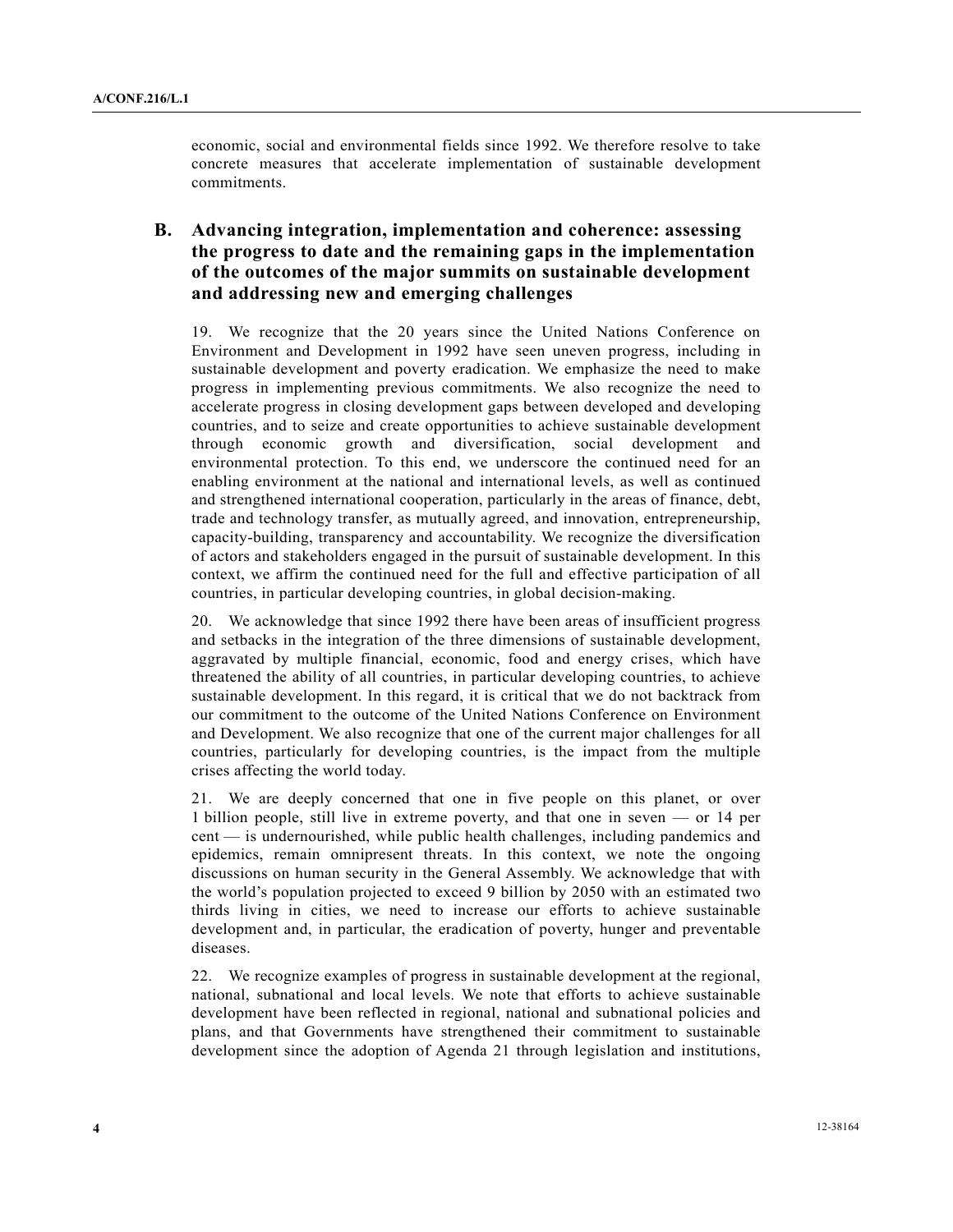and the development and implementation of international, regional and subregional agreements and commitments.

23. We reaffirm the importance of supporting developing countries in their efforts to eradicate poverty and promote empowerment of the poor and people in vulnerable situations, including removing barriers to opportunity, enhancing productive capacity, developing sustainable agriculture and promoting full and productive employment and decent work for all, complemented by effective social policies, including social protection floors, with a view to achieving the internationally agreed development goals, including the Millennium Development Goals.

24. We express deep concern about the continuing high levels of unemployment and underemployment, particularly among young people, and note the need for sustainable development strategies to proactively address youth employment at all levels. In this regard, we recognize the need for a global strategy on youth and employment building on the work of the International Labour Organization (ILO).

25. We acknowledge that climate change is a cross-cutting and persistent crisis and express our concern that the scale and gravity of the negative impacts of climate change affect all countries and undermine the ability of all countries, in particular, developing countries, to achieve sustainable development and the Millennium Development Goals and threaten the viability and survival of nations. Therefore we underscore that combating climate change requires urgent and ambitious action, in accordance with the principles and provisions of the United Nations Framework Convention on Climate Change.

26. States are strongly urged to refrain from promulgating and applying any unilateral economic, financial or trade measures not in accordance with international law and the Charter of the United Nations that impede the full achievement of economic and social development, particularly in developing countries.

27. We reiterate our commitment, expressed in the Johannesburg Plan of Implementation, the 2005 World Summit Outcome and the outcome document of the High-level Plenary Meeting of the General Assembly on the Millennium Development Goals of 2010, to take further effective measures and actions, in conformity with international law, to remove the obstacles to the full realization of the right of self-determination of peoples living under colonial and foreign occupation, which continue to adversely affect their economic and social development as well as their environment, are incompatible with the dignity and worth of the human person and must be combated and eliminated.

28. We reaffirm that, in accordance with the Charter of the United Nations, this shall not be construed as authorizing or encouraging any action against the territorial integrity or political independence of any State.

29. We resolve to take further effective measures and actions, in conformity with international law, to remove obstacles and constraints, strengthen support and meet the special needs of people living in areas affected by complex humanitarian emergencies and in areas affected by terrorism.

30. We recognize that many people, especially the poor, depend directly on ecosystems for their livelihoods, their economic, social and physical well-being, and their cultural heritage. For this reason, it is essential to generate decent jobs and incomes that decrease disparities in standards of living in order to better meet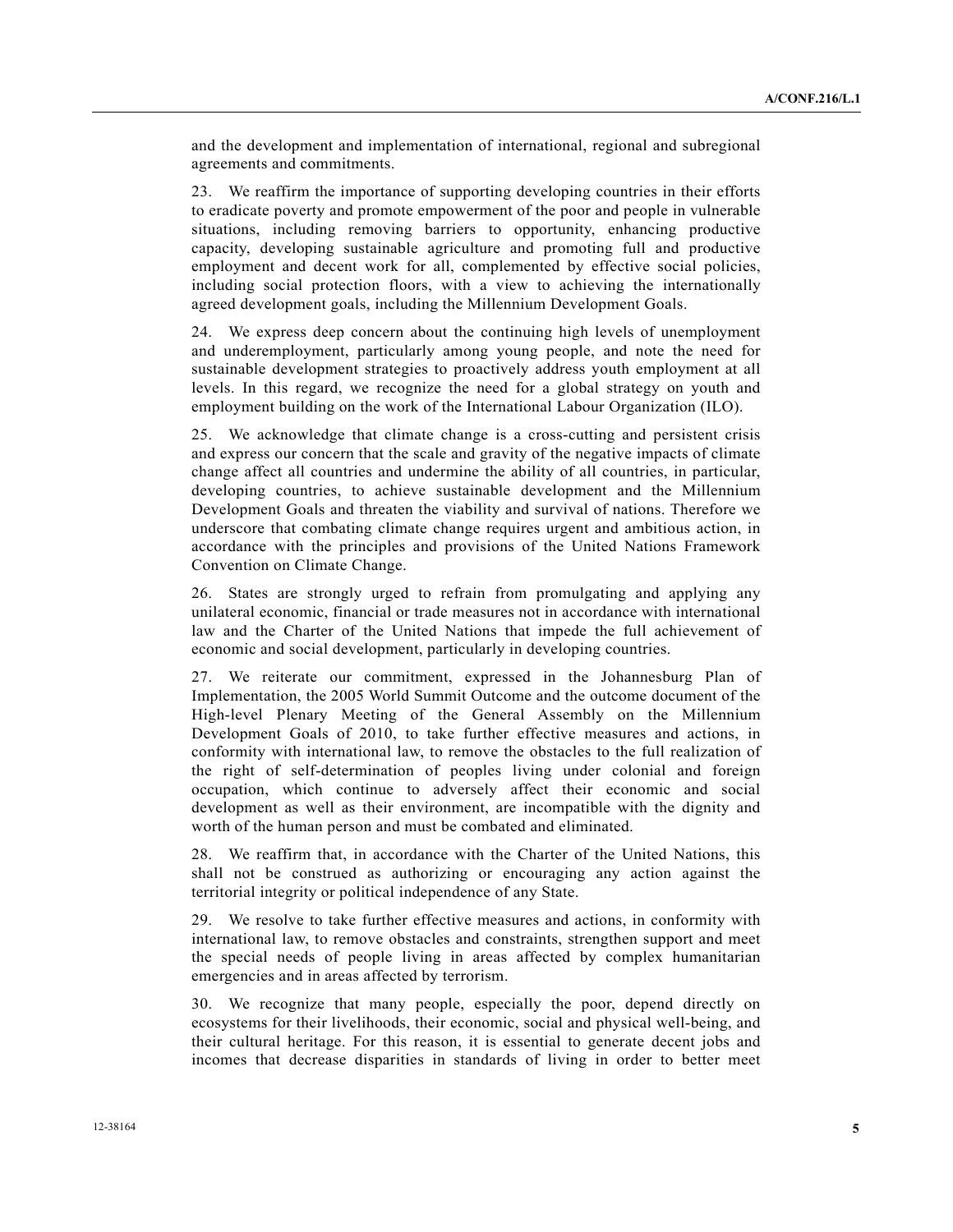people's needs and promote sustainable livelihoods and practices and the sustainable use of natural resources and ecosystems.

31. We emphasize that sustainable development must be inclusive and peoplecentred, benefiting and involving all people, including youth and children. We recognize that gender equality and the empowerment of women are important for sustainable development and our common future. We reaffirm our commitments to ensure women's equal rights, access and opportunities for participation and leadership in the economy, society and political decision-making.

32. We recognize that each country faces specific challenges to achieve sustainable development and we underscore the special challenges facing the most vulnerable countries and in particular African countries, least developed countries, landlocked developing countries and small island developing States, as well as the specific challenges facing the middle-income countries. Countries in situations of conflict also need special attention.

33. We reaffirm our commitment to take urgent and concrete action to address the vulnerability of small island developing States, including through the sustained implementation of the Barbados Programme of Action and the Mauritius Strategy, and underscore the urgency of finding additional solutions to the major challenges facing small island developing States in a concerted manner so as to support them in sustaining momentum realized in implementing the Barbados Programme of Action and the Mauritius Strategy and achieving sustainable development.

34. We reaffirm that the Istanbul Programme of Action outlines the priorities of least developed countries for sustainable development and defines a framework for renewed and strengthened global partnership to implement them. We commit to assist the least developed countries with the implementation of the Istanbul Programme of Action as well as in their efforts to achieve sustainable development.

35. We recognize that more attention should be given to Africa and the implementation of previously agreed commitments related to its development needs that were made at major United Nations summits and conferences. We note that aid to Africa has increased in recent years. However, it still lags behind commitments that were previously made. We underscore the key priority for the international community of supporting Africa's sustainable development efforts. In this regard, we recommit to fully implement the internationally agreed commitments related to Africa's development needs, particularly those contained in the United Nations Millennium Declaration, the United Nations Declaration on the New Partnership for Africa's Development, the Monterrey Consensus, the Johannesburg Plan of Implementation and the 2005 World Summit Outcome, as well as the 2008 political declaration on Africa's development needs.

36. We recognize the serious constraints to achieving sustainable development in all its three dimensions in landlocked developing countries. In this regard, we reaffirm our commitment to address the special development needs and the challenges faced by landlocked developing countries through the full, timely and effective implementation of the Almaty Programme of Action as contained in the declaration on the midterm review of the Almaty Programme of Action.

37. We recognize the progress made by middle-income countries in improving the well-being of their people, as well as the specific development challenges they face in their efforts to eradicate poverty, reduce inequalities and achieve their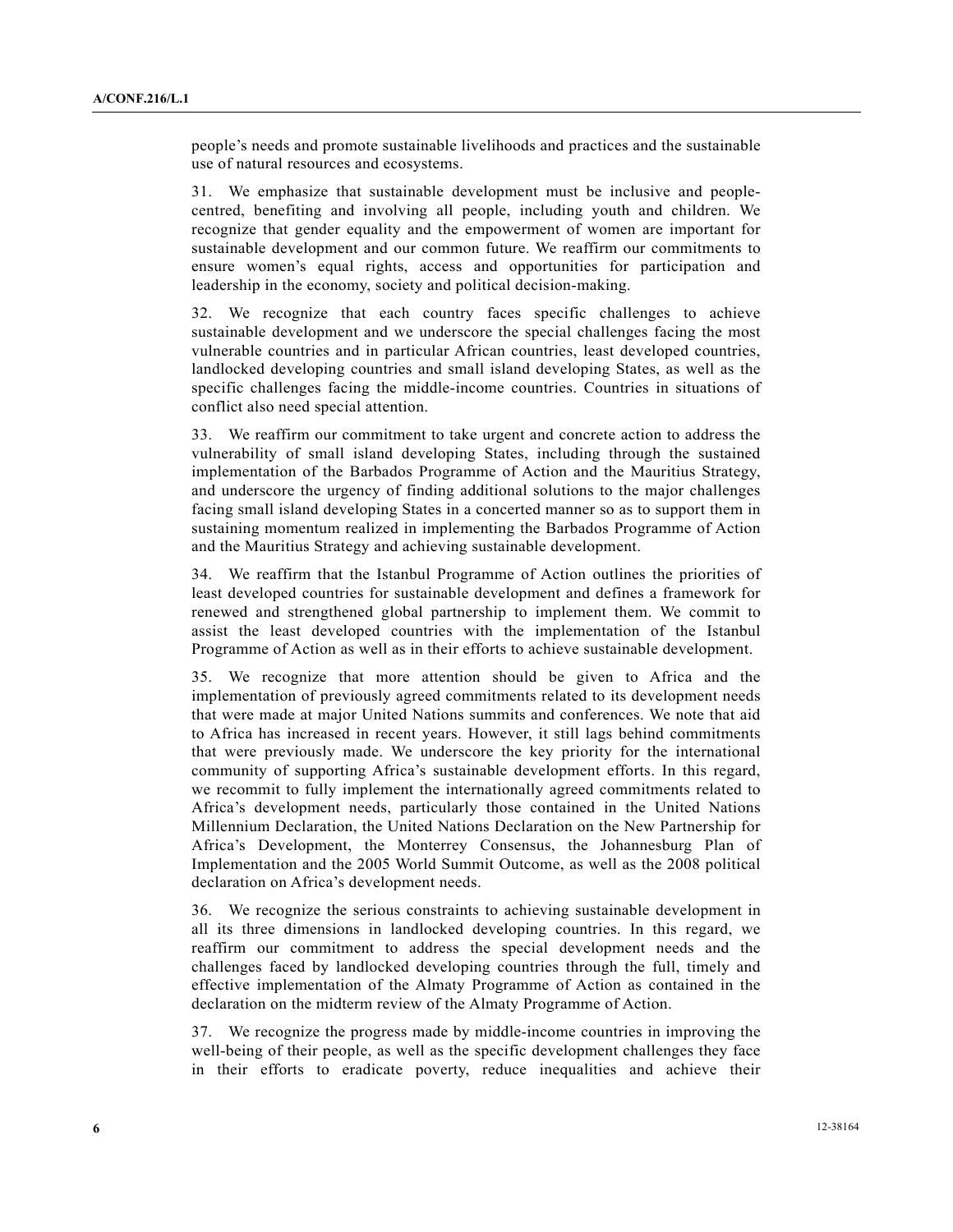development goals, including the Millennium Development Goals, and to achieve sustainable development in a comprehensive manner integrating the economic, social and environmental dimensions. We reiterate that these efforts should be adequately supported by the international community, in various forms, taking into account the needs and the capacity to mobilize domestic resources of these countries.

38. We recognize the need for broader measures of progress to complement gross domestic product in order to better inform policy decisions, and in this regard we request the United Nations Statistical Commission, in consultation with relevant United Nations system entities and other relevant organizations, to launch a programme of work in this area building on existing initiatives.

39. We recognize that planet Earth and its ecosystems are our home and that "Mother Earth" is a common expression in a number of countries and regions, and we note that some countries recognize the rights of nature in the context of the promotion of sustainable development. We are convinced that in order to achieve a just balance among the economic, social and environmental needs of present and future generations, it is necessary to promote harmony with nature.

40. We call for holistic and integrated approaches to sustainable development that will guide humanity to live in harmony with nature and lead to efforts to restore the health and integrity of the Earth's ecosystem.

41. We acknowledge the natural and cultural diversity of the world and recognize that all cultures and civilizations can contribute to sustainable development.

## **C. Engaging major groups and other stakeholders**

42. We reaffirm the key role of all levels of government and legislative bodies in promoting sustainable development. We further acknowledge efforts and progress made at the local and subnational levels, and recognize the important role that such authorities and communities can play in implementing sustainable development, including by engaging citizens and stakeholders and providing them with relevant information, as appropriate, on the three dimensions of sustainable development. We further acknowledge the importance of involving all relevant decision makers in the planning and implementation of sustainable development policies.

43. We underscore that broad public participation and access to information and judicial and administrative proceedings are essential to the promotion of sustainable development. Sustainable development requires the meaningful involvement and active participation of regional, national and subnational legislatures and judiciaries, and all major groups: women, children and youth, indigenous peoples, non-governmental organizations, local authorities, workers and trade unions, business and industry, the scientific and technological community, and farmers, as well as other stakeholders, including local communities, volunteer groups and foundations, migrants and families as well as older persons and persons with disabilities. In this regard, we agree to work more closely with the major groups and other stakeholders and encourage their active participation, as appropriate, in processes that contribute to decision-making, planning and implementation of policies and programmes for sustainable development at all levels.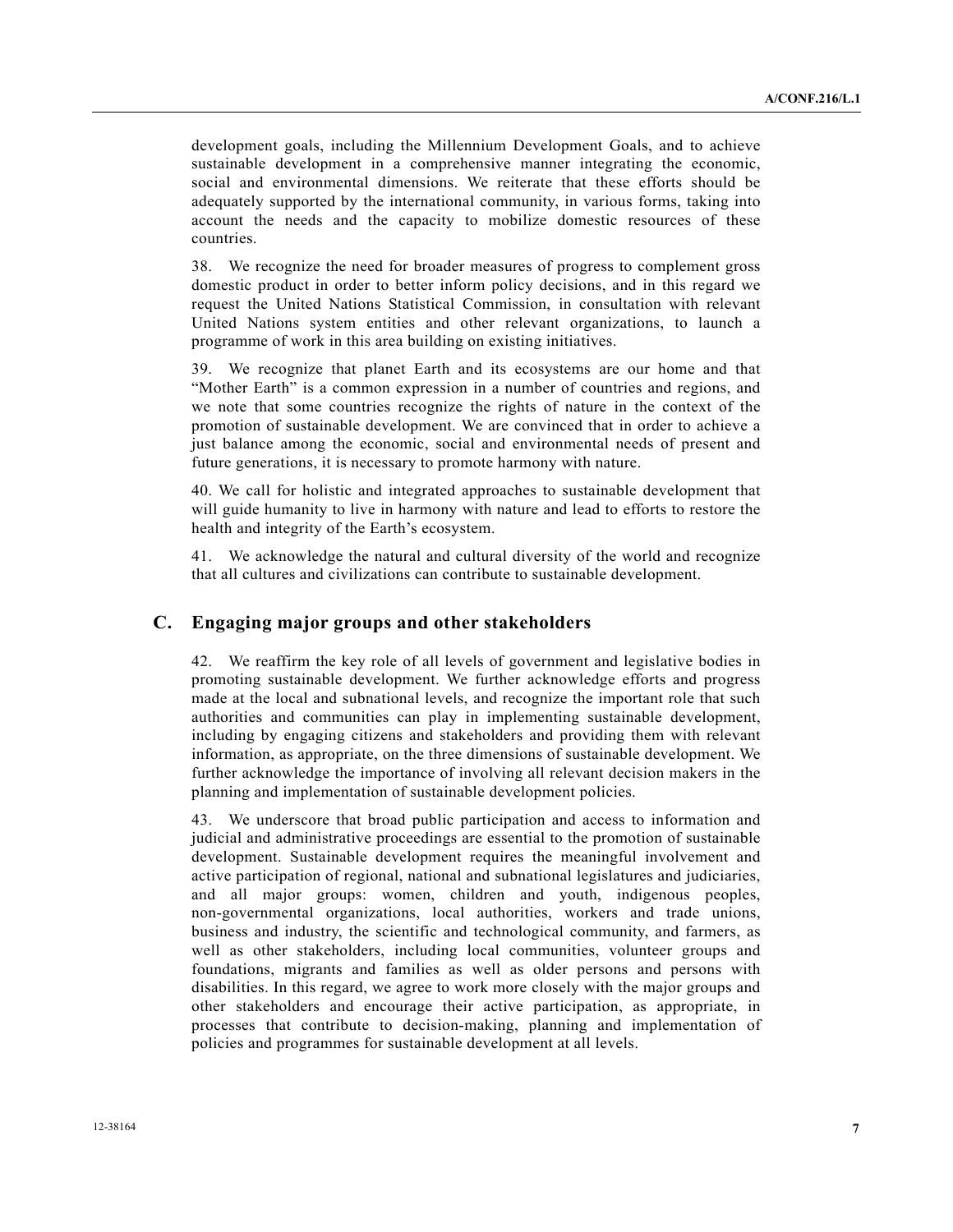44. We acknowledge the role of civil society and the importance of enabling all members of civil society to be actively engaged in sustainable development. We recognize that improved participation of civil society depends upon, inter alia, strengthening access to information and building civil society capacity and an enabling environment. We recognize that information and communications technology is facilitating the flow of information between governments and the public. In this regard, it is essential to work towards improved access to information and communications technology, especially broadband networks and services, and bridge the digital divide, recognizing the contribution of international cooperation in this regard.

45. We underscore that women have a vital role to play in achieving sustainable development. We recognize the leadership role of women and we resolve to promote gender equality and the empowerment of women and to ensure their full and effective participation in sustainable development policies, programmes and decision-making at all levels.

46. We acknowledge that the implementation of sustainable development will depend on the active engagement of both the public and the private sectors. We recognize that the active participation of the private sector can contribute to the achievement of sustainable development, including through the important tool of public-private partnerships. We support national regulatory and policy frameworks that enable business and industry to advance sustainable development initiatives, taking into account the importance of corporate social responsibility. We call on the private sector to engage in responsible business practices, such as those promoted by the United Nations Global Compact.

47. We acknowledge the importance of corporate sustainability reporting and encourage companies, where appropriate, especially publicly listed and large companies, to consider integrating sustainability information into their reporting cycle. We encourage industry, interested governments and relevant stakeholders with the support of the United Nations system, as appropriate, to develop models for best practice and facilitate action for the integration of sustainability reporting, taking into account experiences from already existing frameworks and paying particular attention to the needs of developing countries, including for capacitybuilding.

48. We recognize the important contribution of the scientific and technological community to sustainable development. We are committed to working with and fostering collaboration among the academic, scientific and technological community, in particular in developing countries, to close the technological gap between developing and developed countries and strengthen the science-policy interface as well as to foster international research collaboration on sustainable development.

49. We stress the importance of the participation of indigenous peoples in the achievement of sustainable development. We also recognize the importance of the United Nations Declaration on the Rights of Indigenous Peoples in the context of global, regional, national and subnational implementation of sustainable development strategies.

50. We stress the importance of the active participation of young people in decision-making processes, as the issues we are addressing have a deep impact on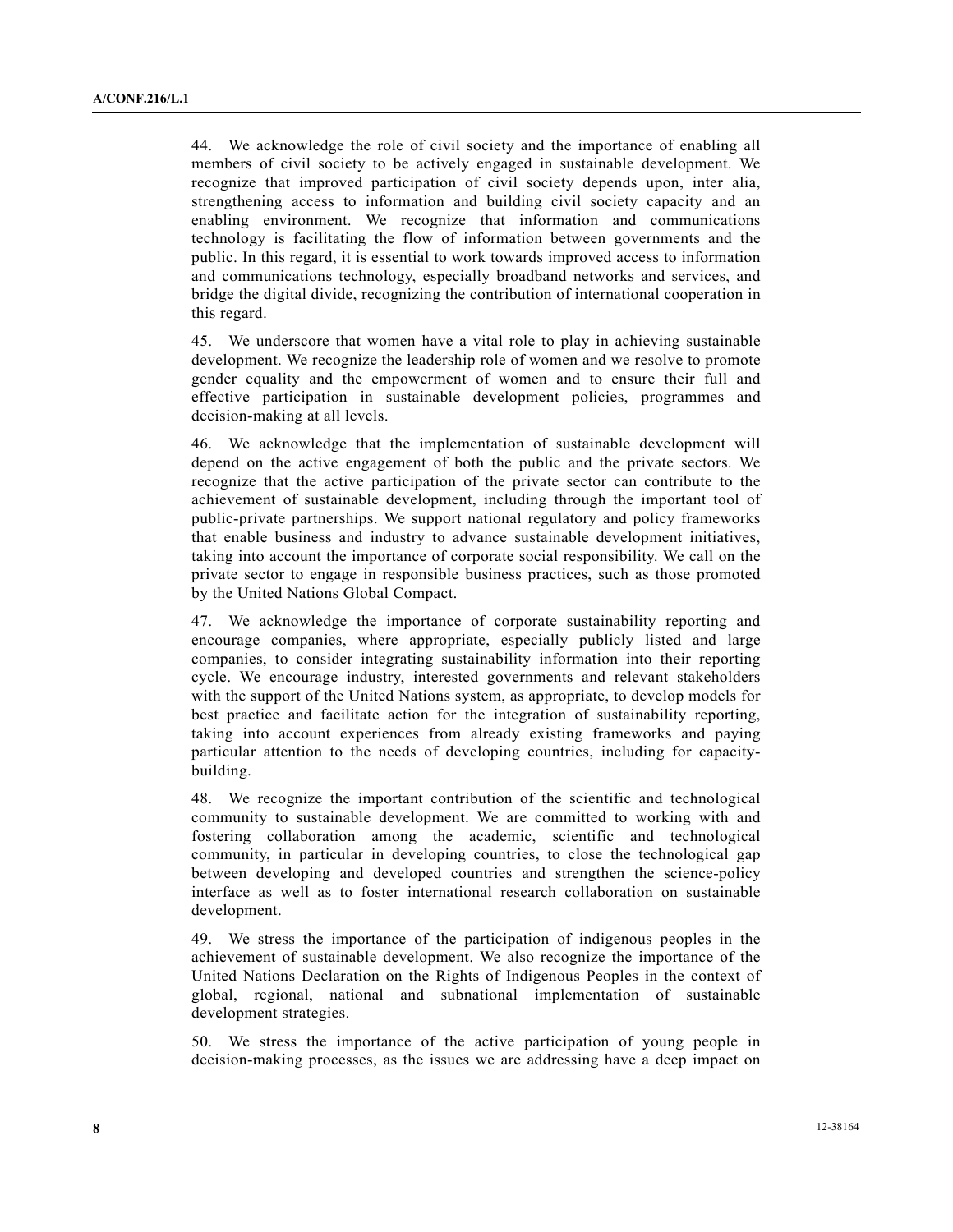present and future generations, and as the contribution of children and youth is vital to the achievement of sustainable development. We also recognize the need to promote intergenerational dialogue and solidarity by recognizing their views.

51. We stress the importance of the participation of workers and trade unions in the promotion of sustainable development. As the representatives of working people, trade unions are important partners in facilitating the achievement of sustainable development, in particular the social dimension. Information, education and training on sustainability at all levels, including in the workplace, are key to strengthening the capacity of workers and trade unions to support sustainable development.

52. We recognize that farmers, including small-scale farmers and fisherfolk, pastoralists and foresters, can make important contributions to sustainable development through production activities that are environmentally sound, enhance food security and the livelihood of the poor, and invigorate production and sustained economic growth.

53. We note the valuable contributions that non-governmental organizations could and do make in promoting sustainable development through their well-established and diverse experience, expertise and capacity, especially in the area of analysis, sharing of information and knowledge, promotion of dialogue and support of implementation of sustainable development.

54. We recognize the central role of the United Nations in advancing the sustainable development agenda. We acknowledge as well, in this regard, the contributions of other relevant international organizations, including international financial institutions and multilateral development banks, and stress the importance of cooperation among them and with the United Nations, within their respective mandates, recognizing their role in mobilizing resources for sustainable development.

55. We commit ourselves to reinvigorating the global partnership for sustainable development that we launched in Rio de Janeiro in 1992. We recognize the need to impart new momentum to our cooperative pursuit of sustainable development, and commit to work together with major groups and other stakeholders in addressing implementation gaps.

# **III. Green economy in the context of sustainable development and poverty eradication**

56. We affirm that there are different approaches, visions, models and tools available to each country, in accordance with its national circumstances and priorities, to achieve sustainable development in its three dimensions which is our overarching goal. In this regard, we consider green economy in the context of sustainable development and poverty eradication as one of the important tools available for achieving sustainable development and that it could provide options for policymaking but should not be a rigid set of rules. We emphasize that it should contribute to eradicating poverty as well as sustained economic growth, enhancing social inclusion, improving human welfare and creating opportunities for employment and decent work for all, while maintaining the healthy functioning of the Earth's ecosystems.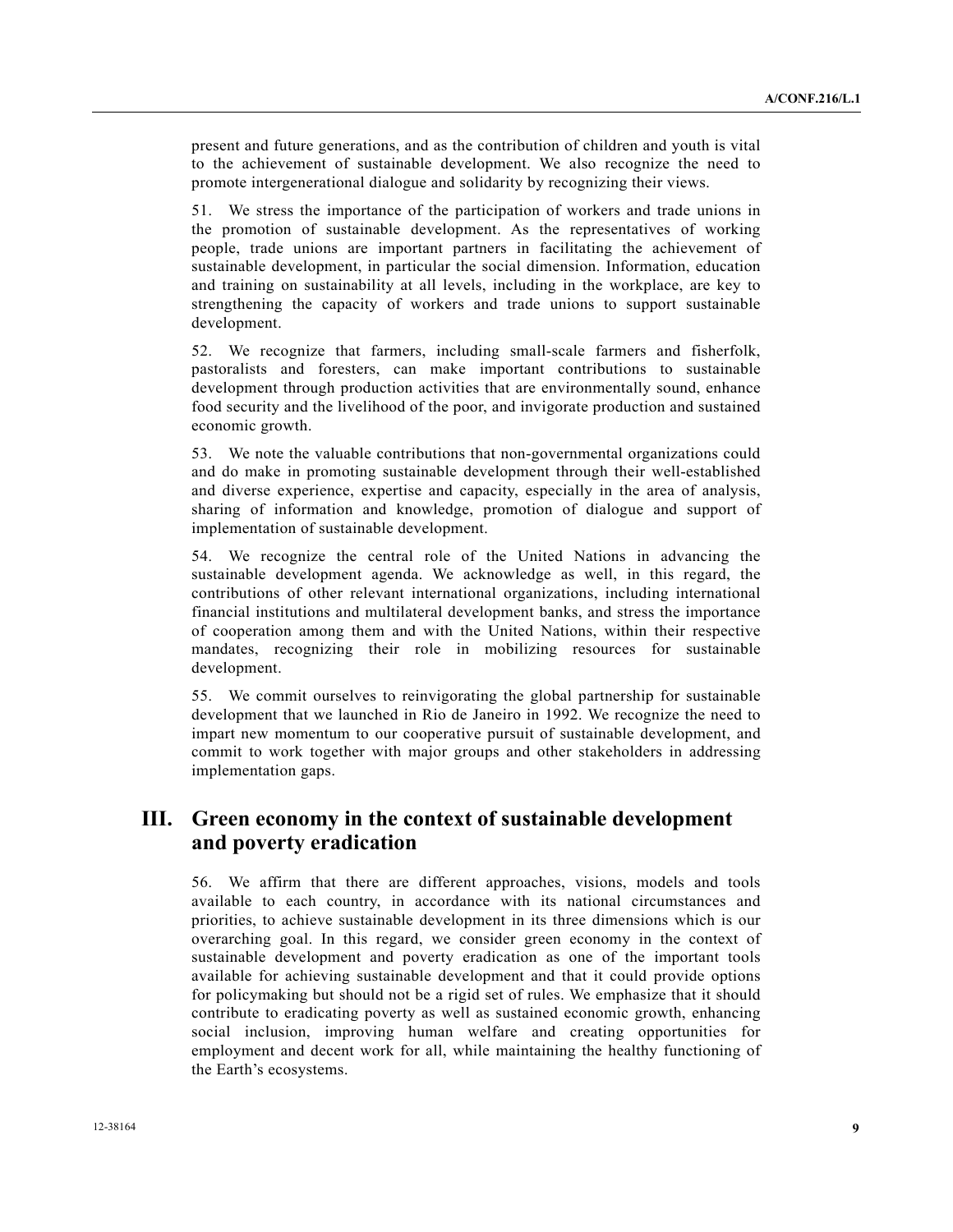57. We affirm that policies for green economy in the context of sustainable development and poverty eradication should be guided by and in accordance with all the Rio Principles, Agenda 21 and the Johannesburg Plan of Implementation and contribute towards achieving relevant internationally agreed development goals, including the Millennium Development Goals.

58. We affirm that green economy policies in the context of sustainable development and poverty eradication should:

(a) Be consistent with international law;

 (b) Respect each country's national sovereignty over their natural resources taking into account its national circumstances, objectives, responsibilities, priorities and policy space with regard to the three dimensions of sustainable development;

 (c) Be supported by an enabling environment and well-functioning institutions at all levels with a leading role for governments and with the participation of all relevant stakeholders, including civil society;

 (d) Promote sustained and inclusive economic growth, foster innovation and provide opportunities, benefits and empowerment for all and respect of all human rights;

 (e) Take into account the needs of developing countries, particularly those in special situations;

 (f) Strengthen international cooperation, including the provision of financial resources, capacity-building and technology transfer to developing countries;

 (g) Effectively avoid unwarranted conditionalities on official development assistance (ODA) and finance;

 (h) Not constitute a means of arbitrary or unjustifiable discrimination or a disguised restriction on international trade, avoid unilateral actions to deal with environmental challenges outside the jurisdiction of the importing country, and ensure that environmental measures addressing transboundary or global environmental problems, as far as possible, are based on an international consensus;

 (i) Contribute to closing technology gaps between developed and developing countries and reduce the technological dependence of developing countries using all appropriate measures;

 (j) Enhance the welfare of indigenous peoples and their communities, other local and traditional communities and ethnic minorities, recognizing and supporting their identity, culture and interests, and avoid endangering their cultural heritage, practices and traditional knowledge, preserving and respecting non-market approaches that contribute to the eradication of poverty;

 (k) Enhance the welfare of women, children, youth, persons with disabilities, smallholder and subsistence farmers, fisherfolk and those working in small and medium-sized enterprises, and improve the livelihoods and empowerment of the poor and vulnerable groups in particular in developing countries;

Mobilize the full potential and ensure the equal contribution of both women and men;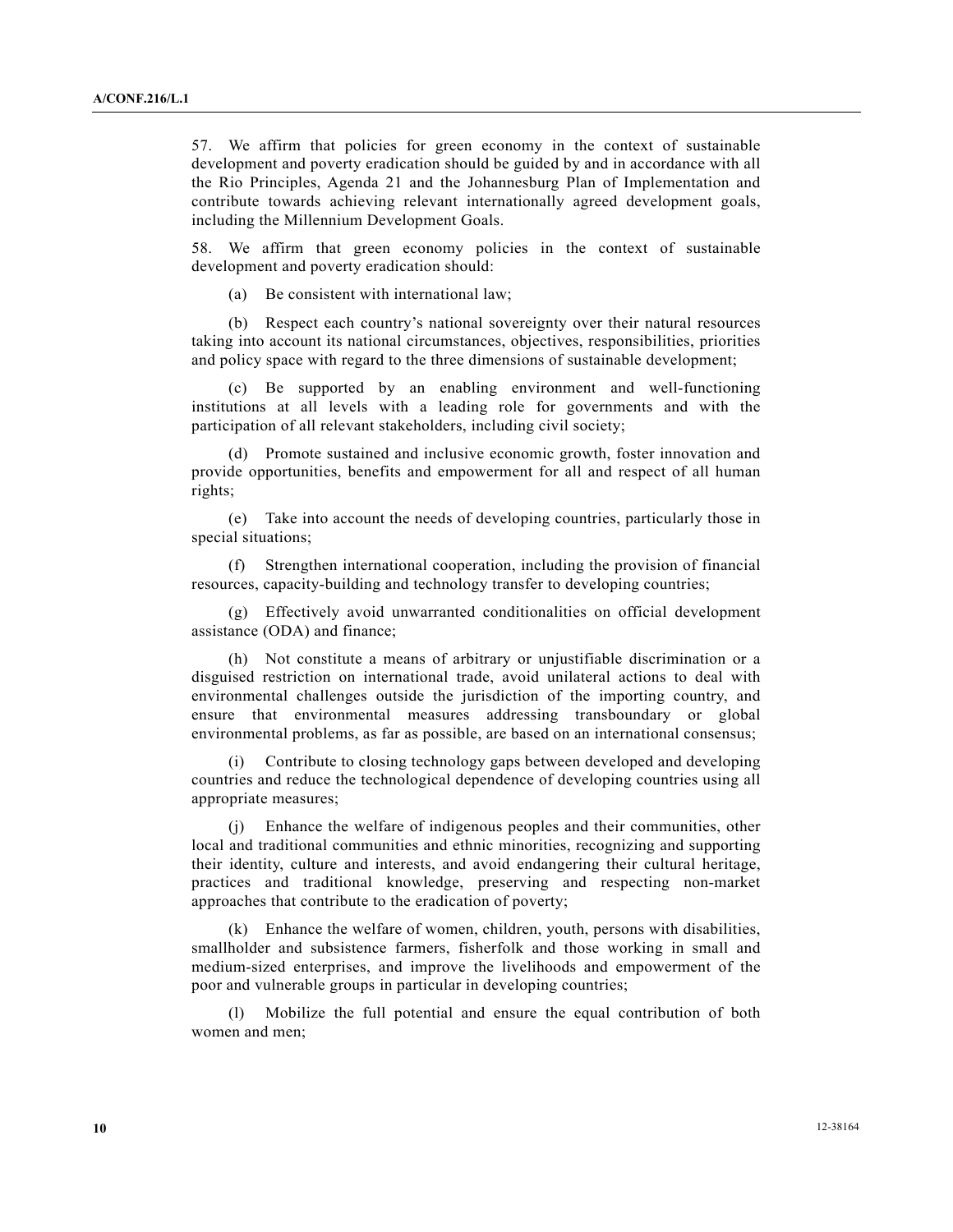(m) Promote productive activities in developing countries that contribute to the eradication of poverty;

 (n) Address the concern about inequalities and promote social inclusion, including social protection floors;

(o) Promote sustainable consumption and production patterns;

 (p) Continue efforts to strive for inclusive, equitable development approaches to overcome poverty and inequality.

59. We view the implementation of green economy policies by countries that seek to apply them for the transition towards sustainable development as a common undertaking, and we recognize that each country can choose an appropriate approach in accordance with national sustainable development plans, strategies and priorities.

60. We acknowledge that green economy in the context of sustainable development and poverty eradication will enhance our ability to manage natural resources sustainably and with lower negative environmental impacts, increase resource efficiency and reduce waste.

61. We recognize that urgent action on unsustainable patterns of production and consumption where they occur remains fundamental in addressing environmental sustainability and promoting conservation and sustainable use of biodiversity and ecosystems, regeneration of natural resources and the promotion of sustained, inclusive and equitable global growth.

62. We encourage each country to consider the implementation of green economy policies in the context of sustainable development and poverty eradication, in a manner that endeavours to drive sustained, inclusive and equitable economic growth and job creation, particularly for women, youth and the poor. In this respect, we note the importance of ensuring that workers are equipped with the necessary skills, including through education and capacity-building, and are provided with the necessary social and health protections. In this regard, we encourage all stakeholders, including business and industry, to contribute, as appropriate. We invite governments to improve knowledge and statistical capacity on job trends, developments and constraints and integrate relevant data into national statistics, with the support of relevant United Nations agencies within their mandates.

63. We recognize the importance of the evaluation of the range of social, environmental and economic factors and encourage, where national circumstances and conditions allow, their integration into decision-making. We acknowledge that it will be important to take into account the opportunities and challenges, as well as the costs and benefits, of green economy policies in the context of sustainable development and poverty eradication, using the best available scientific data and analysis. We acknowledge that a mix of measures, including regulatory, voluntary and others applied at the national level and consistent with obligations under international agreements, could promote green economy in the context of sustainable development and poverty eradication. We reaffirm that social policies are vital to promoting sustainable development.

64. We acknowledge that involvement of all stakeholders and their partnerships, networking and experience-sharing at all levels could help countries to learn from one another in identifying appropriate sustainable development policies, including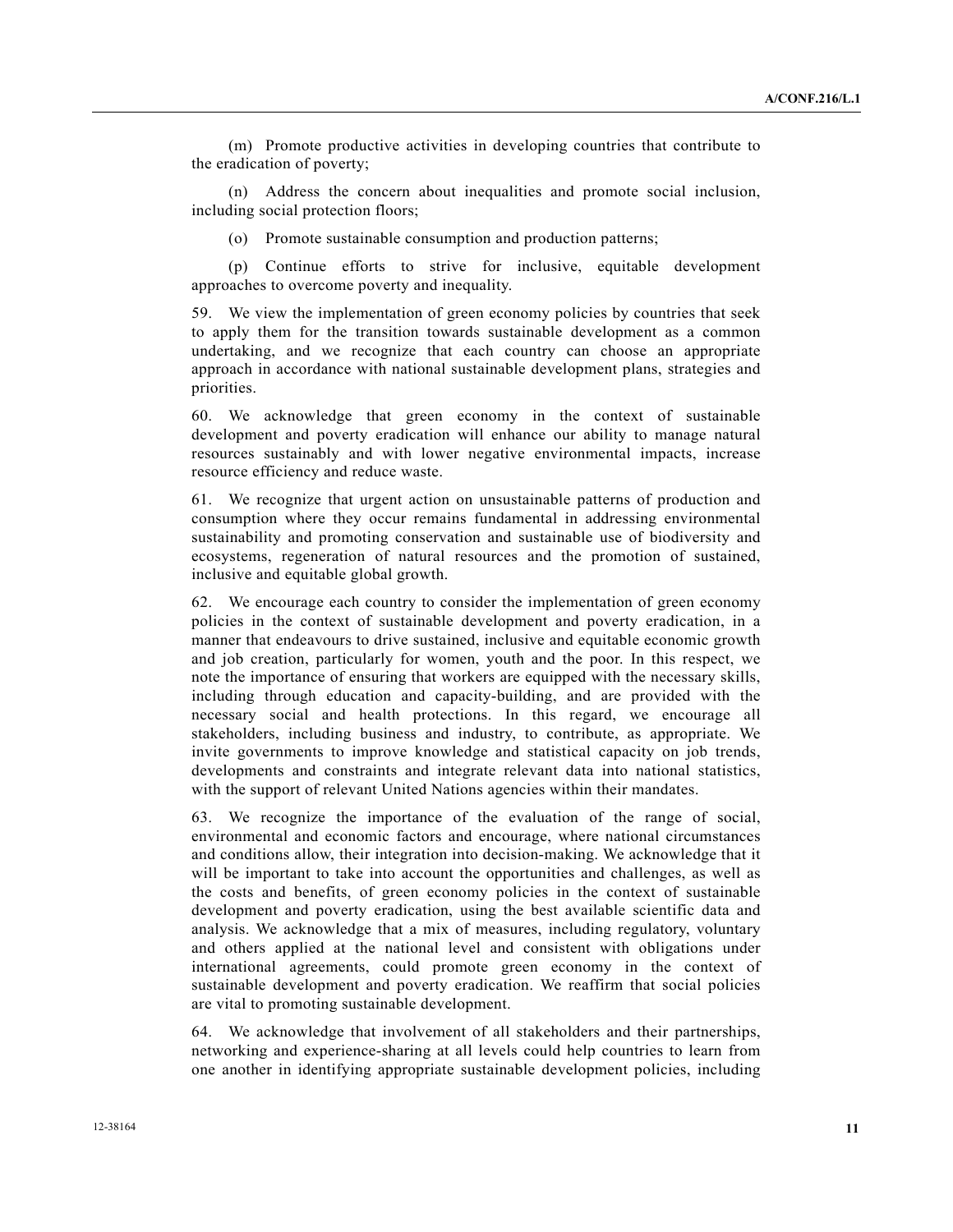green economy policies. We note the positive experiences in some countries, including in developing countries, in adopting green economy policies in the context of sustainable development and poverty eradication through an inclusive approach and welcome the voluntary exchange of experiences as well as capacity-building in the different areas of sustainable development.

65. We recognize the power of communications technologies, including connection technologies and innovative applications, to promote knowledge exchange, technical cooperation and capacity-building for sustainable development. These technologies and applications can build capacity and enable the sharing of experiences and knowledge in the different areas of sustainable development in an open and transparent manner.

66. Recognizing the importance of linking financing, technology, capacitybuilding and national needs for sustainable development policies, including green economy in the context of sustainable development and poverty eradication, we invite the United Nations system, in cooperation with relevant donors and international organizations, to coordinate and provide information upon request on:

 (a) Matching interested countries with the partners that are best suited to provide requested support;

 (b) Toolboxes and/or best practices in applying policies on green economy in the context of sustainable development and poverty eradication at all levels;

 (c) Models or good examples of policies on green economy in the context of sustainable development and poverty eradication;

 (d) Methodologies for evaluation of policies on green economy in the context of sustainable development and poverty eradication;

(e) Existing and emerging platforms that contribute in this regard.

67. We underscore the importance of governments taking a leadership role in developing policies and strategies through an inclusive and transparent process. We also take note of the efforts of those countries, including developing countries, that have already initiated processes to prepare national green economy strategies and policies in support of sustainable development.

68. We invite relevant stakeholders, including the United Nations regional commissions, United Nations organizations and bodies, other relevant intergovernmental and regional organizations, international financial institutions and major groups involved in sustainable development, according to their respective mandates, to support developing countries upon request to achieve sustainable development, including through, inter alia, green economy policies in the context of sustainable development and poverty eradication, in particular in least developed countries.

69. We also invite business and industry as appropriate and in accordance with national legislation to contribute to sustainable development and to develop sustainability strategies that integrate, inter alia, green economy policies.

70. We acknowledge the role of cooperatives and microenterprises in contributing to social inclusion and poverty reduction in particular in developing countries.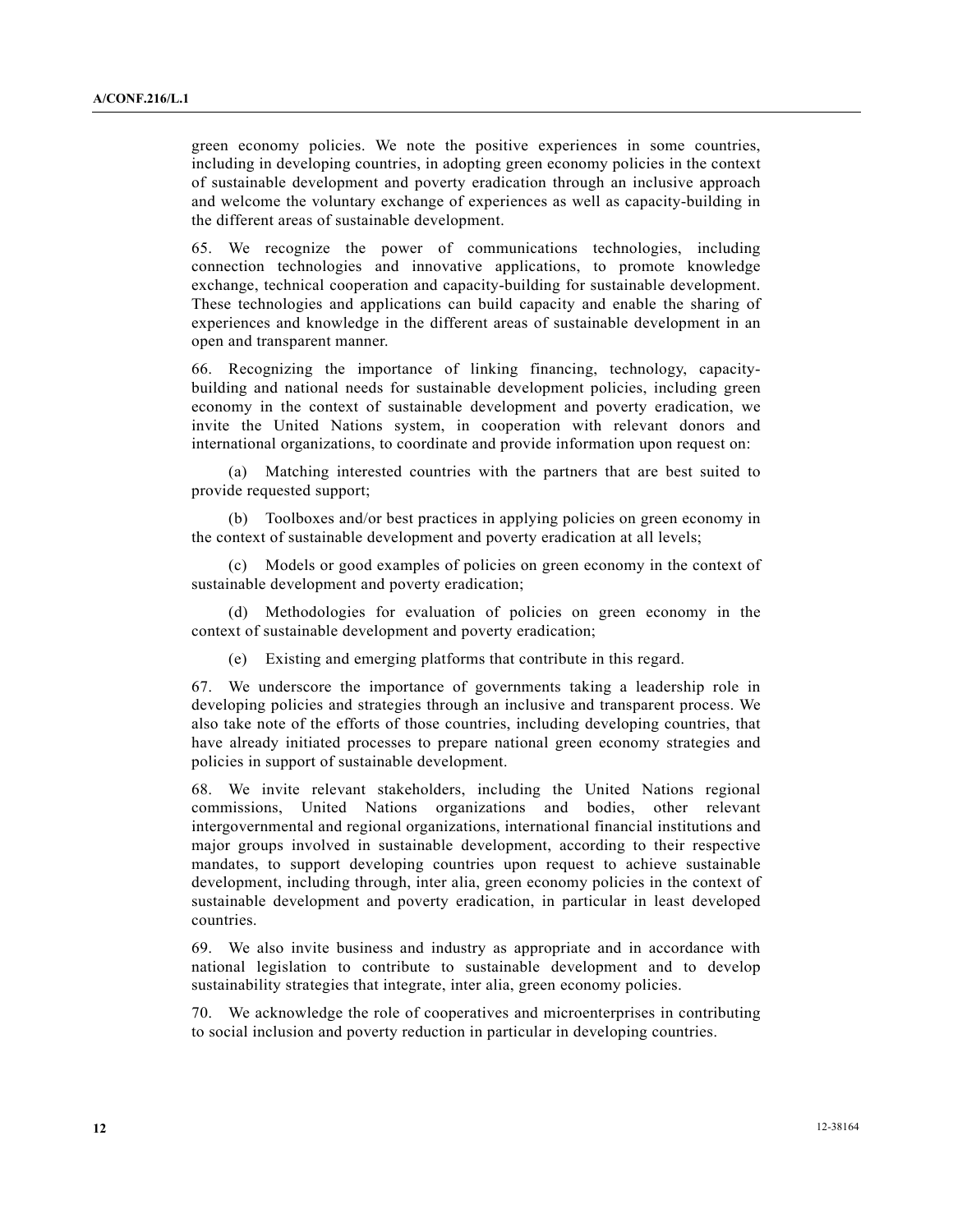71. We encourage existing and new partnerships, including public-private partnerships, to mobilize public financing complemented by the private sector, taking into account the interests of local and indigenous communities when appropriate. In this regard, governments should support initiatives for sustainable development, including promoting the contribution of the private sector to support green economy policies in the context of sustainable development and poverty eradication.

72. We recognize the critical role of technology as well as the importance of promoting innovation, in particular in developing countries. We invite governments, as appropriate, to create enabling frameworks that foster environmentally sound technology, research and development, and innovation, including in support of green economy in the context of sustainable development and poverty eradication.

73. We emphasize the importance of technology transfer to developing countries and recall the provisions on technology transfer, finance, access to information, and intellectual property rights as agreed in the Johannesburg Plan of Implementation, in particular its call to promote, facilitate and finance, as appropriate, access to and the development, transfer and diffusion of environmentally sound technologies and corresponding know-how, in particular to developing countries, on favourable terms, including on concessional and preferential terms, as mutually agreed. We also take note of the further evolution of discussions and agreements on these issues since the adoption of the Johannesburg Plan of Implementation.

74. We recognize that the efforts of developing countries that choose to implement green economy policies in the context of sustainable development and poverty eradication should be supported through technical and technological assistance.

## **IV. Institutional framework for sustainable development**

## **A. Strengthening the three dimensions of sustainable development**

75. We underscore the importance of a strengthened institutional framework for sustainable development which responds coherently and effectively to current and future challenges and efficiently bridges gaps in the implementation of the sustainable development agenda. The institutional framework for sustainable development should integrate the three dimensions of sustainable development in a balanced manner and enhance implementation by, inter alia, strengthening coherence, coordination, avoiding duplication of efforts and reviewing progress in implementing sustainable development. We also reaffirm that the framework should be inclusive, transparent and effective and that it should find common solutions related to global challenges to sustainable development.

76. We recognize that effective governance at the local, subnational, national, regional and global levels representing the voices and interests of all is critical for advancing sustainable development. The strengthening and reform of the institutional framework should not be an end in itself, but a means to achieve sustainable development. We recognize that an improved and more effective institutional framework for sustainable development at the international level should be consistent with the Rio Principles, build on Agenda 21 and the Johannesburg Plan of Implementation and its objectives on the institutional framework for sustainable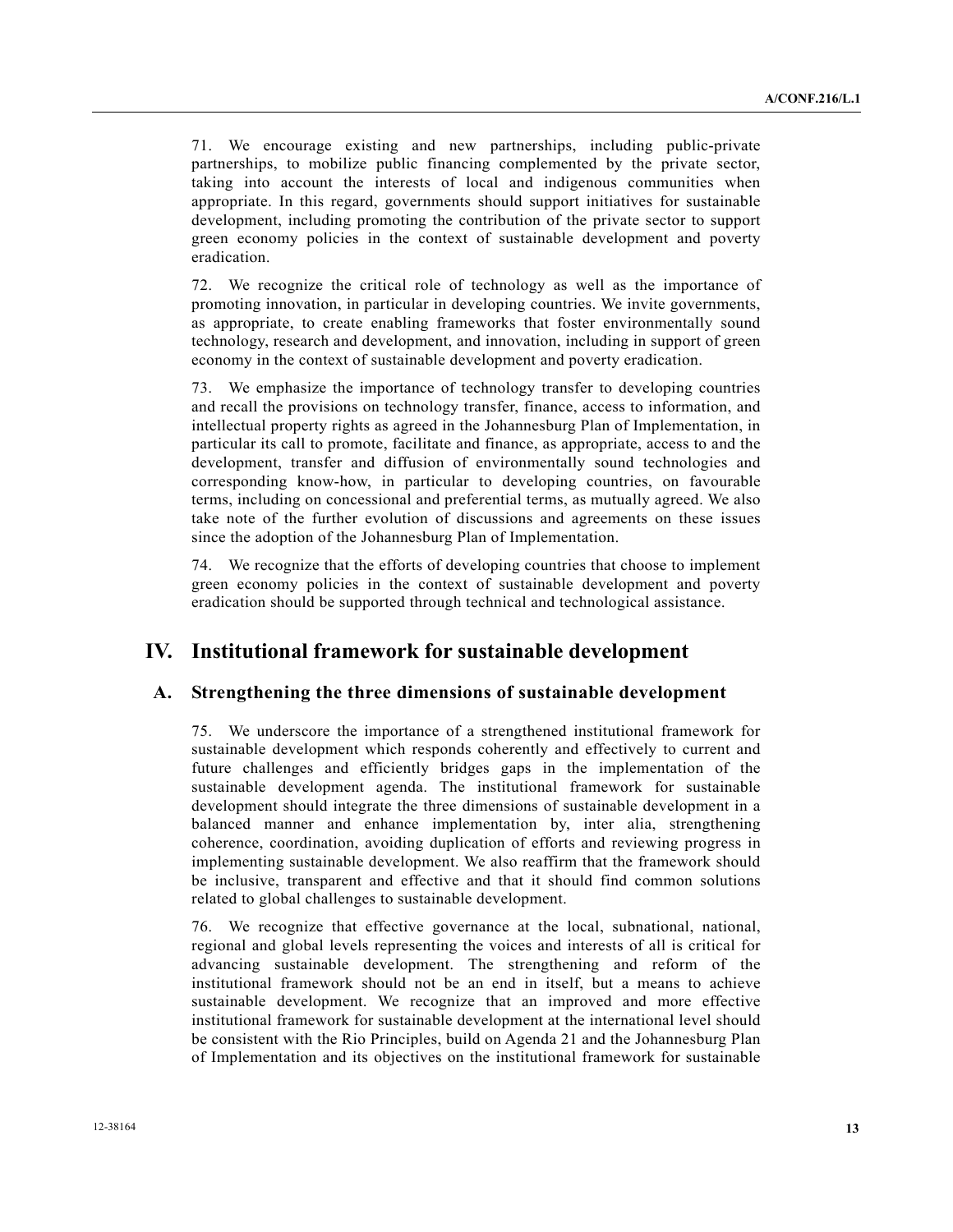development, contribute to the implementation of our commitments in the outcomes of United Nations conferences and summits in the economic, social, environmental and related fields and take into account national priorities and the development strategies and priorities of developing countries. We therefore resolve to strengthen the institutional framework for sustainable development, which will, inter alia:

 (a) Promote the balanced integration of the three dimensions of sustainable development;

 (b) Be based on an action- and result-oriented approach giving due regard to all relevant cross-cutting issues with the aim to contribute to the implementation of sustainable development;

 (c) Underscore the importance of interlinkages among key issues and challenges and the need for a systematic approach to them at all relevant levels;

 (d) Enhance coherence, reduce fragmentation and overlap and increase effectiveness, efficiency and transparency, while reinforcing coordination and cooperation;

 (e) Promote full and effective participation of all countries in decisionmaking processes;

 (f) Engage high-level political leaders, provide policy guidance and identify specific actions to promote effective implementation of sustainable development, including through voluntary sharing of experiences and lessons learned;

 (g) Promote the science-policy interface through inclusive, evidence-based and transparent scientific assessments, as well as access to reliable, relevant and timely data in areas related to the three dimensions of sustainable development, building on existing mechanisms, as appropriate; in this regard, strengthen participation of all countries in international sustainable development processes and capacity-building especially for developing countries, including in conducting their own monitoring and assessments;

 (h) Enhance the participation and effective engagement of civil society and other relevant stakeholders in the relevant international forums and in this regard promote transparency and broad public participation and partnerships to implement sustainable development;

Promote the review and stocktaking of progress in the implementation of all sustainable development commitments, including commitments related to means of implementation.

## **B. Strengthening intergovernmental arrangements for sustainable development**

77. We acknowledge the vital importance of an inclusive, transparent, reformed, strengthened and effective multilateral system in order to better address the urgent global challenges of sustainable development today, recognizing the universality and central role of the United Nations and reaffirming our commitment to promote and strengthen the effectiveness and efficiency of the United Nations system.

78. We underscore the need to strengthen United Nations system-wide coherence and coordination, while ensuring appropriate accountability to Member States, by,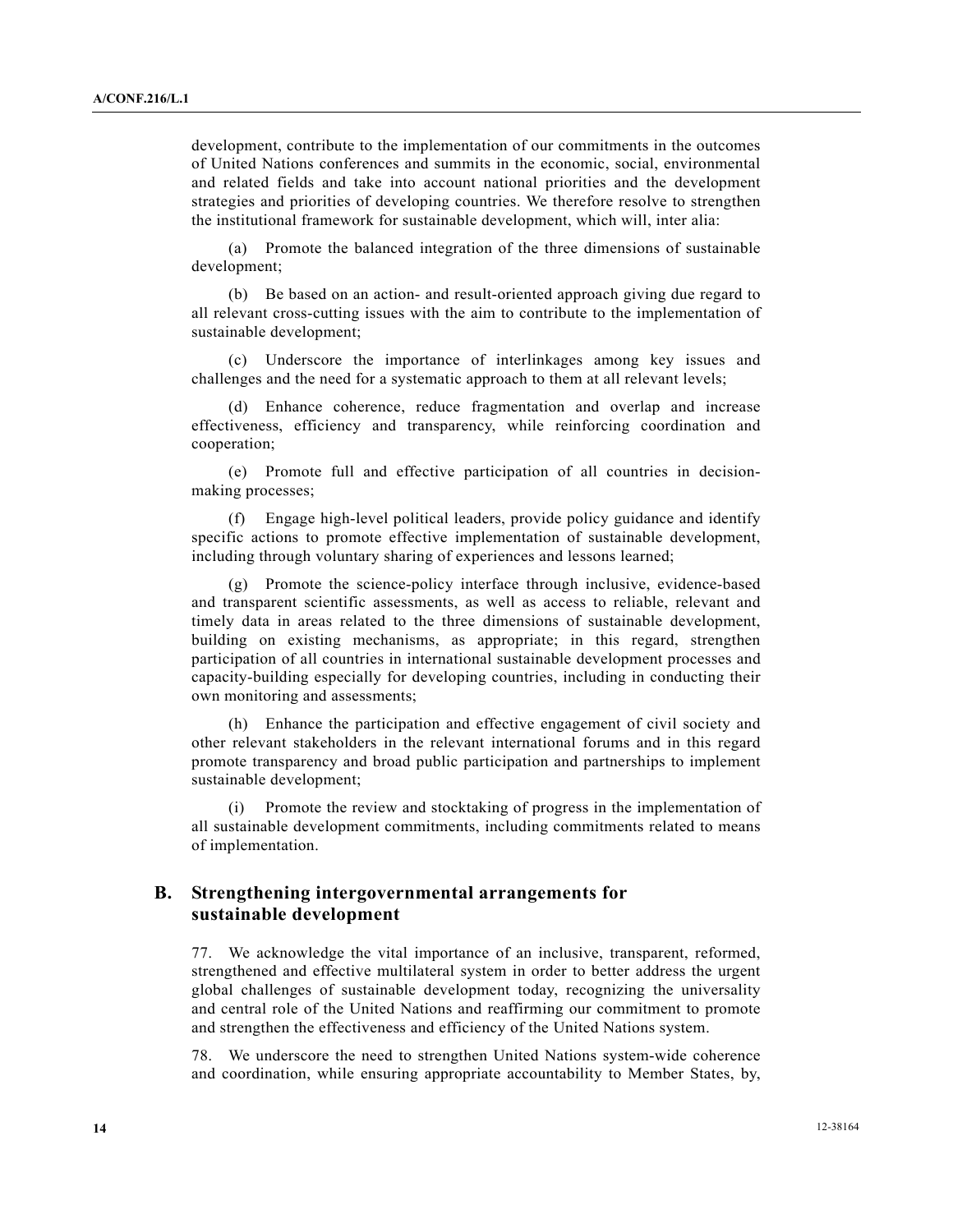inter alia, enhancing coherence in reporting and reinforcing cooperative efforts under existing inter-agency mechanisms and strategies to advance the integration of the three dimensions of sustainable development within the United Nations system, including through exchange of information among its agencies, funds and programmes, and also with the international financial institutions and other relevant organizations such as the World Trade Organization (WTO), within their respective mandates.

79. We emphasize the need for an improved and more effective institutional framework for sustainable development which should be guided by the specific functions required and mandates involved; address the shortcomings of the current system; take into account all relevant implications; promote synergies and coherence; seek to avoid duplication and eliminate unnecessary overlaps within the United Nations system; and reduce administrative burdens and build on existing arrangements.

#### **General Assembly**

80. We reaffirm the role and authority of the General Assembly on global matters of concern to the international community, as set out in the Charter.

81. We further reaffirm the central position of the General Assembly as the chief deliberative, policymaking and representative organ of the United Nations. In this regard, we call for the Assembly to further integrate sustainable development as a key element of the overarching framework for United Nations activities and adequately address sustainable development in its agenda setting, including through periodic high-level dialogues.

#### **Economic and Social Council**

82. We reaffirm that the Economic and Social Council is a principal body for policy review, policy dialogue and recommendations on issues of economic and social development and for the follow-up to the Millennium Development Goals and is a central mechanism for the coordination of the United Nations system and supervision of the subsidiary bodies of the Council, in particular its functional commissions, and for promoting the implementation of Agenda 21 by strengthening system-wide coherence and coordination. We also reaffirm the major role the Council plays in the overall coordination of funds, programmes and specialized agencies, ensuring coherence among them and avoiding duplication of mandates and activities.

83. We commit to strengthen the Economic and Social Council within its mandate under the Charter, as a principal organ in the integrated and coordinated follow-up of the outcomes of all major United Nations conferences and summits in the economic, social, environmental and related fields, and recognize its key role in achieving a balanced integration of the three dimensions of sustainable development. We look forward to the review of the implementation of General Assembly resolution 61/16 on the strengthening of the Economic and Social Council.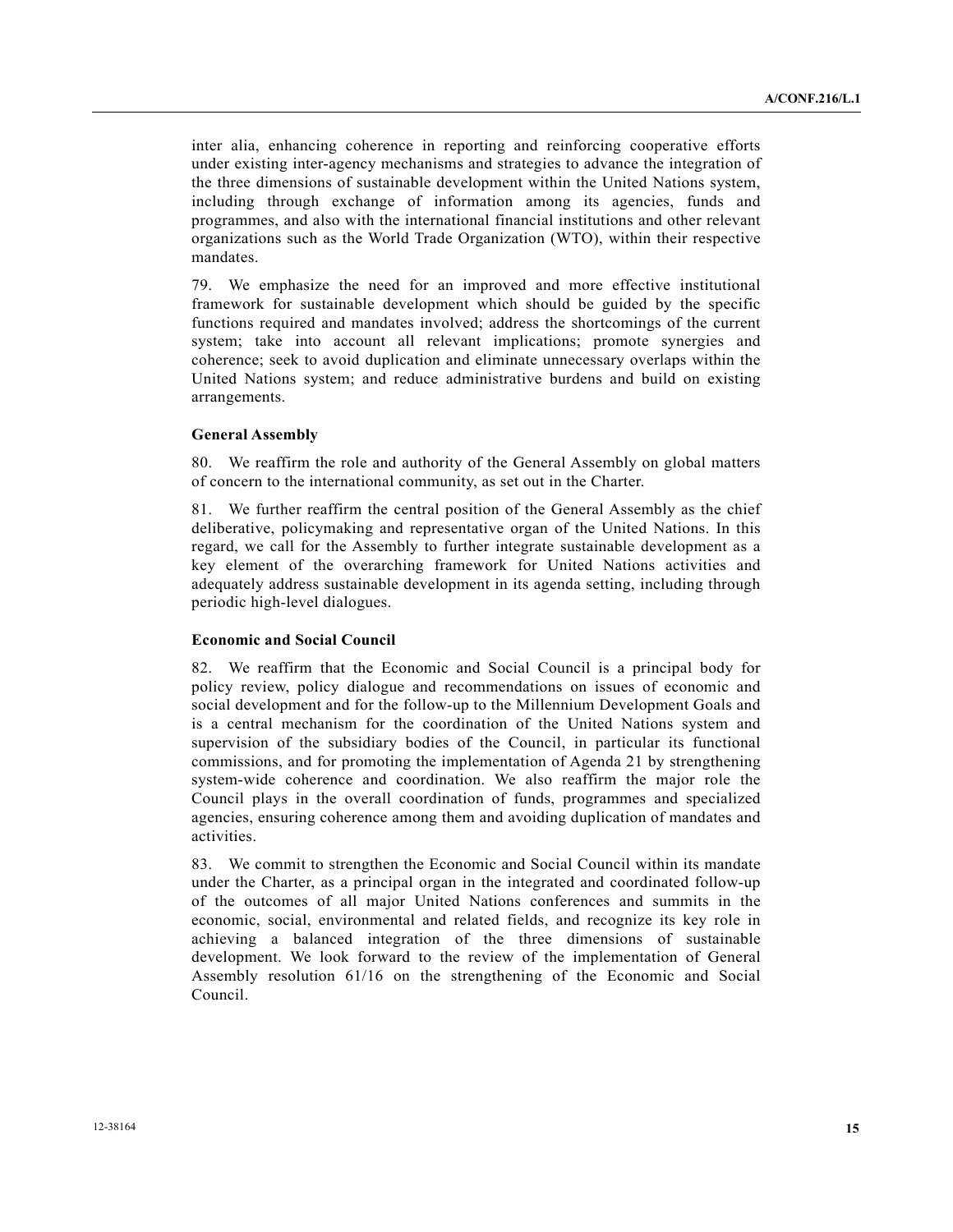#### **High-level political forum**

84. We decide to establish a universal intergovernmental high-level political forum, building on the strengths, experiences, resources and inclusive participation modalities of the Commission on Sustainable Development, and subsequently replacing the Commission. The high-level political forum shall follow up on the implementation of sustainable development and should avoid overlap with existing structures, bodies and entities in a cost-effective manner.

85. The high-level forum could:

 (a) Provide political leadership, guidance and recommendations for sustainable development;

 (b) Enhance integration of the three dimensions of sustainable development in a holistic and cross-sectoral manner at all levels;

 (c) Provide a dynamic platform for regular dialogue, and for stocktaking and agenda setting to advance sustainable development;

 (d) Have a focused, dynamic and action-oriented agenda, ensuring the appropriate consideration of new and emerging sustainable development challenges;

 (e) Follow up and review progress in the implementation of sustainable development commitments contained in Agenda 21, the Johannesburg Plan of Implementation, the Barbados Programme of Action, the Mauritius Strategy and the outcome of the present Conference and, as appropriate, relevant outcomes of other United Nations summits and conferences, including the outcome of the Fourth United Nations Conference on the Least Developed Countries, as well as their respective means of implementation;

 (f) Encourage high-level system-wide participation of United Nations agencies, funds and programmes and invite to participate, as appropriate, other relevant multilateral financial and trade institutions and treaty bodies, within their respective mandates and in accordance with United Nations rules and provisions;

 (g) Improve cooperation and coordination within the United Nations system on sustainable development programmes and policies;

 (h) Promote transparency and implementation through further enhancing the consultative role and participation of major groups and other relevant stakeholders at the international level in order to better make use of their expertise, while retaining the intergovernmental nature of discussions;

 (i) Promote the sharing of best practices and experiences relating to the implementation of sustainable development and, on a voluntary basis, facilitate sharing of experiences, including successes, challenges and lessons learned;

 (j) Promote system-wide coherence and coordination of sustainable development policies;

 (k) Strengthen the science-policy interface through review of documentation bringing together dispersed information and assessments, including in the form of a global sustainable development report, building on existing assessments;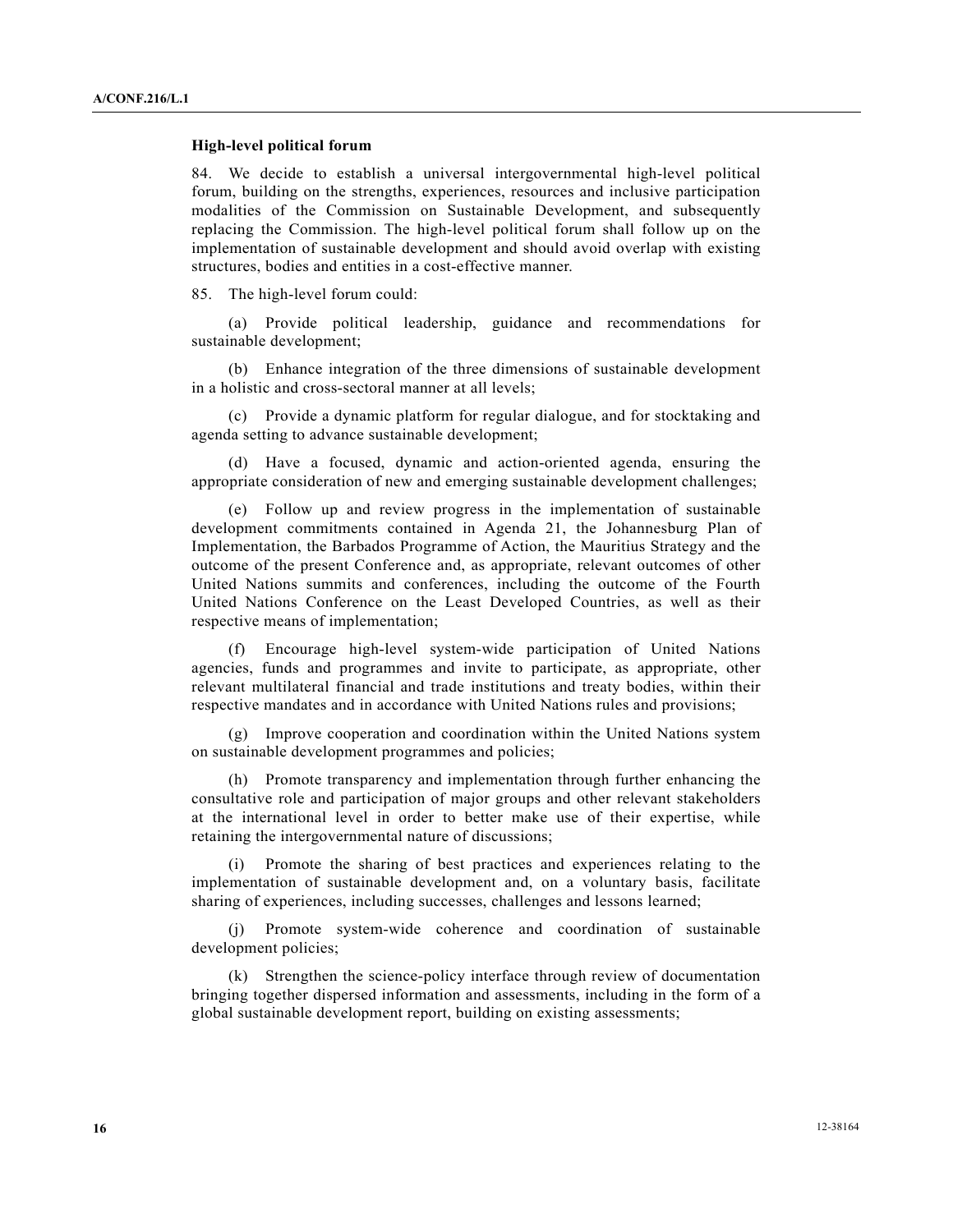(l) Enhance evidence-based decision-making at all levels and contribute to strengthening ongoing efforts of capacity-building for data collection and analysis in developing countries.

86. We decide to launch an intergovernmental and open, transparent and inclusive negotiation process under the General Assembly to define the format and organizational aspects of the high-level forum with the aim of convening the first high-level forum at the beginning of the sixty-eighth session of the Assembly. We will also consider the need for promoting intergenerational solidarity for the achievement of sustainable development, taking into account the needs of future generations, including by inviting the Secretary-General to present a report on this issue.

### **C. Environmental pillar in the context of sustainable development**

87. We reaffirm the need to strengthen international environmental governance within the context of the institutional framework for sustainable development, in order to promote a balanced integration of the economic, social and environmental dimensions of sustainable development as well as coordination within the United Nations system.

88. We are committed to strengthening the role of the United Nations Environment Programme (UNEP) as the leading global environmental authority that sets the global environmental agenda, promotes the coherent implementation of the environmental dimension of sustainable development within the United Nations system and serves as an authoritative advocate for the global environment. We reaffirm resolution 2997 (XXVII) of 15 December 1972 which established UNEP and other relevant resolutions that reinforce its mandate, as well as the 1997 Nairobi Declaration on the Role and Mandate of UNEP and the 2000 Malmö Ministerial Declaration. In this regard, we invite the General Assembly, at its sixty-seventh session, to adopt a resolution strengthening and upgrading UNEP in the following manner:

 (a) Establish universal membership in the Governing Council of UNEP, as well as other measures to strengthen its governance as well its responsiveness and accountability to Member States;

 (b) Have secure, stable, adequate and increased financial resources from the regular budget of the United Nations and voluntary contributions to fulfil its mandate;

 (c) Enhance the voice of UNEP and its ability to fulfil its coordination mandate within the United Nations system by strengthening UNEP engagement in key United Nations coordination bodies and empowering UNEP to lead efforts to formulate United Nations system-wide strategies on the environment;

 (d) Promote a strong science-policy interface, building on existing international instruments, assessments, panels and information networks, including the Global Environment Outlook, as one of the processes aimed at bringing together information and assessment to support informed decision-making;

 (e) Disseminate and share evidence-based environmental information and raise public awareness on critical as well as emerging environmental issues;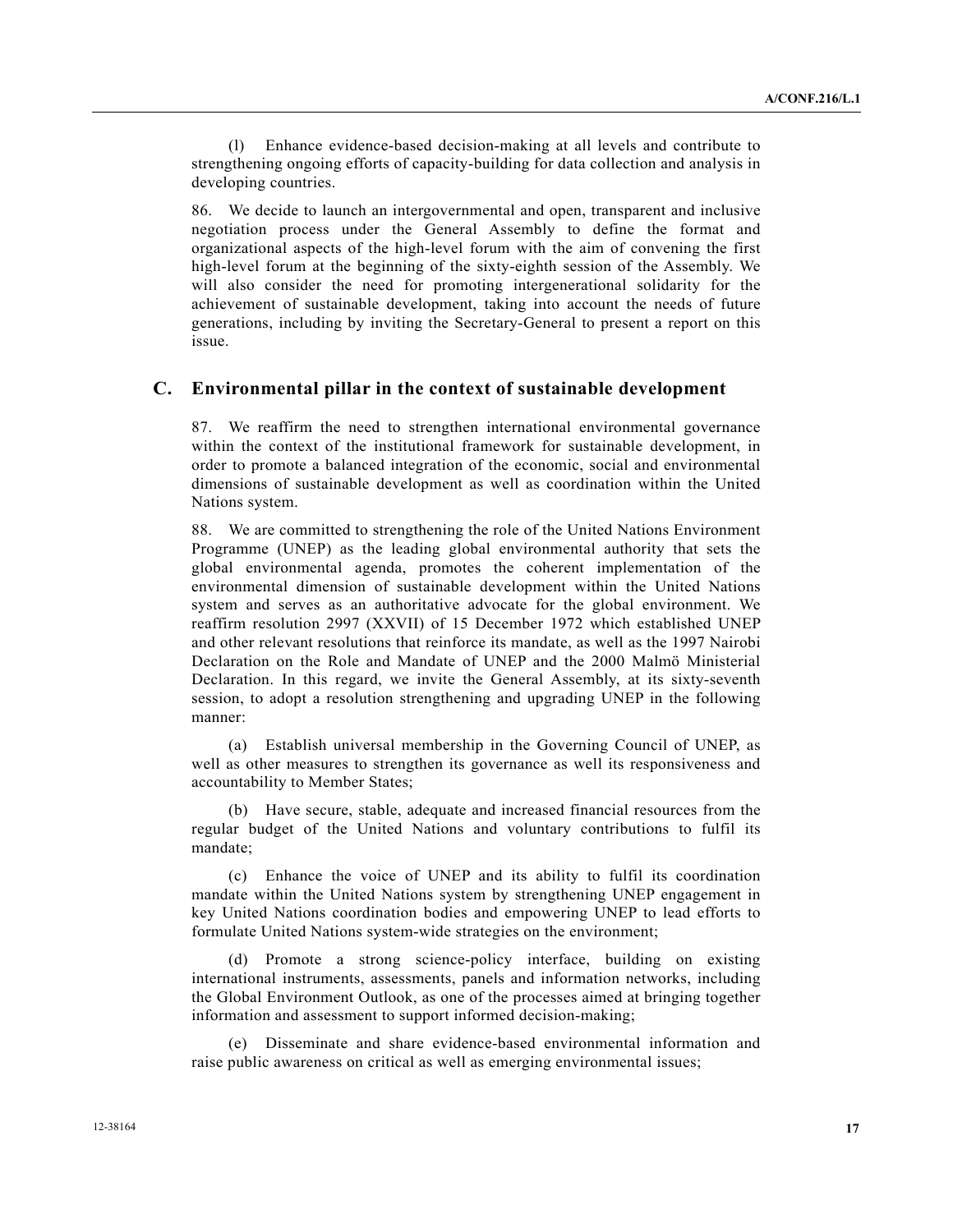(f) Provide capacity-building to countries, as well as support and facilitate access to technology;

 (g) Progressively consolidate headquarters functions in Nairobi, as well as strengthen its regional presence, in order to assist countries, upon request, in the implementation of their national environmental policies, collaborating closely with other relevant entities of the United Nations system;

 (h) Ensure the active participation of all relevant stakeholders drawing on best practices and models from relevant multilateral institutions and exploring new mechanisms to promote transparency and the effective engagement of civil society.

89. We recognize the significant contributions to sustainable development made by the multilateral environmental agreements. We acknowledge the work already undertaken to enhance synergies among the three conventions in the chemicals and waste cluster (the Basel Convention on the Control of Transboundary Movements of Hazardous Wastes and their Disposal, the Rotterdam Convention on the Prior Informed Consent Procedure for Certain Hazardous Chemicals and Pesticides in International Trade and the Stockholm Convention on Persistent Organic Pollutants). We encourage parties to multilateral environmental agreements to consider further measures, in these and other clusters, as appropriate, to promote policy coherence at all relevant levels, improve efficiency, reduce unnecessary overlap and duplication, and enhance coordination and cooperation among the multilateral environmental agreements, including the three Rio conventions, as well as with the United Nations system in the field.

90. We stress the need for the continuation of a regular review of the state of the Earth's changing environment and its impact on human well-being and, in this regard, we welcome such initiatives as the Global Environment Outlook process aimed at bringing together environmental information and assessments and building national and regional capacity to support informed decision-making.

## **D. International financial institutions and United Nations operational activities**

91. We recognize that sustainable development should be given due consideration by the programmes, funds and specialized agencies of the United Nations system and other relevant entities such as international financial institutions and the United Nations Conference on Trade and Development, in accordance with their respective existing mandates. In this regard, we invite them to further enhance mainstreaming of sustainable development in their respective mandates, programmes, strategies and decision-making processes, in support of the efforts of all countries, in particular developing countries, in the achievement of sustainable development.

92. We reaffirm the importance of broadening and strengthening the participation of developing countries in international economic decision-making and normsetting, and in this regard, take note of recent important decisions on reform of the governance structures, quotas and voting rights of the Bretton Woods institutions, better reflecting current realities and enhancing the voice and participation of developing countries, and reiterate the importance of the reform of the governance of those institutions in order to deliver more effective, credible, accountable and legitimate institutions.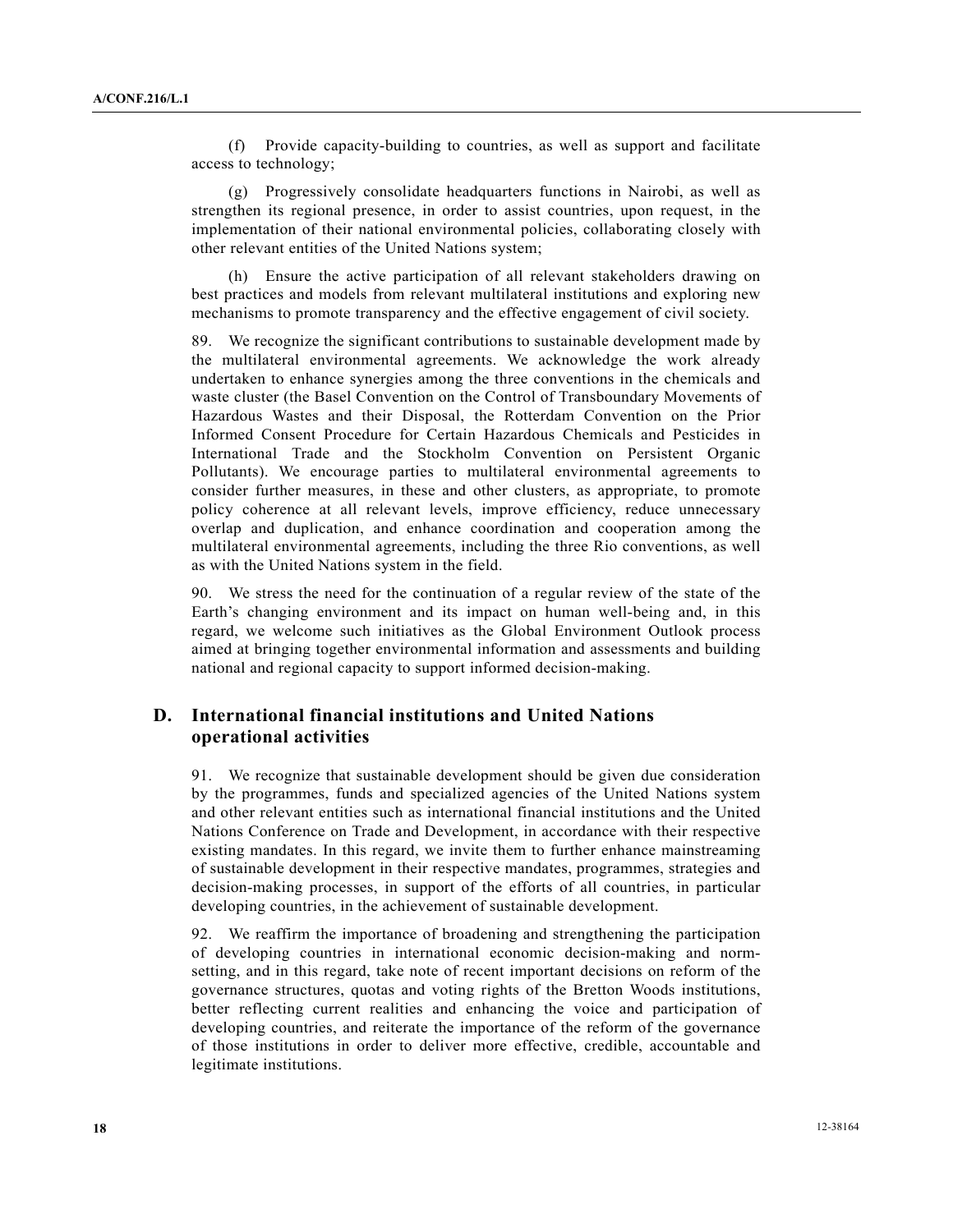93. We call for the further mainstreaming of the three dimensions of sustainable development throughout the United Nations system, and request the Secretary-General to report to the General Assembly, through the Economic and Social Council, on the progress made in this regard. We also call for and recognize the importance of the strengthening of policy coordination within key structures of the Secretariat of the United Nations so as to ensure system-wide coherence in support of sustainable development, while ensuring accountability to Member States.

94. We invite the governing bodies of the funds, programmes and specialized agencies of the United Nations development system to consider appropriate measures for integrating the social, economic and environmental dimensions across the operational activities of the United Nations system. We also emphasize that increasing the financial contributions to the United Nations development system is key to achieving the internationally agreed development goals, including the Millennium Development Goals, and in this regard we recognize the mutually reinforcing links among increased effectiveness, efficiency and coherence of the United Nations development system, achieving concrete results in assisting developing countries in eradicating poverty and achieving sustained economic growth and sustainable development.

95. We emphasize the need to strengthen operational activities for development of the United Nations system in the field that are well aligned with national sustainable development priorities of developing countries. In this regard, we emphasize that the fundamental characteristics and principles of United Nations operational activities set forth in the relevant General Assembly resolutions provide the overarching framework for all matters pertaining to the United Nations development assistance operations in the field. We recognize the importance of strengthening United Nations system coordination. We look forward to receiving the outcome of the independent evaluation of the Delivering as one initiative.

96. We call on the United Nations system to improve the management of facilities and operations, by taking into account sustainable development practices, building on existing efforts and promoting cost effectiveness, and in accordance with legislative frameworks, including financial rules and regulations, while maintaining accountability to Member States.

## **E. Regional, national, subnational and local levels**

97. We acknowledge the importance of the regional dimension of sustainable development. Regional frameworks can complement and facilitate effective translation of sustainable development policies into concrete action at the national level.

98. We encourage regional, national, subnational and local authorities as appropriate to develop and utilize sustainable development strategies as key instruments for guiding decision-making and implementation of sustainable development at all levels, and in this regard we recognize that integrated social, economic and environmental data and information, as well as effective analysis and assessment of implementation, is important in decision-making processes.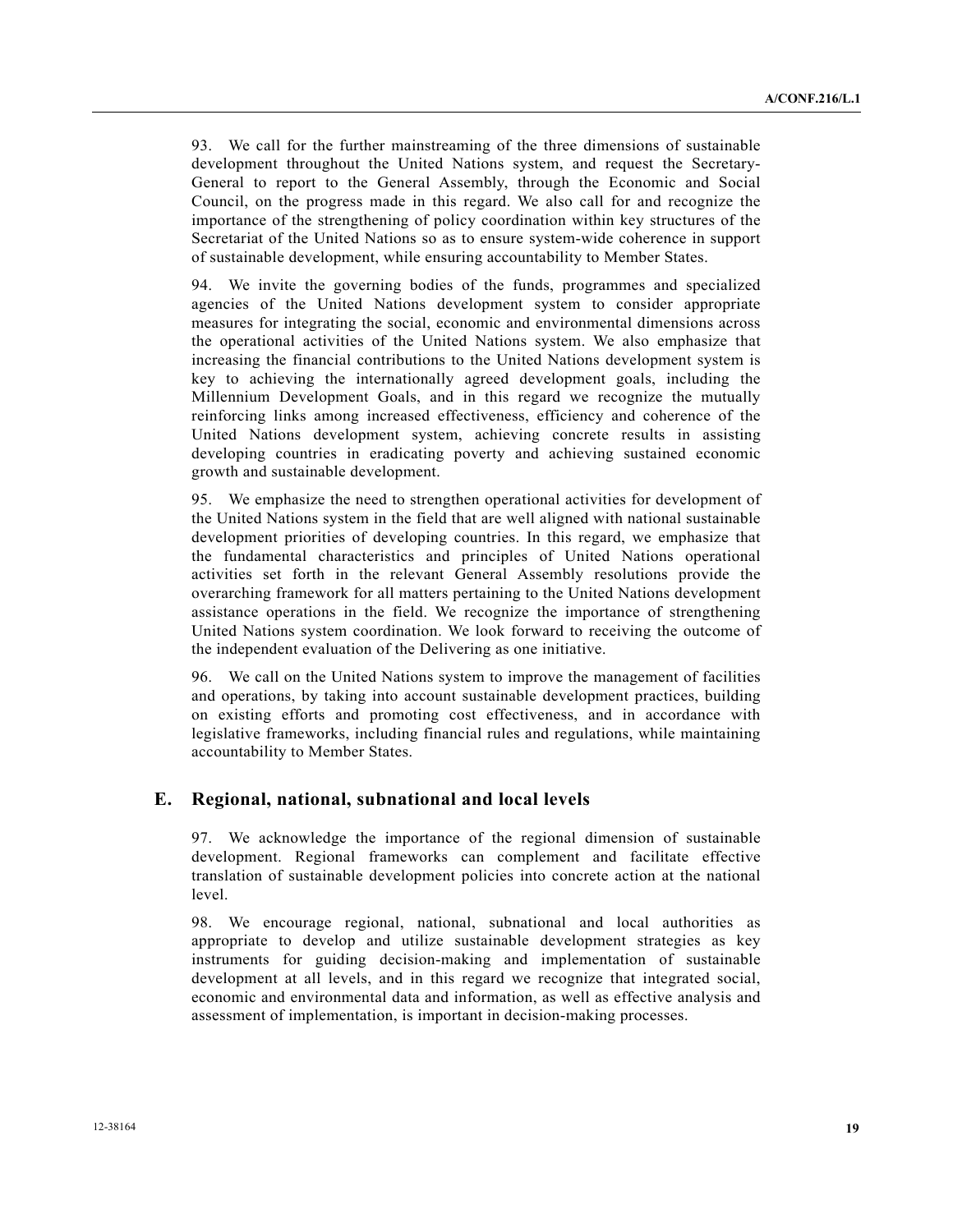99. We encourage action at the regional, national, subnational and local levels to promote access to information, public participation and access to justice in environmental matters, as appropriate.

100. We emphasize that regional and subregional organizations, including the United Nations regional commissions and their subregional offices, have a significant role to play in promoting a balanced integration of the economic, social and environmental dimensions of sustainable development in their respective regions. We underscore the need to support these institutions, including through the United Nations system, in the effective operationalization and implementation of sustainable development, and to facilitate institutional coherence and harmonization of relevant development policies, plans and programmes. In this regard, we urge these institutions to prioritize sustainable development through, inter alia, more efficient and effective capacity-building, development and implementation of regional agreements and arrangements as appropriate, and exchange of information, best practices and lessons learned. We also welcome regional and cross-regional initiatives for sustainable development. We furthermore recognize the need to ensure effective linkage among global, regional, subregional and national processes to advance sustainable development. We encourage the enhancement of the United Nations regional commissions and their subregional offices in their respective capacities to support Member States in implementing sustainable development.

101. We underline the need for more coherent and integrated planning and decisionmaking at the national, subnational and local levels as appropriate and, to this end, we call on countries to strengthen national, subnational and/or local institutions or relevant multi-stakeholder bodies and processes, as appropriate, dealing with sustainable development, including to coordinate on matters of sustainable development and to enable effective integration of the three dimensions of sustainable development.

102. We welcome regional and cross-regional initiatives for sustainable development, such as the Green Bridge Partnership Programme, which is voluntary and open for participation by all partners.

103. We underscore the need to ensure long-term political commitment to sustainable development taking into account national circumstances and priorities and, in this regard, we encourage all countries to undertake the necessary actions and measures to achieve sustainable development.

# **V. Framework for action and follow-up**

## **A. Thematic areas and cross-sectoral issues**

104. We recognize that in order to achieve the objective of the Conference, namely to secure renewed political commitment for sustainable development, as well as to address the themes of a green economy in the context of sustainable development and poverty eradication and the institutional framework for sustainable development, we commit to address remaining gaps in the implementation of the outcomes of the major summits on sustainable development, to address new and emerging challenges and to seize new opportunities through the actions enumerated below in this framework for action, supported as appropriate through provision of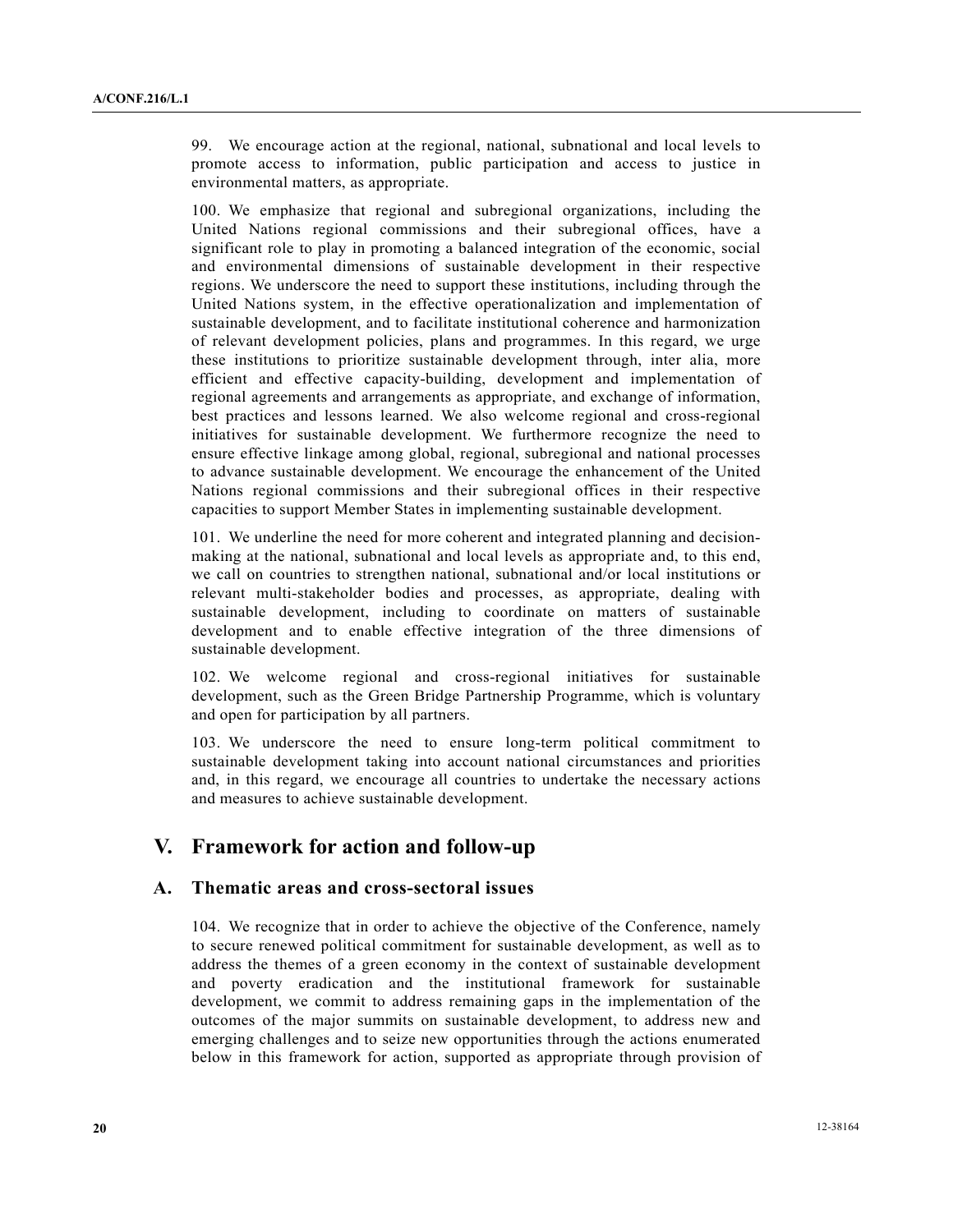means of implementation. We recognize that goals, targets and indicators, including where appropriate gender-sensitive indicators, are valuable in measuring and accelerating progress. We further note that progress in the implementation of the actions stipulated below can be enhanced by voluntarily sharing information, knowledge and experience.

#### **Poverty eradication**

105. We recognize that, three years from the 2015 target date of the Millennium Development Goals, while there has been progress in reducing poverty in some regions, this progress has been uneven and the number of people living in poverty in some countries continues to increase, with women and children constituting the majority of the most affected groups, especially in the least developed countries and particularly in Africa.

106. We recognize that sustained, inclusive and equitable economic growth in developing countries is a key requirement for eradicating poverty and hunger and achieving the Millennium Development Goals. In this regard, we emphasize that national efforts of developing countries should be complemented by an enabling environment aimed at expanding the development opportunities of developing countries. We also emphasize the need to accord the highest priority to poverty eradication within the United Nations development agenda, addressing the root causes and challenges of poverty through integrated, coordinated and coherent strategies at all levels.

107. We recognize that promoting universal access to social services can make an important contribution to consolidating and achieving development gains. Social protection systems that address and reduce inequality and social exclusion are essential for eradicating poverty and advancing the achievement of the Millennium Development Goals. In this regard, we strongly encourage initiatives aimed at enhancing social protection for all people.

#### **Food security and nutrition and sustainable agriculture**

108. We reaffirm our commitments regarding the right of everyone to have access to safe, sufficient and nutritious food, consistent with the right to adequate food and the fundamental right of everyone to be free from hunger. We acknowledge that food security and nutrition has become a pressing global challenge and, in this regard, we further reaffirm our commitment to enhancing food security and access to adequate, safe and nutritious food for present and future generations in line with the Five Rome Principles for Sustainable Global Food Security adopted in 2009, including for children under two, and through, as appropriate, national, regional and global food security and nutrition strategies.

109. We recognize that a significant portion of the world's poor live in rural areas, and that rural communities play an important role in the economic development of many countries. We emphasize the need to revitalize the agricultural and rural development sectors, notably in developing countries, in an economically, socially and environmentally sustainable manner. We recognize the importance of taking the necessary actions to better address the needs of rural communities through, inter alia, enhancing access by agricultural producers, in particular small producers, women, indigenous peoples and people living in vulnerable situations, to credit and other financial services, markets, secure land tenure, health care, social services,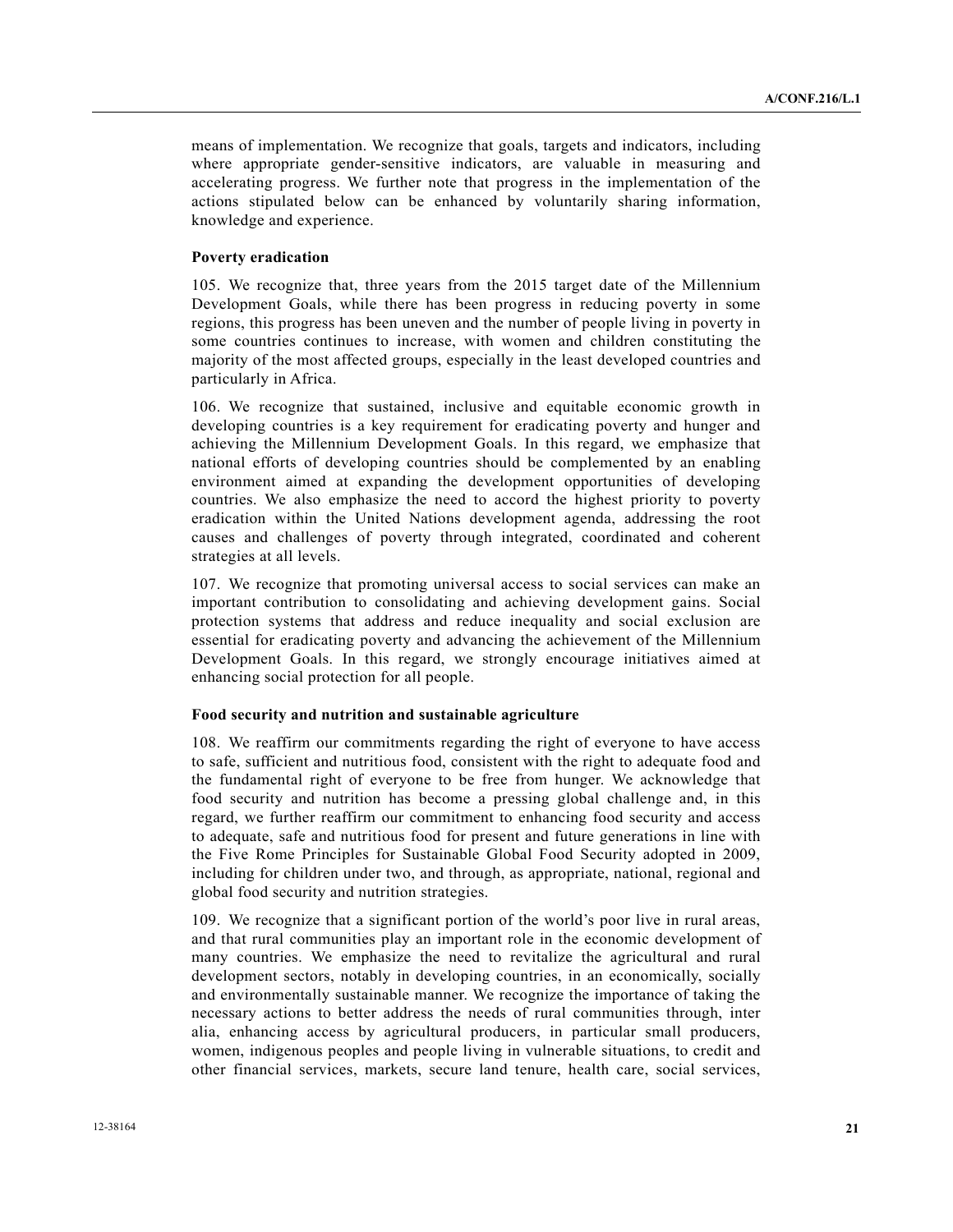education, training, knowledge and appropriate and affordable technologies, including for efficient irrigation, reuse of treated wastewater and water harvesting and storage. We reiterate the importance of empowering rural women as critical agents for enhancing agricultural and rural development and food security and nutrition. We also recognize the importance of traditional sustainable agricultural practices, including traditional seed supply systems, including for many indigenous peoples and local communities.

110. Noting the diversity of agricultural conditions and systems, we resolve to increase sustainable agricultural production and productivity globally, including through improving the functioning of markets and trading systems and strengthening international cooperation, particularly for developing countries, by increasing public and private investment in sustainable agriculture, land management and rural development. Key areas for investment and support include sustainable agricultural practices; rural infrastructure, storage capacities and related technologies; research and development on sustainable agricultural technologies; developing strong agricultural cooperatives and value chains; and strengthening urban-rural linkages. We also recognize the need to significantly reduce post-harvest and other food losses and waste throughout the food supply chain.

111. We reaffirm the necessity to promote, enhance and support more sustainable agriculture, including crops, livestock, forestry, fisheries and aquaculture, that improves food security, eradicates hunger and is economically viable, while conserving land, water, plant and animal genetic resources, biodiversity and ecosystems and enhancing resilience to climate change and natural disasters. We also recognize the need to maintain natural ecological processes that support food production systems.

112. We stress the need to enhance sustainable livestock production systems, including through improving pasture land and irrigation schemes in line with national policies, legislation, rules and regulations, enhanced sustainable water management systems, and efforts to eradicate and prevent the spread of animal diseases, recognizing that the livelihoods of farmers, including pastoralists, and the health of livestock are intertwined.

113. We also stress the crucial role of healthy marine ecosystems, sustainable fisheries and sustainable aquaculture for food security and nutrition and in providing for the livelihoods of millions of people.

114. We resolve to take action to enhance agricultural research, extension services, training and education to improve agricultural productivity and sustainability through the voluntary sharing of knowledge and good practices. We further resolve to improve access to information, technical knowledge and know-how, including through new information and communications technologies that empower farmers, fisherfolk and foresters to choose among diverse methods of achieving sustainable agricultural production. We call for the strengthening of international cooperation on agricultural research for development.

115. We reaffirm the important work and inclusive nature of the Committee on World Food Security, including through its role in facilitating country-initiated assessments on sustainable food production and food security, and we encourage countries to give due consideration to implementing the Committee on World Food Security Voluntary Guidelines on the Responsible Governance of Tenure of Land,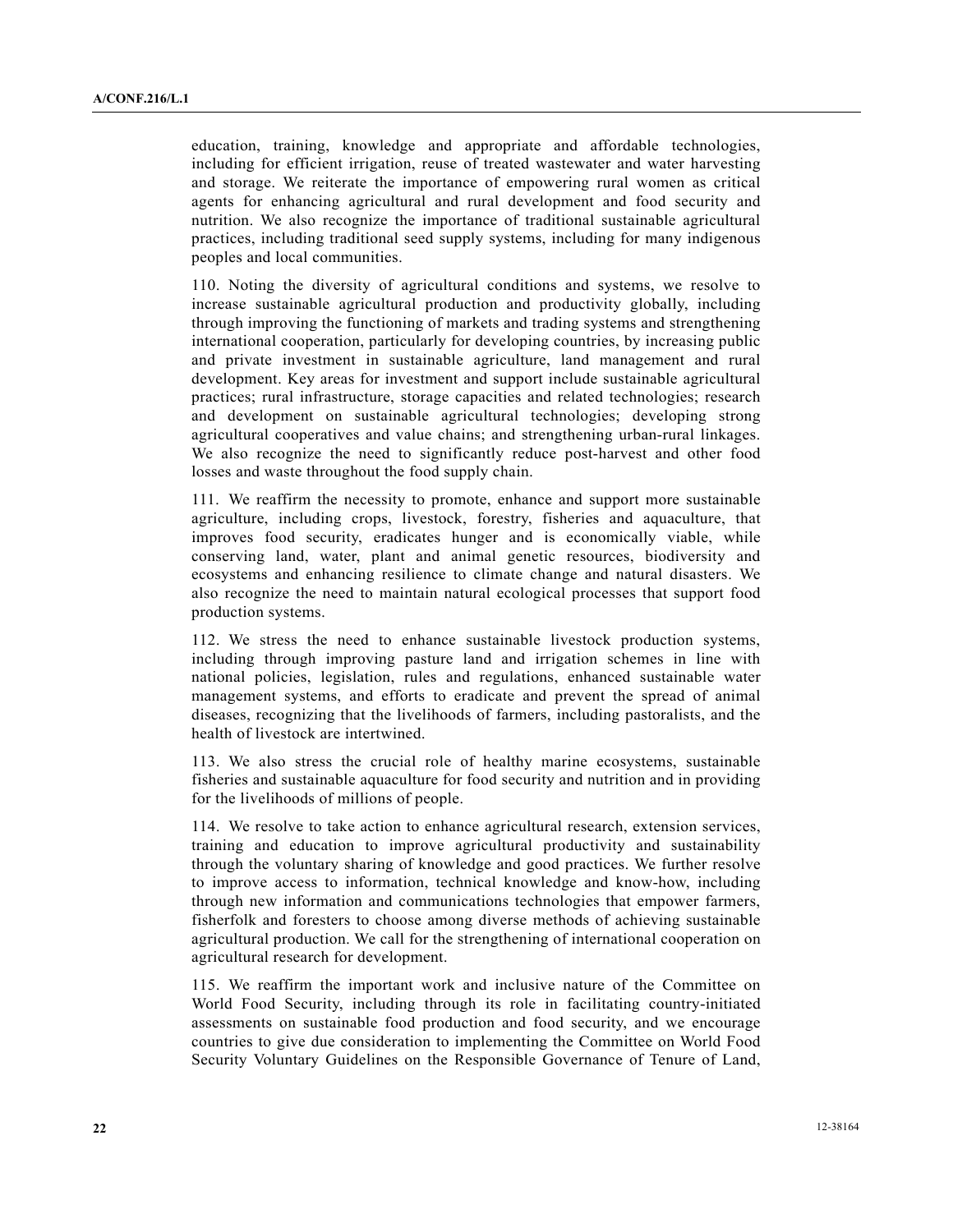Fisheries and Forests in the Context of National Food Security. We take note of the ongoing discussions on responsible agricultural investment in the framework of the Committee on World Food Security, as well as the principles for responsible agricultural investment.

116. We stress the need to address the root causes of excessive food price volatility, including its structural causes, at all levels, and the need to manage the risks linked to high and excessively volatile prices in agricultural commodities and their consequences for global food security and nutrition, as well as for smallholder farmers and poor urban dwellers.

117. We underline the importance of timely, accurate and transparent information in helping to address excessive food price volatility, and in this regard take note of the Agricultural Market Information System hosted by the Food and Agriculture Organization of the United Nations (FAO) and urge the participating international organizations, private sector actors and Governments to ensure the public dissemination of timely and quality food market information products.

118. We reaffirm that a universal, rules-based, open, non-discriminatory and equitable multilateral trading system will promote agricultural and rural development in developing countries and contribute to world food security. We urge national, regional and international strategies to promote the participation of farmers, especially smallholder farmers, including women, in community, domestic, regional and international markets.

#### **Water and sanitation**

119. We recognize that water is at the core of sustainable development as it is closely linked to a number of key global challenges. We therefore reiterate the importance of integrating water in sustainable development and underline the critical importance of water and sanitation within the three dimensions of sustainable development.

120. We reaffirm the commitments made in the Johannesburg Plan of Implementation and the Millennium Declaration regarding halving by 2015 the proportion of people without access to safe drinking water and basic sanitation and the development of integrated water resource management and water efficiency plans, ensuring sustainable water use. We commit to the progressive realization of access to safe and affordable drinking water and basic sanitation for all, as necessary for poverty eradication, the empowerment of women and to protect human health, and to significantly improve the implementation of integrated water resource management at all levels as appropriate. In this regard, we reiterate the commitments to support these efforts, in particular for developing countries, through the mobilization of resources from all sources, capacity-building and technology transfer.

121. We reaffirm our commitments regarding the human right to safe drinking water and sanitation, to be progressively realized for our populations with full respect for national sovereignty. We also highlight our commitment to the 2005- 2015 International Decade for Action, "Water for Life".

122. We recognize the key role that ecosystems play in maintaining water quantity and quality and support actions within respective national boundaries to protect and sustainably manage these ecosystems.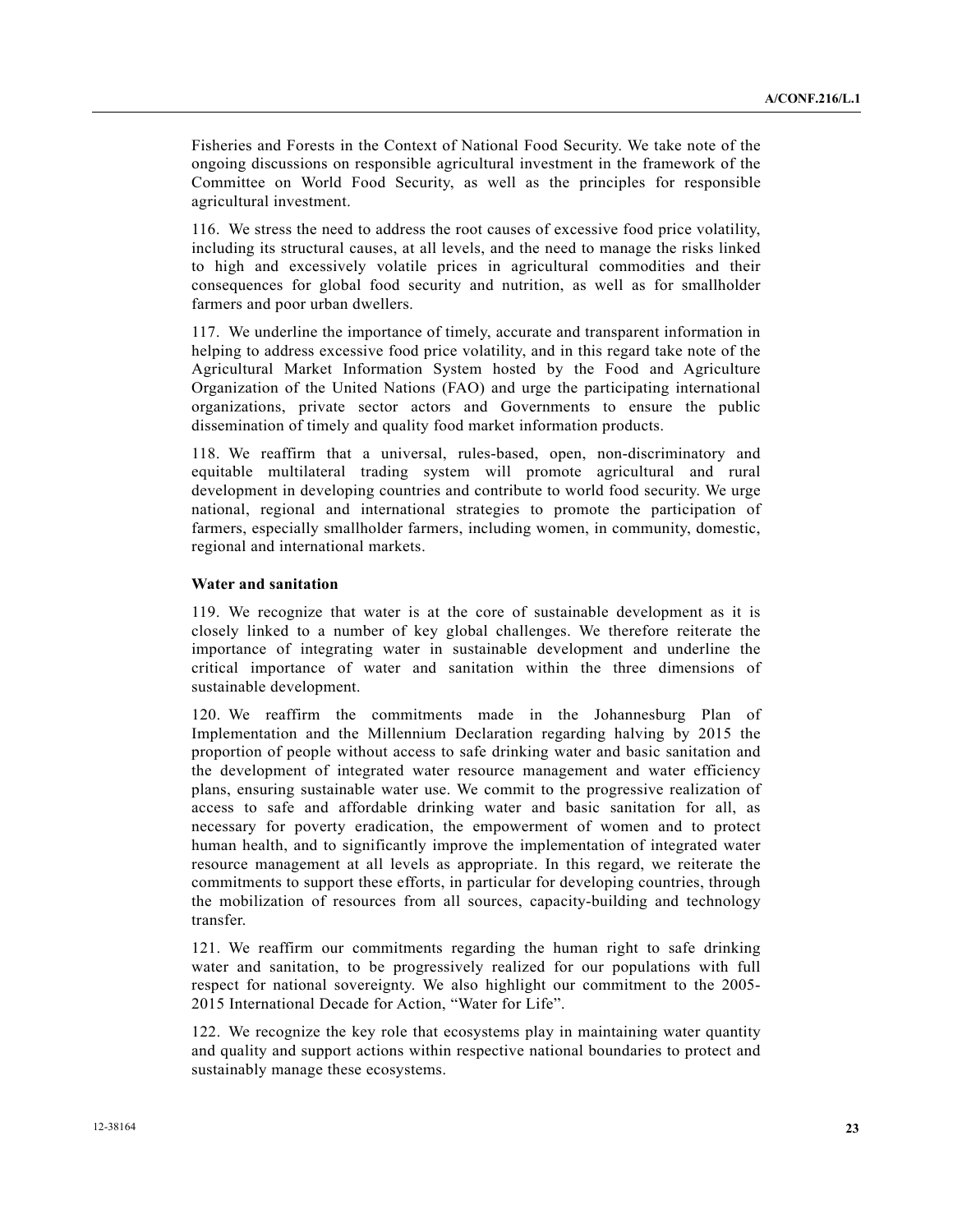123. We underline the need to adopt measures to address floods, droughts and water scarcity, addressing the balance between water supply and demand, including, where appropriate, non-conventional water resources, and to mobilize financial resources and investment in infrastructure for water and sanitation services, in accordance with national priorities.

124. We stress the need to adopt measures to significantly reduce water pollution and increase water quality, significantly improve wastewater treatment and water efficiency and reduce water losses. In order to achieve this, we stress the need for international assistance and cooperation.

#### **Energy**

125. We recognize the critical role that energy plays in the development process, as access to sustainable modern energy services contributes to poverty eradication, saves lives, improves health and helps provide for basic human needs. We stress that these services are essential to social inclusion and gender equality, and that energy is also a key input to production. We commit to facilitate support for access to these services by 1.4 billion people worldwide who are currently without them. We recognize that access to these services is critical for achieving sustainable development.

126. We emphasize the need to address the challenge of access to sustainable modern energy services for all, in particular for the poor, who are unable to afford these services even when they are available. We emphasize the need to take further action to improve this situation, including by mobilizing adequate financial resources, so as to provide these services in a reliable, affordable, economically viable and socially and environmentally acceptable manner in developing countries.

127. We reaffirm support for the implementation of national and subnational policies and strategies, based on individual national circumstances and development aspirations, using an appropriate energy mix to meet developmental needs, including through increased use of renewable energy sources and other low-emission technologies, the more efficient use of energy, greater reliance on advanced energy technologies, including cleaner fossil fuel technologies, and the sustainable use of traditional energy resources. We commit to promoting sustainable modern energy services for all through national and subnational efforts, inter alia, on electrification and dissemination of sustainable cooking and heating solutions, including through collaborative actions to share best practices and adopt policies, as appropriate. We urge governments to create enabling environments that facilitate public and private sector investment in relevant and needed cleaner energy technologies.

128. We recognize that improving energy efficiency, increasing the share of renewable energy and cleaner and energy-efficient technologies are important for sustainable development, including in addressing climate change. We also recognize the need for energy efficiency measures in urban planning, buildings and transportation, and in the production of goods and services and the design of products. We also recognize the importance of promoting incentives in favour of, and removing disincentives to, energy efficiency and the diversification of the energy mix, including promoting research and development in all countries, including developing countries.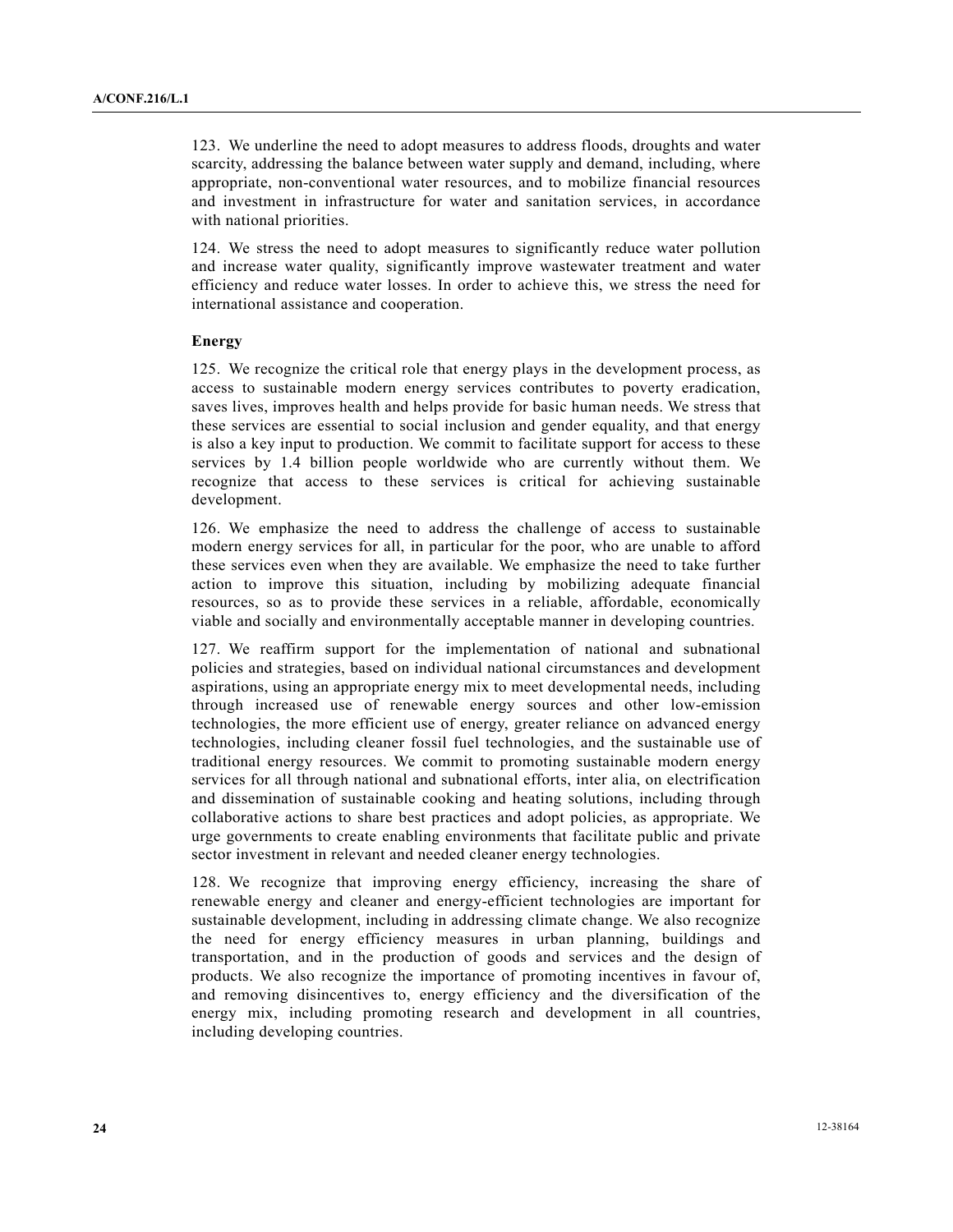129. We note the launching of the initiative by the Secretary-General on Sustainable Energy for All, which focuses on access to energy, energy efficiency and renewable energies. We are all determined to act to make sustainable energy for all a reality and, through this, help to eradicate poverty and lead to sustainable development and global prosperity. We recognize that the activities of countries in broader energyrelated matters are of great importance and are prioritized according to their specific challenges, capacities and circumstances, including their energy mix.

#### **Sustainable tourism**

130. We emphasize that well-designed and managed tourism can make a significant contribution to the three dimensions of sustainable development, has close linkages to other sectors, and can create decent jobs and generate trade opportunities. We recognize the need to support sustainable tourism activities and relevant capacitybuilding that promote environmental awareness, conserve and protect the environment, respect wildlife, flora, biodiversity, ecosystems and cultural diversity, and improve the welfare and livelihoods of local communities by supporting their local economies and the human and natural environment as a whole. We call for enhanced support for sustainable tourism activities and relevant capacity-building in developing countries in order to contribute to the achievement of sustainable development.

131. We encourage the promotion of investment in sustainable tourism, including eco-tourism and cultural tourism, which may include creating small and mediumsized enterprises and facilitating access to finance, including through microcredit initiatives for the poor, indigenous peoples and local communities in areas with high eco-tourism potential. In this regard, we underline the importance of establishing, where necessary, appropriate guidelines and regulations in accordance with national priorities and legislation for promoting and supporting sustainable tourism.

#### **Sustainable transport**

132. We note that transportation and mobility are central to sustainable development. Sustainable transportation can enhance economic growth and improve accessibility. Sustainable transport achieves better integration of the economy while respecting the environment. We recognize the importance of the efficient movement of people and goods, and access to environmentally sound, safe and affordable transportation as a means to improve social equity, health, resilience of cities, urban-rural linkages and productivity of rural areas. In this regard, we take into account road safety as part of our efforts to achieve sustainable development.

133. We support the development of sustainable transport systems, including energy efficient multi-modal transport systems, notably public mass transportation systems, clean fuels and vehicles, as well as improved transportation systems in rural areas. We recognize the need to promote an integrated approach to policymaking at the national, regional and local levels for transport services and systems to promote sustainable development. We also recognize that the special development needs of landlocked and transit developing countries need to be taken into account while establishing sustainable transit transport systems. We acknowledge the need for international support to developing countries in this regard.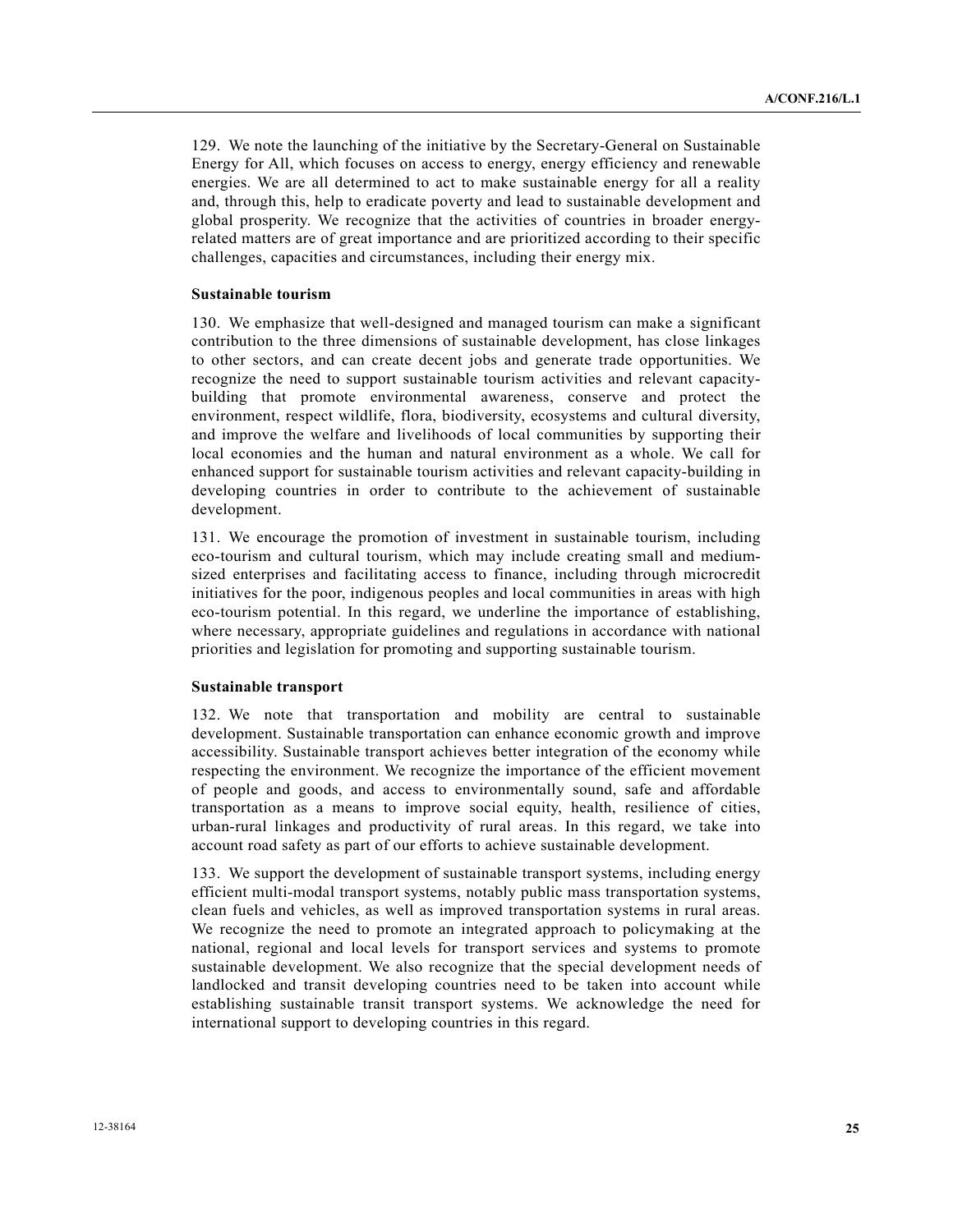#### **Sustainable cities and human settlements**

134. We recognize that, if they are well planned and developed, including through integrated planning and management approaches, cities can promote economically, socially and environmentally sustainable societies. In this regard, we recognize the need for a holistic approach to urban development and human settlements that provides for affordable housing and infrastructure and prioritizes slum upgrading and urban regeneration. We commit to work towards improving the quality of human settlements, including the living and working conditions of both urban and rural dwellers in the context of poverty eradication so that all people have access to basic services, housing and mobility. We also recognize the need for conservation, as appropriate, of the natural and cultural heritage of human settlements, the revitalization of historic districts and the rehabilitation of city centres.

135. We commit to promote an integrated approach to planning and building sustainable cities and urban settlements, including through supporting local authorities, increasing public awareness and enhancing participation of urban residents, including the poor, in decision-making. We also commit to promote sustainable development policies that support inclusive housing and social services; a safe and healthy living environment for all, particularly children, youth, women and the elderly and disabled; affordable and sustainable transport and energy; promotion, protection and restoration of safe and green urban spaces; safe and clean drinking water and sanitation; healthy air quality; generation of decent jobs; and improved urban planning and slum upgrading. We further support sustainable management of waste through the application of the 3Rs (reduce, reuse and recycle). We underline the importance of considering disaster risk reduction, resilience and climate risks in urban planning. We recognize the efforts of cities to balance development with rural regions.

136. We emphasize the importance of increasing the number of metropolitan regions, cities and towns that are implementing policies for sustainable urban planning and design in order to respond effectively to the expected growth of urban populations in the coming decades. We note that sustainable urban planning benefits from the involvement of multiple stakeholders as well as from full use of information and sex-disaggregated data, including on demographic trends, income distribution and informal settlements. We recognize the important role of municipal governments in setting a vision for sustainable cities, from the initiation of city planning through to revitalization of older cities and neighbourhoods, including by adopting energy efficiency programmes in building management and developing sustainable, locally appropriate transport systems. We further recognize the importance of mixed-use planning and of encouraging non-motorized mobility, including by promoting pedestrian and cycling infrastructures.

137. We recognize that partnerships among cities and communities play an important role in promoting sustainable development. In this regard, we stress the need to strengthen existing cooperation mechanisms and platforms, partnership arrangements and other implementation tools to advance the coordinated implementation of the Habitat Agenda with the active involvement of all relevant United Nations entities and with the overall aim of achieving sustainable urban development. We further recognize the continuing need for adequate and predictable financial contributions to the United Nations Habitat and Human Settlements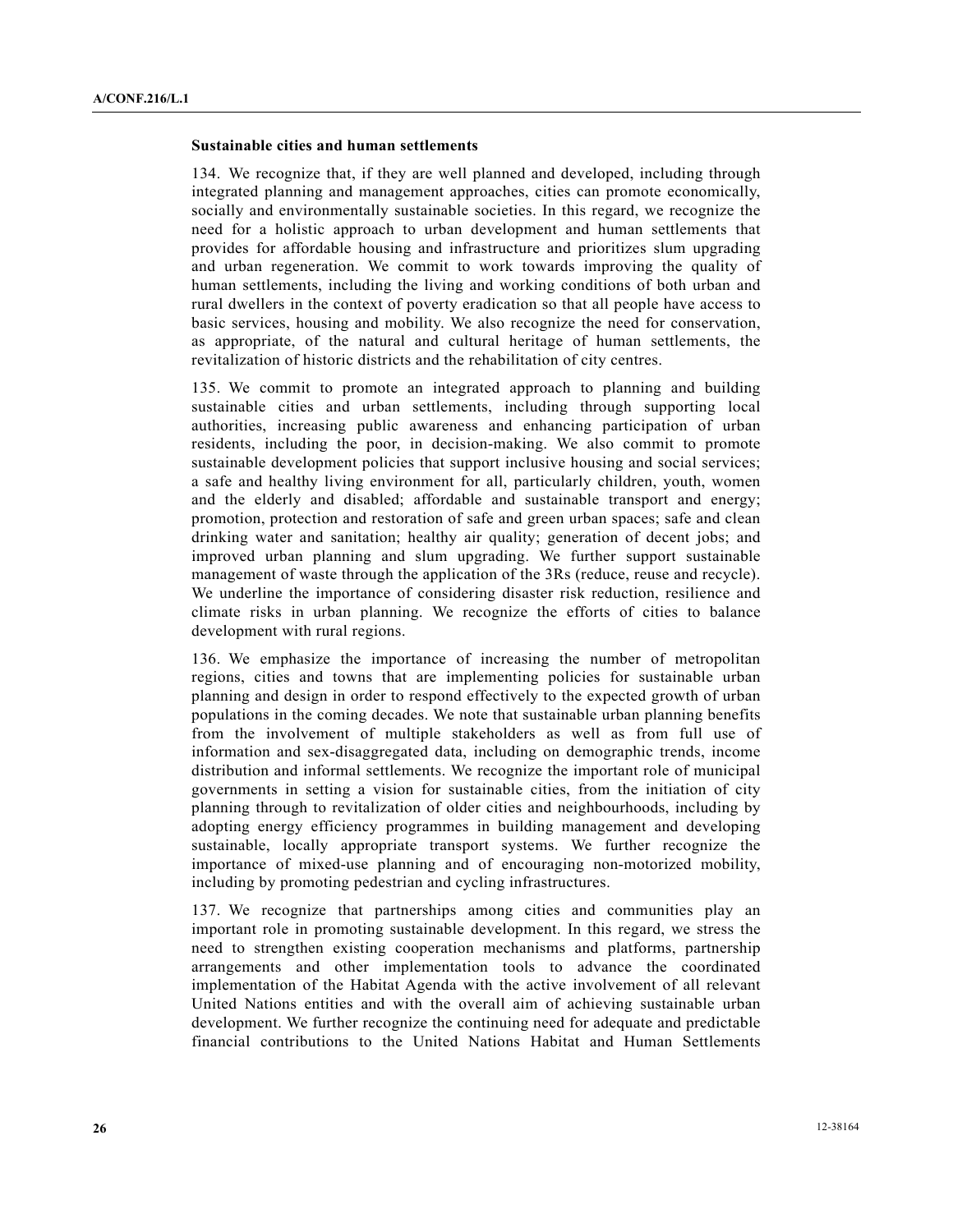Foundation so as to ensure timely, effective and concrete global implementation of the Habitat Agenda.

#### **Health and population**

138. We recognize that health is a precondition for and an outcome and indicator of all three dimensions of sustainable development. We understand the goals of sustainable development can only be achieved in the absence of a high prevalence of debilitating communicable and non-communicable diseases, and where populations can reach a state of physical, mental and social well-being. We are convinced that action on the social and environmental determinants of health, both for the poor and the vulnerable and for the entire population, is important to create inclusive, equitable, economically productive and healthy societies. We call for the full realization of the right to the enjoyment of the highest attainable standard of physical and mental health.

139. We also recognize the importance of universal health coverage to enhancing health, social cohesion and sustainable human and economic development. We pledge to strengthen health systems towards the provision of equitable universal coverage. We call for the involvement of all relevant actors for coordinated multi-sectoral action to address urgently the health needs of the world's population.

140. We emphasize that HIV and AIDS, malaria, tuberculosis, influenza, polio and other communicable diseases remain serious global concerns, and we commit to redouble efforts to achieve universal access to HIV prevention, treatment, care and support, and to eliminate mother-to-child transmission of HIV, as well as to renewing and strengthening the fight against malaria, tuberculosis and neglected tropical diseases.

141. We acknowledge that the global burden and threat of non-communicable diseases constitutes one of the major challenges for sustainable development in the twenty-first century. We commit to strengthen health systems towards the provision of equitable, universal coverage and promote affordable access to prevention, treatment, care and support related to non-communicable diseases, especially cancer, cardiovascular diseases, chronic respiratory diseases and diabetes. We also commit to establish or strengthen multi-sectoral national policies for the prevention and control of non-communicable diseases. We recognize that reducing, inter alia, air, water and chemical pollution leads to positive effects on health.

142. We reaffirm the right to use, to the full, the provisions contained in the agreement on Trade-Related Aspects of Intellectual Property Rights (TRIPS), the Doha Declaration on the TRIPS Agreement and Public Health, the decision of the WTO General Council of 30 August 2003 on the implementation of paragraph 6 of the Doha Declaration on the TRIPS Agreement and Public Health, and, when formal acceptance procedures are completed, the amendment to article 31 of the Agreement, which provides flexibilities for the protection of public health, and, in particular, to promote access to medicines for all, and encourage the provision of assistance to developing countries in this regard.

143. We call for further collaboration and cooperation at the national and international levels to strengthen health systems through increased health financing, recruitment, development and training and retention of the health workforce, through improved distribution and access to safe, affordable, effective and quality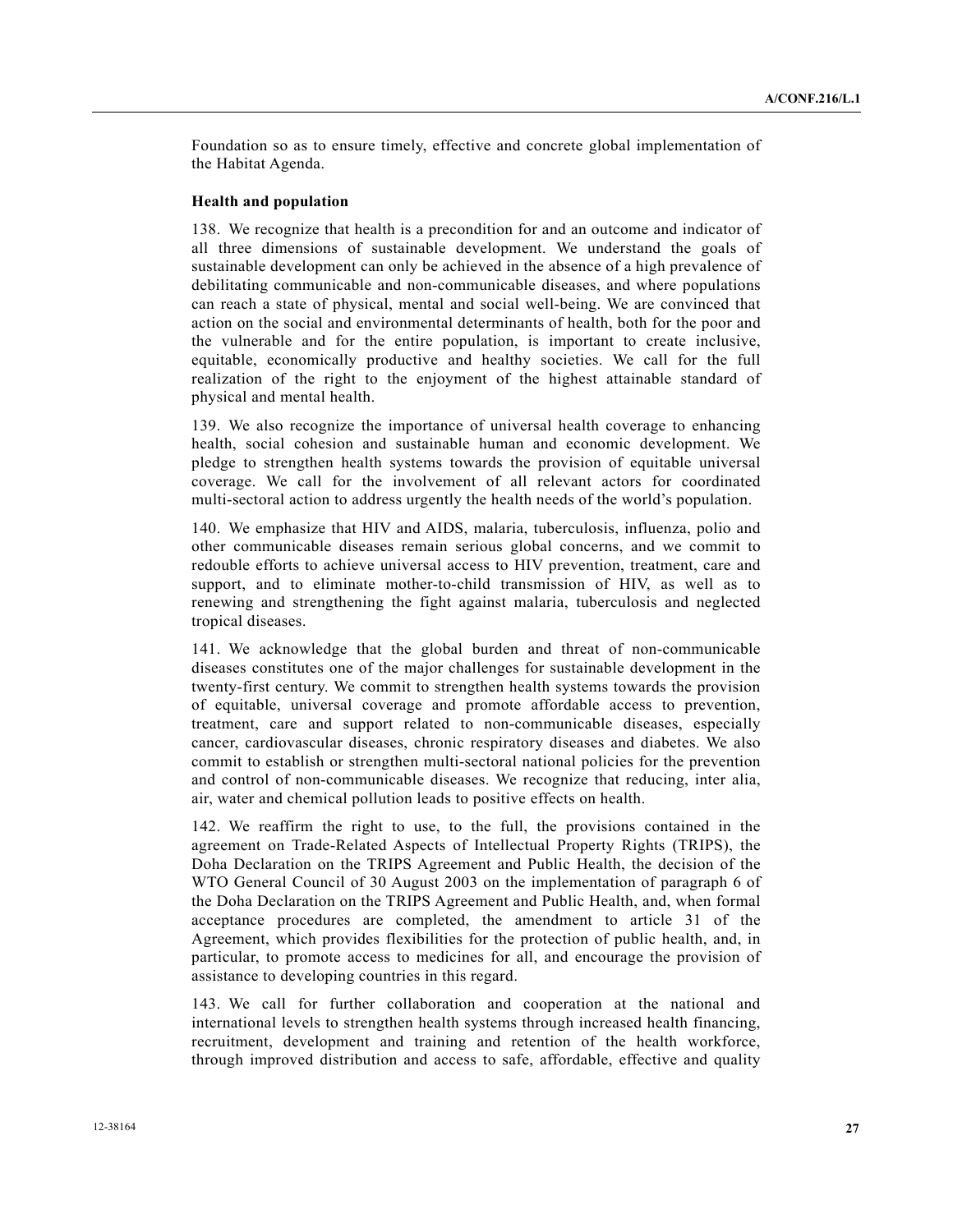medicines, vaccines and medical technologies, and through improving health infrastructure. We support the leadership role of the World Health Organization as the directing and coordinating authority on international health work.

144. We commit to systematically consider population trends and projections in our national, rural and urban development strategies and policies. Through forwardlooking planning, we can seize the opportunities and address the challenges associated with demographic change, including migration.

145. We call for the full and effective implementation of the Beijing Platform for Action and the Programme of Action of the International Conference on Population and Development, and the outcomes of their review conferences, including the commitments leading to sexual and reproductive health and the promotion and protection of all human rights in this context. We emphasize the need for the provision of universal access to reproductive health, including family planning and sexual health, and the integration of reproductive health in national strategies and programmes.

146. We commit to reduce maternal and child mortality and to improve the health of women, youth and children. We reaffirm our commitment to gender equality and to protect the rights of women, men and youth to have control over and decide freely and responsibly on matters related to their sexuality, including access to sexual and reproductive health, free from coercion, discrimination and violence. We will work actively to ensure that health systems provide the necessary information and health services addressing the sexual and reproductive health of women, including working towards universal access to safe, effective, affordable and acceptable modern methods of family planning, as this is essential for women's health and advancing gender equality.

## **Promoting full and productive employment, decent work for all and social protection**

147. We recognize that poverty eradication, full and productive employment and decent work for all, and social integration and protection are interrelated and mutually reinforcing, and that enabling environments to promote these need to be created at all levels.

148. We are concerned about labour market conditions and widespread deficits of available decent work opportunities, especially for young women and men. We urge all governments to address the global challenge of youth employment by developing and implementing strategies and policies that provide young people everywhere access to decent and productive work, as over the coming decades decent jobs will need to be created to be able to ensure sustainable and inclusive development and reduce poverty.

149. We recognize the importance of job creation by investing in and developing sound, effective and efficient economic and social infrastructure and productive capacities for sustainable development and sustained, inclusive and equitable economic growth. We call on countries to enhance infrastructure investment for sustainable development and we agree to support United Nations funds, programmes and agencies to help assist and promote the efforts of developing countries, particularly the least developed countries, in this regard.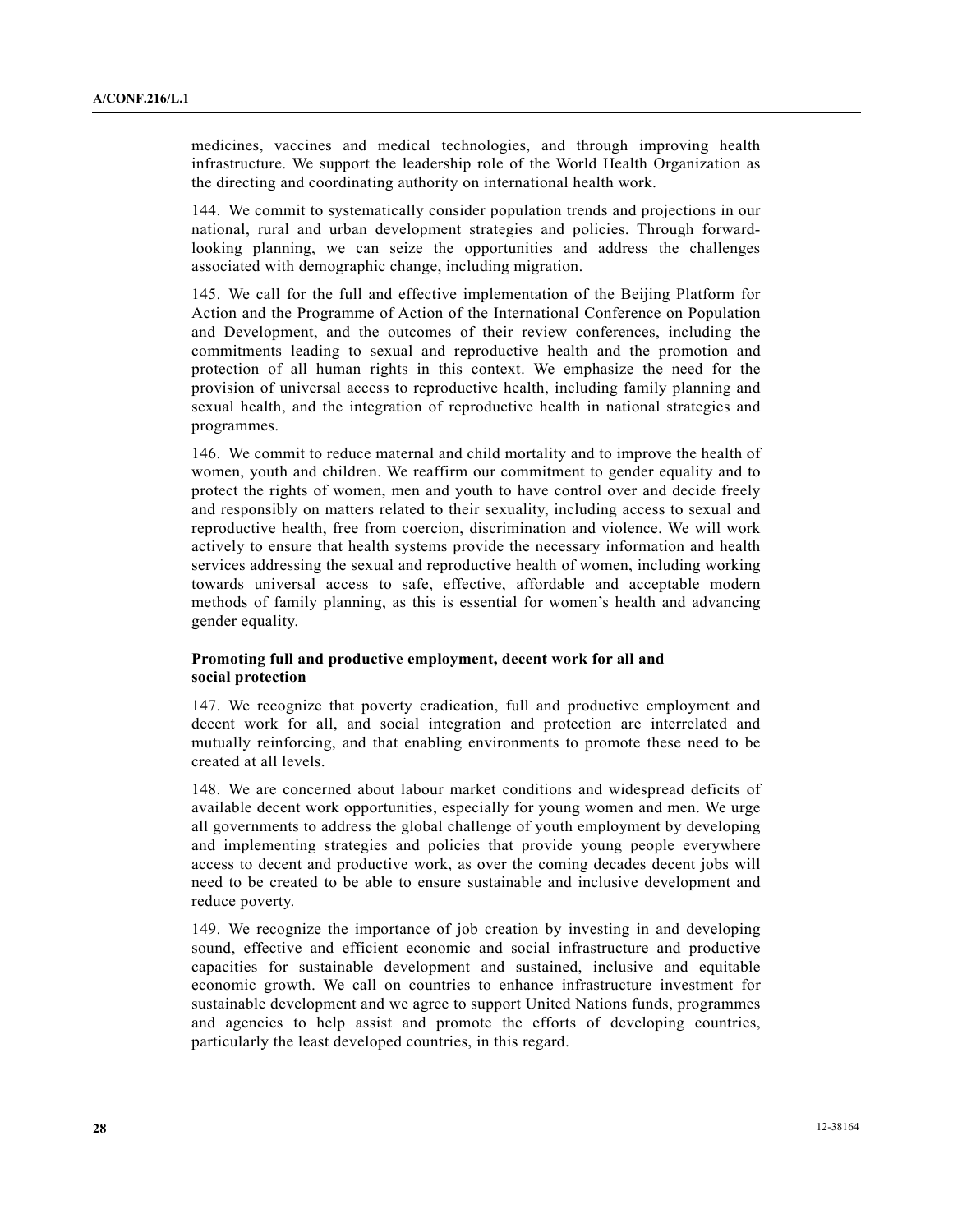150. We recognize the importance of job creation by adopting forward-looking macroeconomic policies that promote sustainable development and lead to sustained, inclusive and equitable economic growth, increase productive employment opportunities and promote agricultural and industrial development.

151. We emphasize the need to enhance employment and income opportunities for all, especially for women and men living in poverty and, in this regard, we support national efforts to provide new job opportunities to the poor in both rural and urban areas, including support to small and medium-sized enterprises.

152. We recognize that workers should have access to education, skills, health care, social security, fundamental rights at work, social and legal protections, including occupational safety and health, and decent work opportunities. Governments, trade unions, workers and employers all have a role to play in promoting decent work for all, and all should help young people to gain access to needed skills and employment opportunities, including in new and emerging sectors. Women and men should have equal access to opportunities to acquire job skills as well as to worker protections. We recognize the importance of a just transition, including programmes to help workers adjust to changing labour market conditions.

153. We also recognize that informal unpaid work, performed mostly by women, contributes substantially to human well-being and sustainable development. In this regard, we commit to work towards safe and decent working conditions and access to social protection and education.

154. We recognize that opportunities for decent work for all and job creation can be generated through, inter alia, public and private investments in scientific and technological innovation, public works in restoring, regenerating and conserving natural resources and ecosystems, and social and community services. We are encouraged by government initiatives to create jobs for poor people in restoring and managing natural resources and ecosystems, and we encourage the private sector to contribute to decent work for all and job creation for both women and men, and particularly for young people, including through partnerships with small and medium-sized enterprises and cooperatives. In this regard, we acknowledge the importance of efforts to promote the exchange of information and knowledge on decent work for all and job creation, including green jobs initiatives and related skills, and to facilitate the integration of relevant data into national economic and employment policies.

155. We encourage the sharing of experiences and best practices on ways to address the high levels of unemployment and underemployment, in particular among young people.

156. We stress the need to provide social protection to all members of society, fostering growth, resilience, social justice and cohesion, including those who are not employed in the formal economy. In this regard, we strongly encourage national and local initiatives aimed at providing social protection floors for all citizens. We support global dialogue on best practices for social protection programmes that takes into account the three dimensions of sustainable development and, in this regard, we note ILO Recommendation 202 concerning national floors of social protection.

157. We call upon States to promote and protect effectively the human rights and fundamental freedom of all migrants regardless of migration status, especially those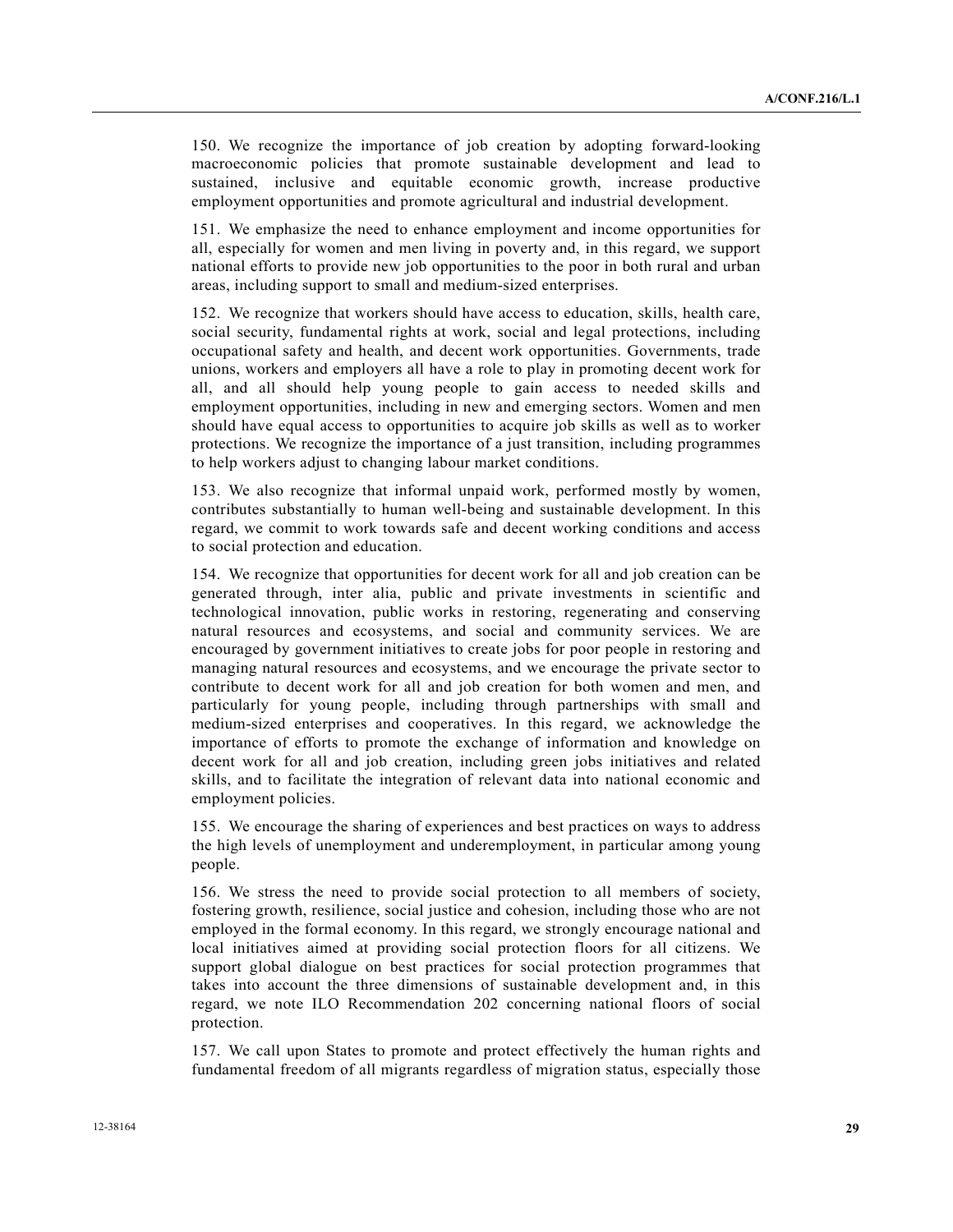of women and children, and to address international migration through international, regional or bilateral cooperation and dialogue and a comprehensive and balanced approach, recognizing the roles and responsibilities of countries of origin, transit and destination in promoting and protecting the human rights of all migrants, and avoiding approaches that might aggravate their vulnerability.

#### **Oceans and seas**

158. We recognize that oceans, seas and coastal areas form an integrated and essential component of the Earth's ecosystem and are critical to sustaining it, and that international law, as reflected in the United Nations Convention on the Law of the Sea, provides the legal framework for the conservation and sustainable use of the oceans and their resources. We stress the importance of the conservation and sustainable use of the oceans and seas and of their resources for sustainable development, including through their contributions to poverty eradication, sustained economic growth, food security and creation of sustainable livelihoods and decent work, while at the same time protecting biodiversity and the marine environment and addressing the impacts of climate change. We therefore commit to protect, and restore, the health, productivity and resilience of oceans and marine ecosystems, and to maintain their biodiversity, enabling their conservation and sustainable use for present and future generations, and to effectively apply an ecosystem approach and the precautionary approach in the management, in accordance with international law, of activities having an impact on the marine environment, to deliver on all three dimensions of sustainable development.

159. We recognize the importance of the United Nations Convention on the Law of the Sea to advancing sustainable development and its near universal adoption by States, and in this regard we urge all its parties to fully implement their obligations under the Convention.

160. We recognize the importance of building the capacity of developing countries to be able to benefit from the conservation and sustainable use of the oceans and seas and their resources and, in this regard, we emphasize the need for cooperation in marine scientific research to implement the provisions of the United Nations Convention on the Law of the Sea and the outcomes of the major summits on sustainable development, as well as for the transfer of technology, taking into account the Intergovernmental Oceanographic Commission Criteria and Guidelines on the Transfer of Marine Technology.

161. We support the Regular Process for Global Reporting and Assessment of the State of the Marine Environment, including Socioeconomic Aspects, established under the General Assembly, and look forward to the completion of its first global integrated assessment of the state of the marine environment by 2014 and its subsequent consideration by the Assembly. We encourage consideration by States of the assessment findings at appropriate levels.

162. We recognize the importance of the conservation and sustainable use of marine biodiversity beyond areas of national jurisdiction. We note the ongoing work under the General Assembly of an ad hoc open-ended informal working group to study issues relating to the conservation and sustainable use of marine biological diversity beyond areas of national jurisdiction. Building on the work of the ad hoc working group and before the end of the sixty-ninth session of the General Assembly we commit to address, on an urgent basis, the issue of the conservation and sustainable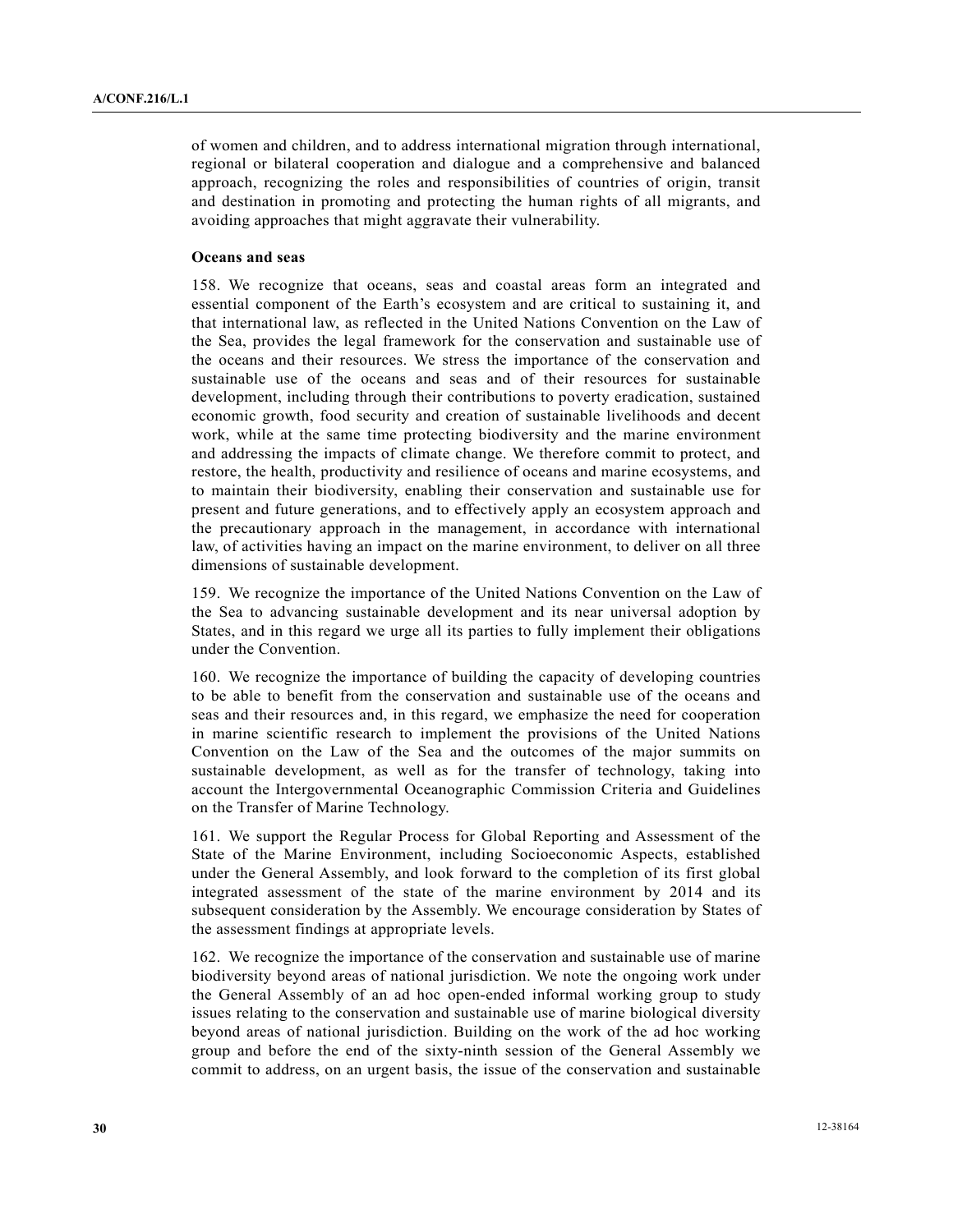use of marine biological diversity of areas beyond national jurisdiction, including by taking a decision on the development of an international instrument under the United Nations Convention on the Law of the Sea.

163. We note with concern that the health of oceans and marine biodiversity are negatively affected by marine pollution, including marine debris, especially plastic, persistent organic pollutants, heavy metals and nitrogen-based compounds, from a number of marine and land-based sources, including shipping and land run-off. We commit to take action to reduce the incidence and impacts of such pollution on marine ecosystems, including through the effective implementation of relevant conventions adopted in the framework of the International Maritime Organization (IMO), and the follow-up of the relevant initiatives such as the Global Programme of Action for the Protection of the Marine Environment from Land-based Activities, as well as the adoption of coordinated strategies to this end. We further commit to take action to, by 2025, based on collected scientific data, achieve significant reductions in marine debris to prevent harm to the coastal and marine environment.

164. We note the significant threat that alien invasive species pose to marine ecosystems and resources and commit to implement measures to prevent the introduction, and manage the adverse environmental impacts, of alien invasive species, including, as appropriate, those adopted in the framework of IMO.

165. We note that sea-level rise and coastal erosion are serious threats for many coastal regions and islands, particularly in developing countries, and in this regard we call on the international community to enhance its efforts to address these challenges.

166. We call for support to initiatives that address ocean acidification and the impacts of climate change on marine and coastal ecosystems and resources. In this regard, we reiterate the need to work collectively to prevent further ocean acidification, as well as enhance the resilience of marine ecosystems and of the communities whose livelihoods depend on them, and to support marine scientific research, monitoring and observation of ocean acidification and particularly vulnerable ecosystems, including through enhanced international cooperation in this regard.

167. We stress our concern about the potential environmental impacts of ocean fertilization. In this regard, we recall the decisions related to ocean fertilization adopted by the relevant intergovernmental bodies, and resolve to continue addressing with utmost caution ocean fertilization, consistent with the precautionary approach.

168. We commit to intensify our efforts to meet the 2015 target as agreed to in the Johannesburg Plan of Implementation to maintain or restore stocks to levels that can produce maximum sustainable yield on an urgent basis. In this regard we further commit to urgently take the measures necessary to maintain or restore all stocks at least to levels that can produce the maximum sustainable yield, with the aim of achieving these goals in the shortest time feasible, as determined by their biological characteristics. To achieve this we commit to urgently develop and implement science-based management plans, including by reducing or suspending fishing catch and effort commensurate with the status of the stock. We further commit to enhance action to manage bycatch, discards and other adverse ecosystem impacts from fisheries, including by eliminating destructive fishing practices. We also commit to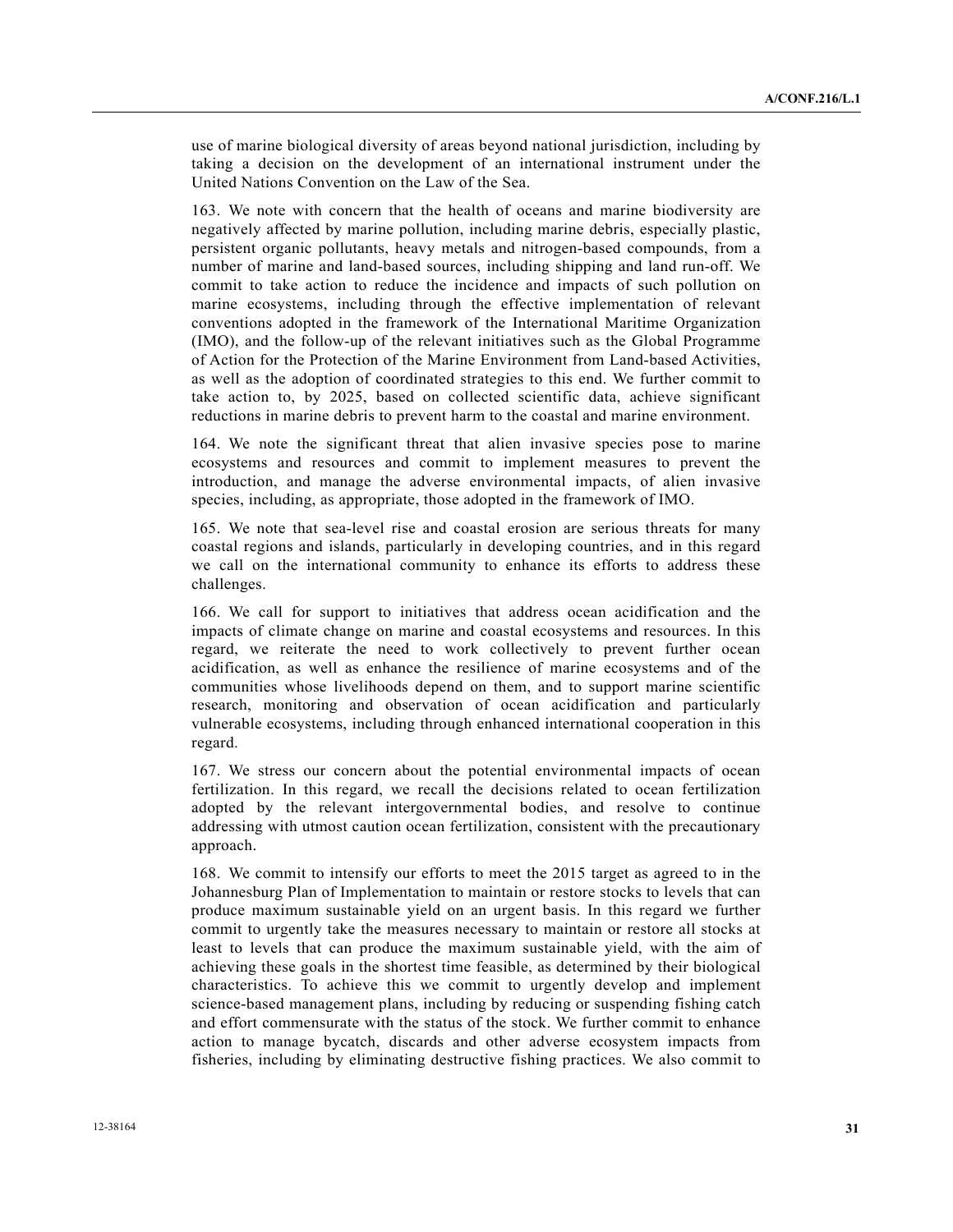enhance actions to protect vulnerable marine ecosystems from significant adverse impacts, including through the effective use of impact assessments. Such actions, including those through competent organizations, should be undertaken consistent with international law, the applicable international instruments and relevant General Assembly resolutions and FAO guidelines.

169. We urge States parties to the 1995 Agreement for the Implementation of the Provisions of the United Nations Convention on the Law of the Sea relating to the Conservation and Management of Straddling Fish Stocks and Highly Migratory Fish Stocks to fully implement that Agreement and to give, in accordance with part VII of the Agreement, full recognition to the special requirements of developing States. Furthermore, we call upon all States to implement the Code of Conduct for Responsible Fisheries and the FAO international plans of action and technical guidelines.

170. We acknowledge that illegal, unreported and unregulated fishing deprive many countries of a crucial natural resource and remain a persistent threat to their sustainable development. We recommit to eliminate illegal, unreported and unregulated fishing as advanced in the Johannesburg Plan of Implementation, and to prevent and combat these practices, including through the following: developing and implementing national and regional action plans in accordance with the FAO International Plan of Action to Prevent, Deter and Eliminate Illegal, Unreported and Unregulated Fishing; implementing, in accordance with international law, effective and coordinated measures by coastal States, flag States, port States, chartering nations and the States of nationality of the beneficial owners and others who support or engage in illegal, unreported and unregulated fishing by identifying vessels engaged in such fishing and by depriving offenders of the benefits accruing from it; as well as cooperating with developing countries to systematically identify needs and build capacity, including support for monitoring, control, surveillance, compliance and enforcement systems.

171. We call upon States that have signed the FAO Agreement on Port State Measures to Prevent, Deter and Eliminate Illegal, Unreported and Unregulated Fishing to expedite procedures for its ratification with a view to its early entry into force.

172. We recognize the need for transparency and accountability in fisheries management by regional fisheries management organizations. We recognize the efforts already made by those regional fisheries management organizations that have undertaken independent performance reviews, and call on all regional fisheries management organizations to regularly undertake such reviews and make the results publicly available. We encourage implementation of the recommendations of such reviews and recommend that the comprehensiveness of those reviews be strengthened over time, as necessary.

173. We reaffirm our commitment in the Johannesburg Plan of Implementation to eliminate subsidies that contribute to illegal, unreported and unregulated fishing and overcapacity, taking into account the importance of this sector to developing countries, and we reiterate our commitment to conclude multilateral disciplines on fisheries subsidies that will give effect to the WTO Doha Development Agenda and the Hong Kong Ministerial Declaration mandates to strengthen disciplines on subsidies in the fisheries sector, including through the prohibition of certain forms of fisheries subsidies that contribute to overcapacity and overfishing, recognizing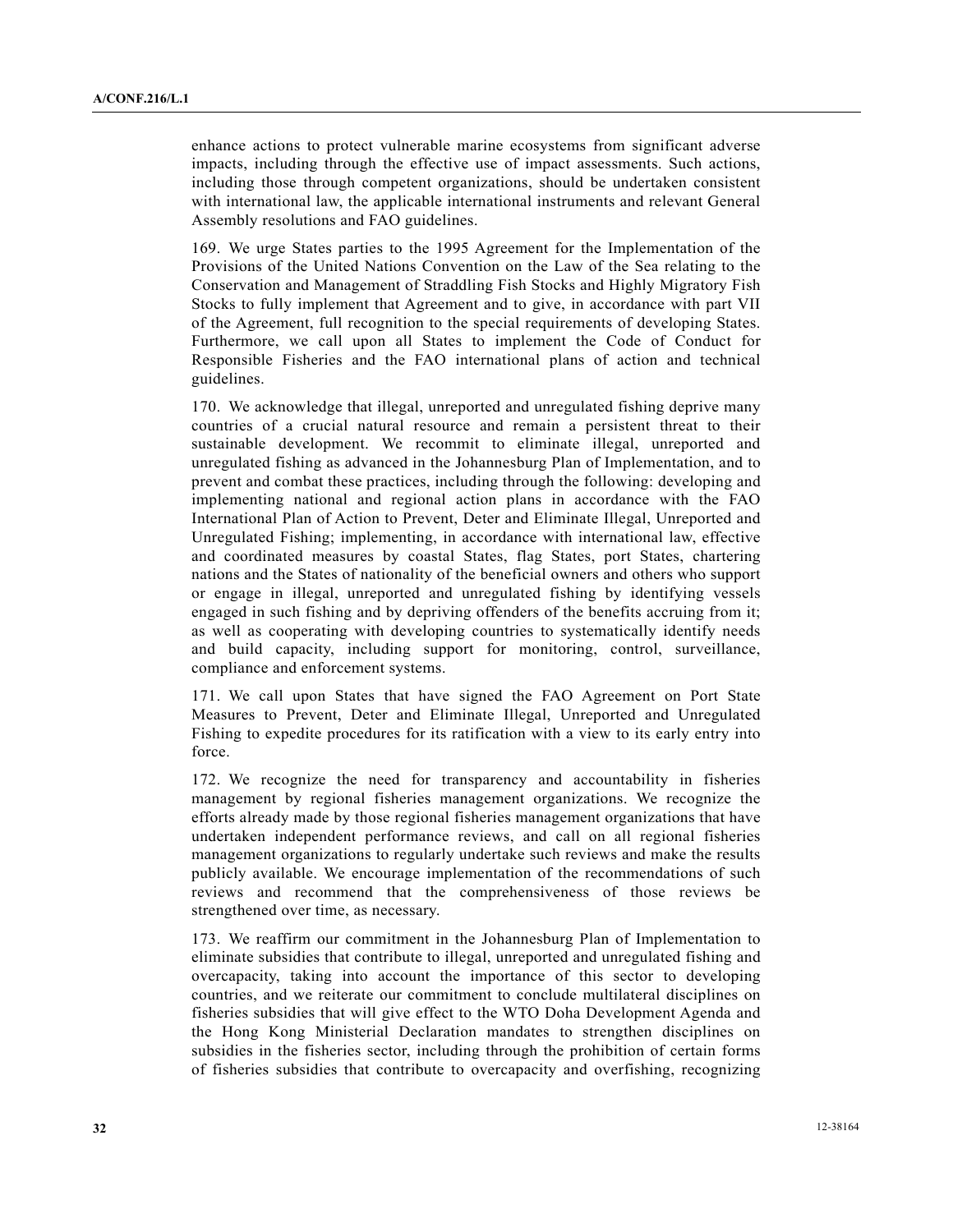that appropriate and effective special and differential treatment for developing and least developed countries should be an integral part of the WTO fisheries subsidies negotiation, taking into account the importance of the sector to development priorities, poverty reduction and livelihood and food-security concerns. We encourage States to further improve the transparency and reporting of existing fisheries subsidies programmes through WTO. Given the state of fisheries resources, and without prejudicing the WTO Doha and Hong Kong ministerial mandates on fisheries subsidies or the need to conclude these negotiations, we encourage States to eliminate subsidies that contribute to overcapacity and overfishing, and to refrain from introducing new such subsidies or from extending or enhancing existing ones.

174. We urge the identification and mainstreaming of strategies by 2014 that further assist developing countries, in particular the least developed countries and small island developing States, in developing their national capacity to conserve, sustainably manage and realize the benefits of sustainable fisheries, including through improved market access for fish products from developing countries.

175. We commit to observe the need to ensure access to fisheries and the importance of access to markets, by subsistence, small-scale and artisanal fisherfolk and women fish workers, as well as indigenous peoples and their communities, particularly in developing countries, especially small island developing States.

176. We also recognize the significant economic, social and environmental contributions of coral reefs, in particular to islands and other coastal States, as well as the significant vulnerability of coral reefs and mangroves to impacts, including from climate change, ocean acidification, overfishing, destructive fishing practices and pollution. We support international cooperation with a view to conserving coral reef and mangrove ecosystems and realizing their social, economic and environmental benefits as well as facilitating technical collaboration and voluntary information-sharing.

177. We reaffirm the importance of area-based conservation measures, including marine protected areas, consistent with international law and based on best available scientific information, as a tool for conservation of biological diversity and sustainable use of its components. We note decision  $X/2$  of the tenth Meeting of the Conference of the Parties to the Convention on Biological Diversity, that by 2020 10 per cent of coastal and marine areas, especially areas of particular importance for biodiversity and ecosystem services, are to be conserved through effectively and equitably managed, ecologically representative and well-connected systems of protected areas and other effective area-based conservation measures.

#### **Small island developing States**

178. We reaffirm that small island developing States remain a special case for sustainable development in view of their unique and particular vulnerabilities, including their small size, remoteness, narrow resource and export base, and exposure to global environmental challenges and external economic shocks, including to a large range of impacts from climate change and potentially more frequent and intense natural disasters. We note with concern that the outcome of the five-year review of the Mauritius Strategy concluded that small island developing States have made less progress than most other groupings, or even regressed, in economic terms, especially in terms of poverty reduction and debt sustainability. Sea-level rise and other adverse impacts of climate change continue to pose a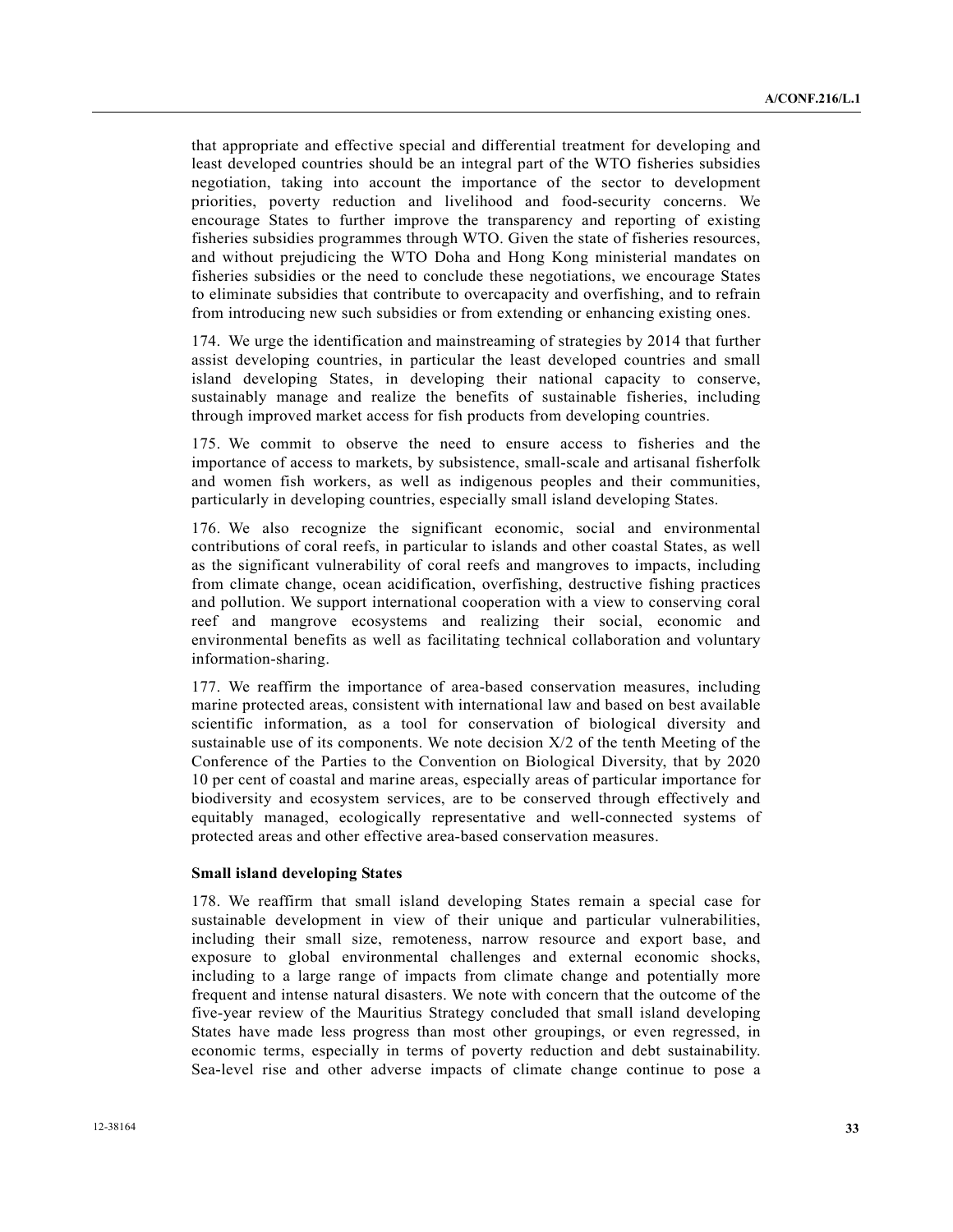significant risk to small island developing States and their efforts to achieve sustainable development, and for many represent the gravest of threats to their survival and viability, including for some through the loss of territory. We also remain concerned that, while small island developing States have progressed in the areas of gender, health, education and the environment, their overall progress towards achieving the Millennium Development Goals has been uneven.

179. We call for continued and enhanced efforts to assist small island developing States in implementing the Barbados Programme of Action and the Mauritius Strategy. We also call for a strengthening of United Nations System support to small island developing States in keeping with the multiple ongoing and emerging challenges faced by these States in achieving sustainable development.

180. Building on the Barbados Programme of Action and the Mauritius Strategy, we call for the convening in 2014 of a third international conference on small island developing States, recognizing the importance of coordinated, balanced and integrated actions to address the sustainable development challenges facing small island developing States, and we invite the General Assembly at its sixty-seventh session to determine the modalities of the conference.

#### **Least developed countries**

181. We agree to effectively implement the Istanbul Programme of Action and to fully integrate its priority areas into the present framework for action, the broader implementation of which will contribute to the overarching goal of the Istanbul Programme of Action of enabling half of the least developed countries to meet the criteria of graduation by 2020.

#### **Landlocked developing countries**

182. We invite Member States, including development partners, organizations of the United Nations system and other relevant international, regional and subregional organizations, to speed up further the implementation of the specific actions in the five priorities agreed upon in the Almaty Programme of Action and those contained in the declaration on the midterm review of the Almaty Programme of Action, in a better coordinated manner, in particular for the construction, maintenance and improvement of their transport, storage and other transit-related facilities, including alternative routes, completion of missing links and improved communications and energy infrastructure, so as to support the sustainable development of landlocked developing countries.

#### **Africa**

183. While we acknowledge that some progress has been made towards the fulfilment of international commitments related to Africa's development needs, we emphasize that significant challenges remain in achieving sustainable development on the continent.

184. We call on the international community to enhance support and fulfil commitments to advance action in areas critical to Africa's sustainable development and welcome the efforts by development partners to strengthen cooperation with the New Partnership for Africa's Development. We also welcome the progress made by African countries in deepening democracy, human rights, good governance and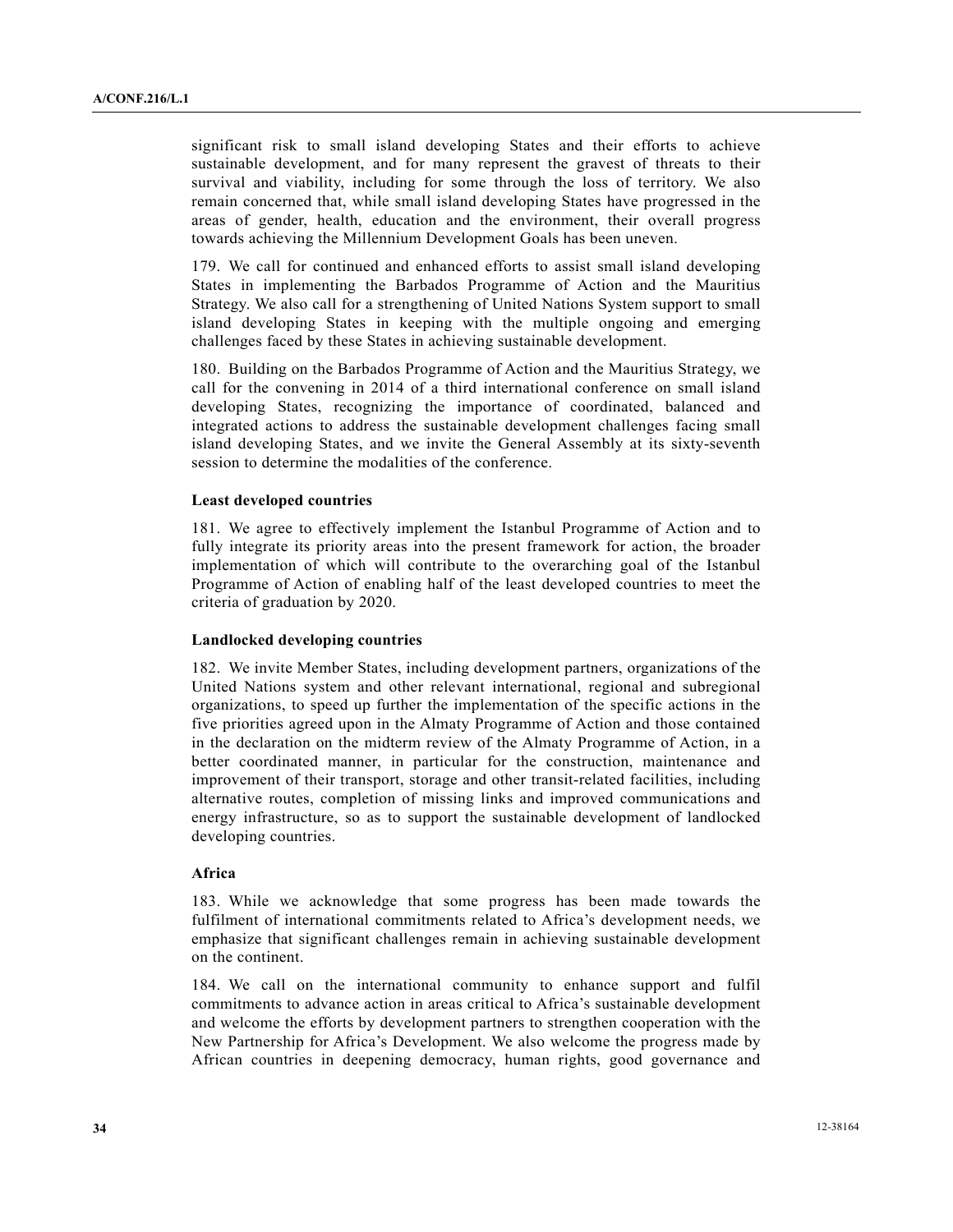sound economic management, and encourage African countries to continue their efforts in this regard. We invite all Africa's development partners, in particular developed countries, to support African countries in strengthening human capacities and democratic institutions, consistent with their priorities and objectives, with a view to furthering Africa's development at all levels, including through facilitating the transfer of technology needed by African countries as mutually agreed. We recognize the continued efforts by African countries to create enabling environments for inclusive growth in support of sustainable development and for the international community to make continued efforts to increase the flow of new and additional resources for financing for development from all sources, public and private, domestic and foreign, to support these development efforts by African countries, and welcome the various important initiatives established between African countries and their development partners in this regard.

#### **Regional efforts**

185. We encourage coordinated regional actions to promote sustainable development. We recognize, in this regard, that important steps have been taken to promote sustainable development, in particular in the Arab region, Latin America and the Caribbean and the Asia-Pacific region, through relevant forums, including within the United Nations regional commissions. While noting that challenges remain in several areas, the international community welcomes these efforts, and the results already achieved, and calls for actions at all levels for their further development and implementation.

#### **Disaster risk reduction**

186. We reaffirm our commitment to the Hyogo Framework for Action 2005-2015: Building the Resilience of Nations and Communities to Disasters and call for States, the United Nations system, the international financial institutions, subregional, regional and international organizations and civil society to accelerate implementation of the Framework and the achievement of its goals. We call for disaster risk reduction and the building of resilience to disasters to be addressed with a renewed sense of urgency in the context of sustainable development and poverty eradication, and, as appropriate, to be integrated into policies, plans, programmes and budgets at all levels and considered within relevant future frameworks. We invite governments at all levels as well as relevant subregional, regional and international organizations to commit to adequate, timely and predictable resources for disaster risk reduction in order to enhance the resilience of cities and communities to disasters, according to their own circumstances and capacities.

187. We recognize the importance of early warning systems as part of effective disaster risk reduction at all levels in order to reduce economic and social damages, including the loss of human life, and in this regard encourage States to integrate such systems into their national disaster risk reduction strategies and plans. We encourage donors and the international community to enhance international cooperation in support of disaster risk reduction in developing countries, as appropriate, through technical assistance, technology transfer as mutually agreed, capacity-building and training programmes. We further recognize the importance of comprehensive hazard and risk assessments, and knowledge- and informationsharing, including reliable geospatial information. We commit to undertake and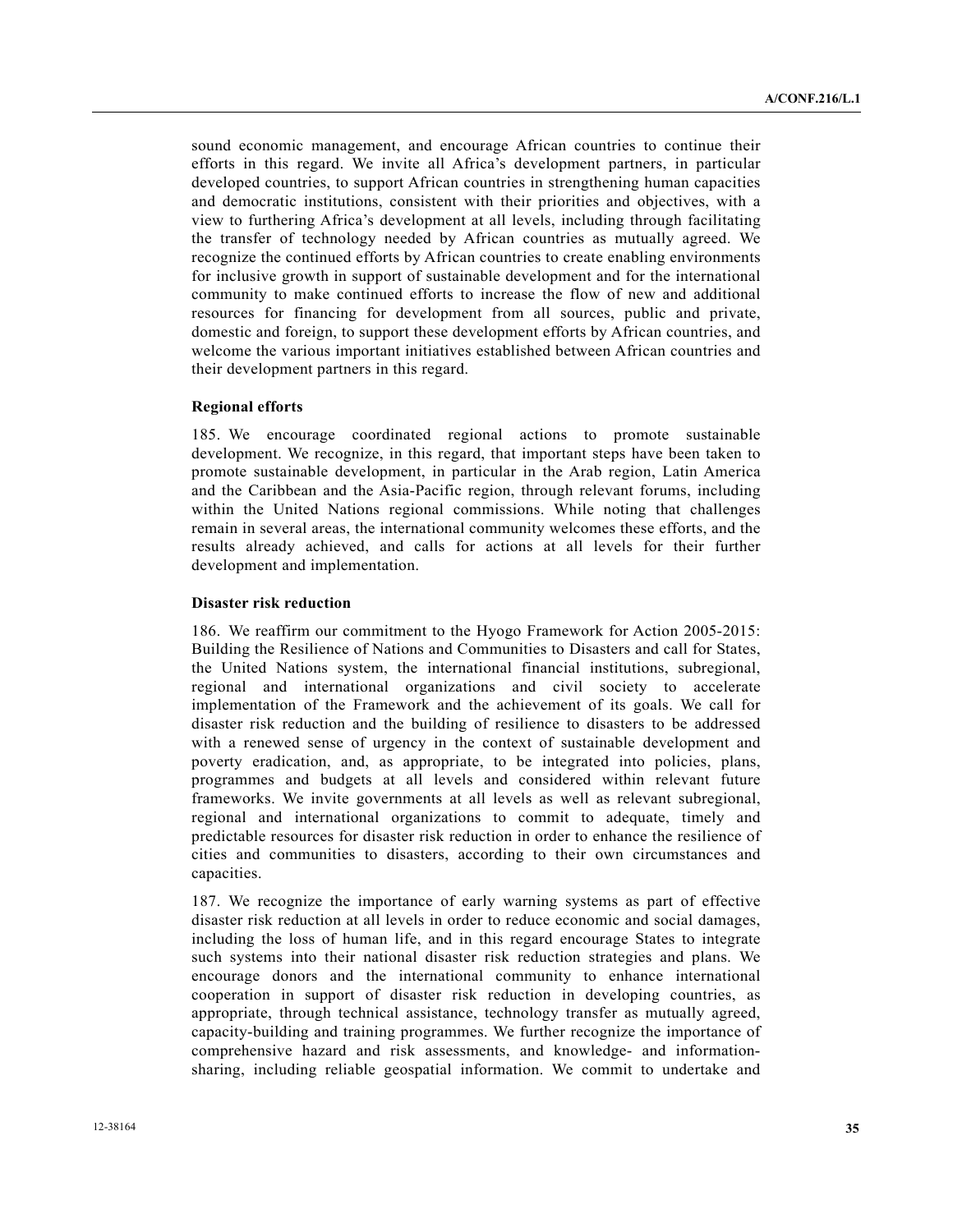strengthen in a timely manner risk assessment and disaster risk reduction instruments.

188. We stress the importance of stronger interlinkages among disaster risk reduction, recovery and long-term development planning, and call for more coordinated and comprehensive strategies that integrate disaster risk reduction and climate change adaptation considerations into public and private investment, decision-making and the planning of humanitarian and development actions, in order to reduce risk, increase resilience and provide a smoother transition between relief, recovery and development. In this regard, we recognize the need to integrate a gender perspective into the design and implementation of all phases of disaster risk management.

189. We call for all relevant stakeholders, including Governments, international, regional and subregional organizations, the private sector and civil society, to take appropriate and effective measures, taking into account the three dimensions of sustainable development, including through strengthening coordination and cooperation to reduce exposure to risk for the protection of people, and infrastructure and other national assets, from the impact of disasters, in line with the Hyogo Framework for Action and any post-2015 framework for disaster risk reduction.

#### **Climate change**

190. We reaffirm that climate change is one of the greatest challenges of our time, and we express profound alarm that emissions of greenhouse gases continue to rise globally. We are deeply concerned that all countries, particularly developing countries, are vulnerable to the adverse impacts of climate change, and are already experiencing increased impacts, including persistent drought and extreme weather events, sea-level rise, coastal erosion and ocean acidification, further threatening food security and efforts to eradicate poverty and achieve sustainable development. In this regard we emphasize that adaptation to climate change represents an immediate and urgent global priority.

191. We underscore that the global nature of climate change calls for the widest possible cooperation by all countries and their participation in an effective and appropriate international response, with a view to accelerating the reduction of global greenhouse gas emissions. We recall that the United Nations Framework Convention on Climate Change provides that parties should protect the climate system for the benefit of present and future generations of humankind on the basis of equity and in accordance with their common but differentiated responsibilities and respective capabilities. We note with grave concern the significant gap between the aggregate effect of mitigation pledges by parties in terms of global annual emissions of greenhouse gases by 2020 and aggregate emission pathways consistent with having a likely chance of holding the increase in global average temperature below 2° C, or 1.5° C above pre-industrial levels. We recognize the importance of mobilizing funding from a variety of sources, public and private, bilateral and multilateral, including innovative sources of finance, to support nationally appropriate mitigation actions, adaptation measures, technology development and transfer and capacity-building in developing countries. In this regard, we welcome the launching of the Green Climate Fund and call for its prompt operationalization so as to have an early and adequate replenishment process.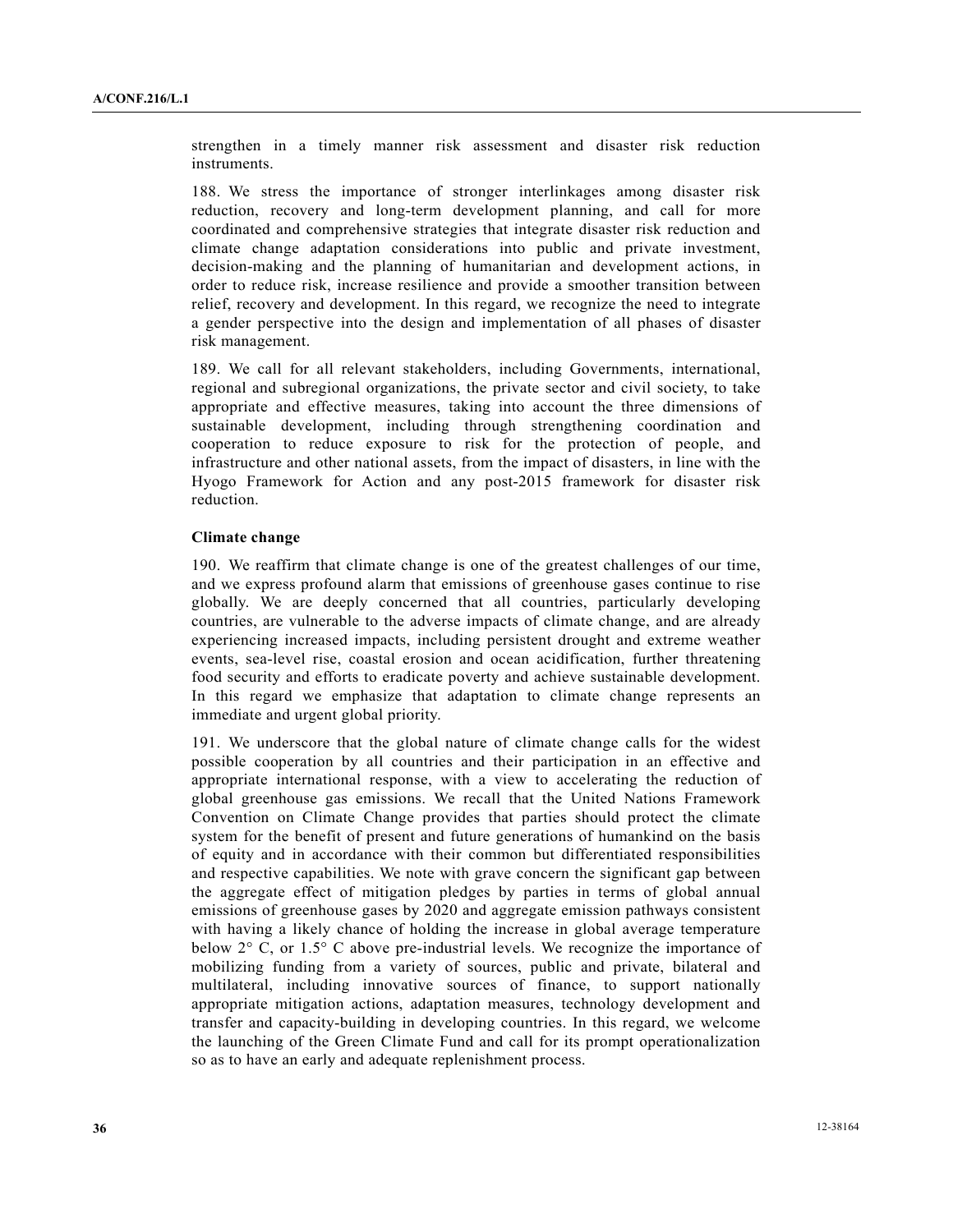192. We urge parties to the United Nations Framework Convention on Climate Change and parties to the Kyoto Protocol to fully implement their commitments, as well as decisions adopted under those agreements. In this regard, we will build upon the progress achieved, including at the seventeenth session of the Conference of the Parties to the Convention and the seventh session of the Conference of the Parties serving as the Meeting of the Parties to the Kyoto Protocol, held in Durban, South Africa, from 28 November to 9 December 2011.

#### **Forests**

193. We highlight the social, economic and environmental benefits of forests to people and the contributions of sustainable forest management to the themes and objective of the Conference. We support cross-sectoral and cross-institutional policies promoting sustainable forest management. We reaffirm that the wide range of products and services that forests provide creates opportunities to address many of the most pressing sustainable development challenges. We call for enhanced efforts to achieve the sustainable management of forests, reforestation, restoration and afforestation, and we support all efforts that effectively slow, halt and reverse deforestation and forest degradation, including, inter alia, promoting trade in legally harvested forest products. We note the importance of such ongoing initiatives as reducing emissions from deforestation and forest degradation in developing countries, and the role of conservation, sustainable management of forests and enhancement of forest carbon stocks in developing countries. We call for increased efforts to strengthen forest governance frameworks and means of implementation, in accordance with the non-legally binding instrument on all types of forests, in order to achieve sustainable forest management. To this end, we commit to improving the livelihoods of people and communities by creating the conditions needed for them to sustainably manage forests, including through strengthening cooperation arrangements in the areas of finance, trade, transfer of environmentally sound technologies, capacity-building and governance, as well as by promoting secure land tenure, particularly decision-making and benefit-sharing, in accordance with national legislation and priorities.

194. We call for urgent implementation of the non-legally binding instrument on all types of forests and the Ministerial Declaration of the high-level segment of the ninth session of the United Nations Forum on Forests on the occasion of the launch of the International Year of Forests.

195. We recognize that the United Nations Forum on Forests, with its universal membership and comprehensive mandate, plays a vital role in addressing forestrelated issues in a holistic and integrated manner and promoting international policy coordination and cooperation to achieve sustainable forest management. We invite the Collaborative Partnership on Forests to continue its support to the Forum and encourage stakeholders to remain actively engaged in the work of the Forum.

196. We stress the importance of integrating sustainable forest management objectives and practices into the mainstream of economic policy and decisionmaking, and to that end we commit to working through the governing bodies of member organizations of the Collaborative Partnership on Forests to integrate, as appropriate, the sustainable management of all types of forests into their strategies and programmes.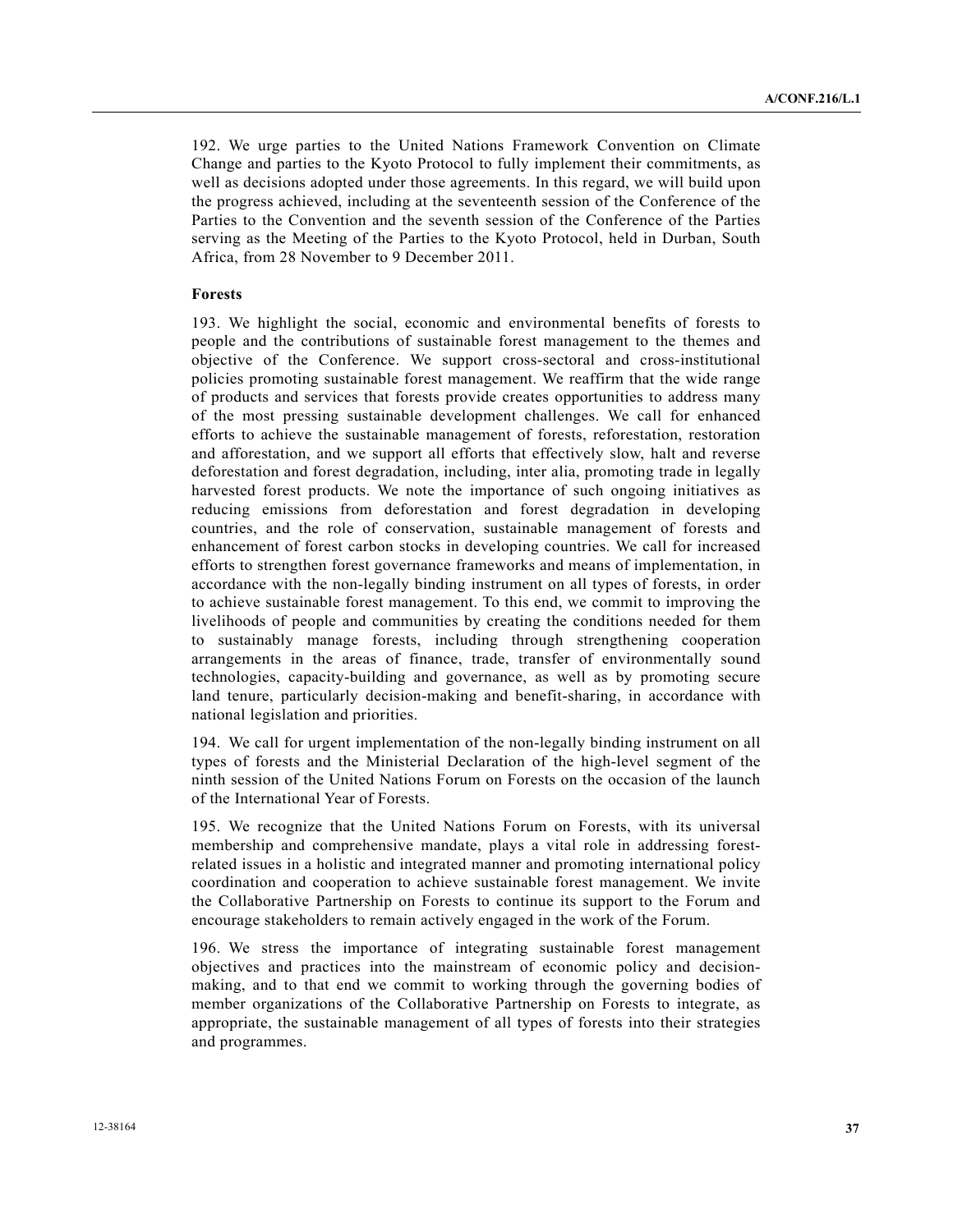#### **Biodiversity**

197. We reaffirm the intrinsic value of biological diversity, as well as the ecological, genetic, social, economic, scientific, educational, cultural, recreational and aesthetic values of biological diversity and its critical role in maintaining ecosystems that provide essential services, which are critical foundations for sustainable development and human well-being. We recognize the severity of the global loss of biodiversity and the degradation of ecosystems and emphasize that these undermine global development, affecting food security and nutrition, the provision of and access to water and the health of the rural poor and of people worldwide, including present and future generations. This highlights the importance of the conservation of biodiversity, enhancing habitat connectivity and building ecosystem resilience. We recognize that the traditional knowledge, innovations and practices of indigenous peoples and local communities make an important contribution to the conservation and sustainable use of biodiversity, and their wider application can support social well-being and sustainable livelihoods. We further recognize that indigenous peoples and local communities are often the most directly dependent on biodiversity and ecosystems and thus are often the most immediately affected by their loss and degradation.

198. We reiterate our commitment to the achievement of the three objectives of the Convention on Biological Diversity and call for urgent actions that effectively reduce the rate of, halt and reverse the loss of biodiversity. In this context, we affirm the importance of implementing the Strategic Plan for Biodiversity 2011-2020 and achieving the Aichi Biodiversity Targets adopted by the Conference of the Parties to the Convention at its tenth meeting.

199. We note the adoption of the Nagoya Protocol on Access to Genetic Resources and the Fair and Equitable Sharing of Benefits Arising from Their Utilization to the Convention on Biological Diversity, and we invite parties to the Convention on Biological Diversity to ratify or accede to the Protocol, so as to ensure its entry into force at the earliest possible opportunity. We acknowledge the role of access and benefit-sharing arising from the utilization of genetic resources in contributing to the conservation and sustainable use of biological diversity, poverty eradication and environmental sustainability.

200. We welcome the strategy for resource mobilization in support of the achievement of the three objectives of the Convention on Biological Diversity, including the commitment to substantially increasing resources from all sources in support of biodiversity, in accordance with decisions taken at the Conference of the Parties at its tenth meeting.

201. We support mainstreaming the consideration of the socioeconomic impacts and benefits of the conservation and sustainable use of biodiversity and its components, as well as ecosystems that provide essential services, into relevant programmes and policies at all levels, in accordance with national legislation, circumstances and priorities. We encourage investments, through appropriate incentives and policies, which support the conservation and sustainable use of biological diversity and restoration of degraded ecosystems, consistent and in harmony with the Convention on Biological Diversity and other relevant international obligations.

202. We agree to promote international cooperation and partnerships, as appropriate, and information exchange, and in this context we welcome the United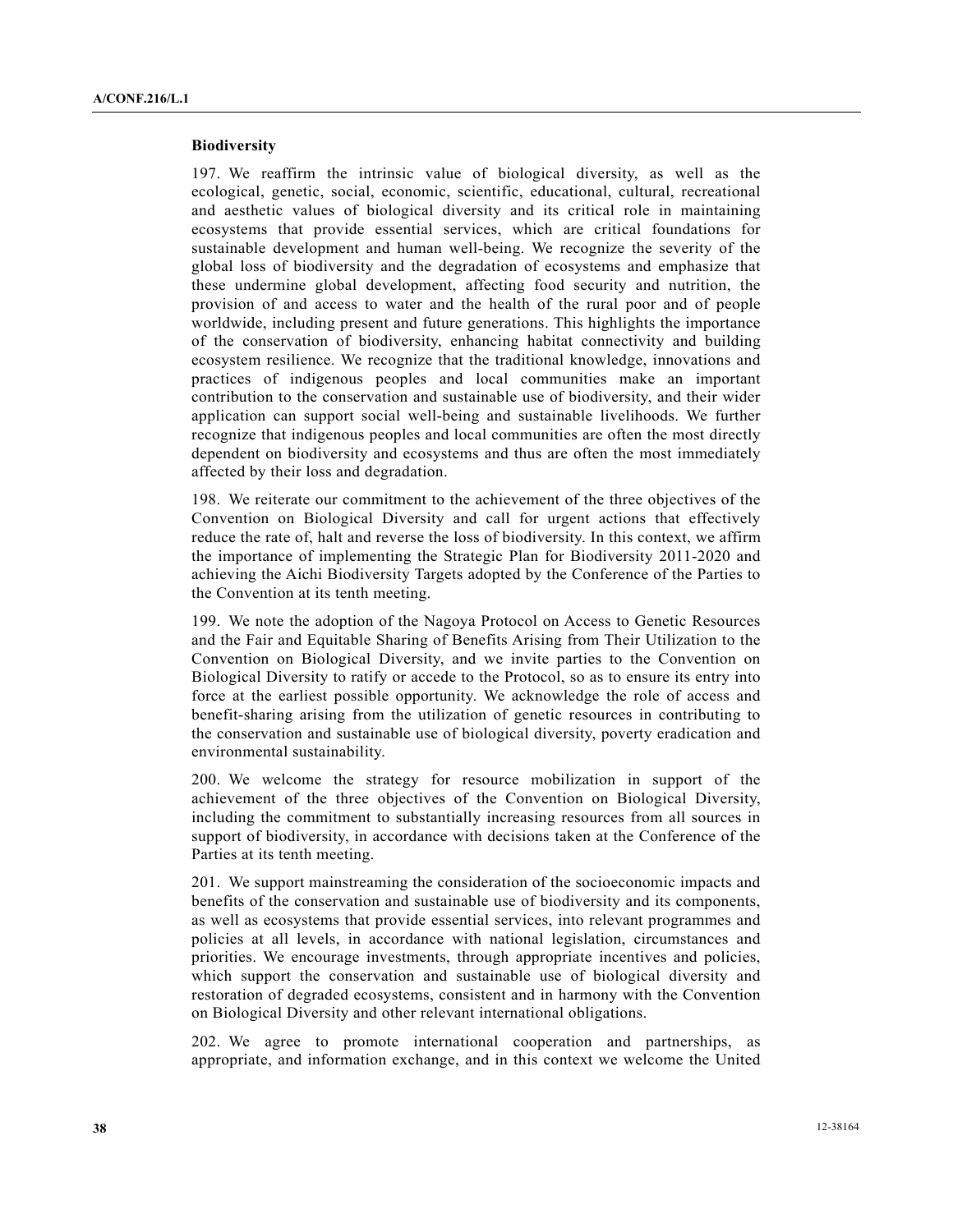Nations Decade on Biodiversity, 2011-2020, for the purpose of encouraging active involvement of all stakeholders in the conservation and sustainable use of biodiversity, as well as access to and the fair and equitable sharing of benefits arising from the utilization of genetic resources, with the vision of living in harmony with nature.

203. We recognize the important role of the Convention on International Trade in Endangered Species of Wild Fauna and Flora, an international agreement that stands at the intersection between trade, the environment and development, promotes the conservation and sustainable use of biodiversity, should contribute to tangible benefits for local people, and ensures that no species entering into international trade is threatened with extinction. We recognize the economic, social and environmental impacts of illicit trafficking in wildlife, where firm and strengthened action needs to be taken on both the supply and demand sides. In this regard, we emphasize the importance of effective international cooperation among relevant multilateral environmental agreements and international organizations. We further stress the importance of basing the listing of species on agreed criteria.

204. We take note of the establishment of the Intergovernmental Science-Policy Platform on Biodiversity and Ecosystem Services, and invite an early commencement of its work, in order to provide the best available policy-relevant information on biodiversity to assist decision makers.

#### **Desertification, land degradation and drought**

205. We recognize the economic and social significance of good land management, including soil, particularly its contribution to economic growth, biodiversity, sustainable agriculture and food security, eradicating poverty, the empowerment of women, addressing climate change and improving water availability. We stress that desertification, land degradation and drought are challenges of a global dimension and continue to pose serious challenges to the sustainable development of all countries, in particular developing countries. We also stress the particular challenges this poses for Africa, the least developed countries and the landlocked developing countries. In this regard, we express deep concern for the devastating consequences of cyclical drought and famine in Africa, in particular in the Horn of Africa and the Sahel region, and call for urgent action through short-, medium- and long-term measures at all levels.

206. We recognize the need for urgent action to reverse land degradation. In view of this, we will strive to achieve a land-degradation neutral world in the context of sustainable development. This should act to catalyse financial resources from a range of public and private sources.

207. We reaffirm our resolve in accordance with the United Nations Convention to Combat Desertification to take coordinated action nationally, regionally and internationally, to monitor, globally, land degradation and restore degraded lands in arid, semi-arid and dry sub-humid areas. We resolve to support and strengthen the implementation of the Convention and the 10-year strategic plan and framework to enhance its implementation (2008-2018), including through mobilizing adequate, predictable and timely financial resources. We note the importance of mitigating the effects of desertification, land degradation and drought, including by preserving and developing oases, restoring degraded lands, improving soil quality and improving water management, in order to contribute to sustainable development and poverty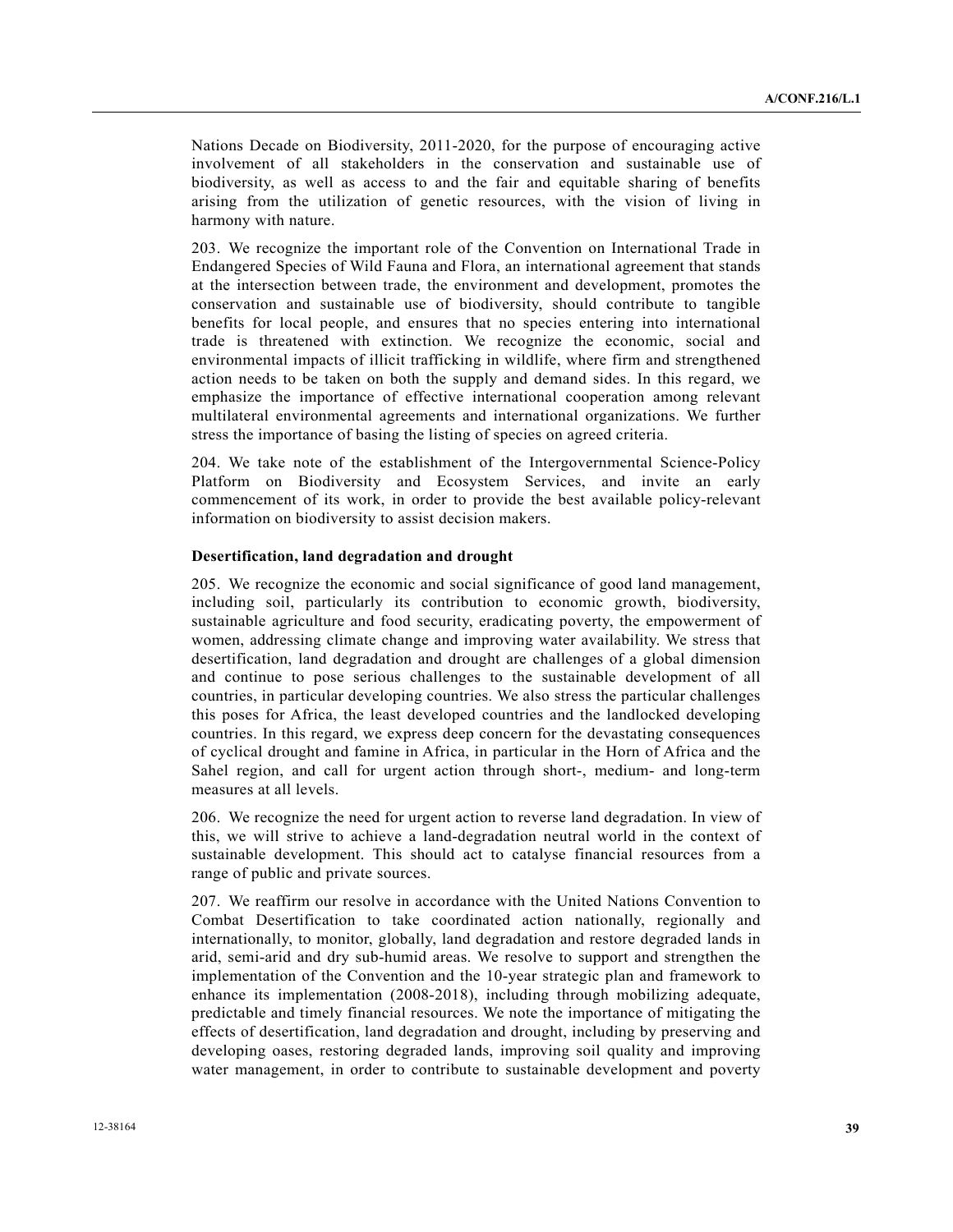eradication. In this regard, we encourage and recognize the importance of partnerships and initiatives for the safeguarding of land resources. We also encourage capacity-building, extension training programmes and scientific studies and initiatives aimed at deepening understanding and raising awareness of the economic, social and environmental benefits of sustainable land management policies and practices.

208. We stress the importance of the further development and implementation of scientifically based, sound and socially inclusive methods and indicators for monitoring and assessing the extent of desertification, land degradation and drought, as well as the importance of efforts under way to promote scientific research and strengthen the scientific base of activities to address desertification and drought in accordance with the United Nations Convention to Combat Desertification. In this respect, we take note of the decision of the Conference of the Parties to the Convention, at its tenth meeting, to establish an ad hoc working group, taking into account regional balance, to discuss specific options for the provision of scientific advice to its parties.

209. We reiterate the need for cooperation through the sharing of climate and weather information and forecasting and early warning systems related to desertification, land degradation and drought, as well as to dust storms and sandstorms, at the global, regional and subregional levels. In this regard, we invite States and relevant organizations to cooperate in the sharing of related information, forecasting and early warning systems.

#### **Mountains**

210. We recognize that the benefits derived from mountain regions are essential for sustainable development. Mountain ecosystems play a crucial role in providing water resources to a large portion of the world's population; fragile mountain ecosystems are particularly vulnerable to the adverse impacts of climate change, deforestation and forest degradation, land use change, land degradation and natural disasters; and mountain glaciers around the world are retreating and getting thinner, with increasing impacts on the environment and human well-being.

211. We further recognize that mountains are often home to communities, including indigenous peoples and local communities, who have developed sustainable uses of mountain resources. These communities are, however, often marginalized, and we therefore stress that continued effort will be required to address poverty, food security and nutrition, social exclusion and environmental degradation in these areas. We invite States to strengthen cooperative action with effective involvement and sharing of experience of all relevant stakeholders, by strengthening existing arrangements, agreements and centres of excellence for sustainable mountain development, as well as exploring new arrangements and agreements, as appropriate.

212. We call for greater efforts towards the conservation of mountain ecosystems, including their biodiversity. We encourage States to adopt a long-term vision and holistic approaches, including through incorporating mountain-specific policies into national sustainable development strategies, which could include, inter alia, poverty reduction plans and programmes for mountain areas, particularly in developing countries. In this regard, we call for international support for sustainable mountain development in developing countries.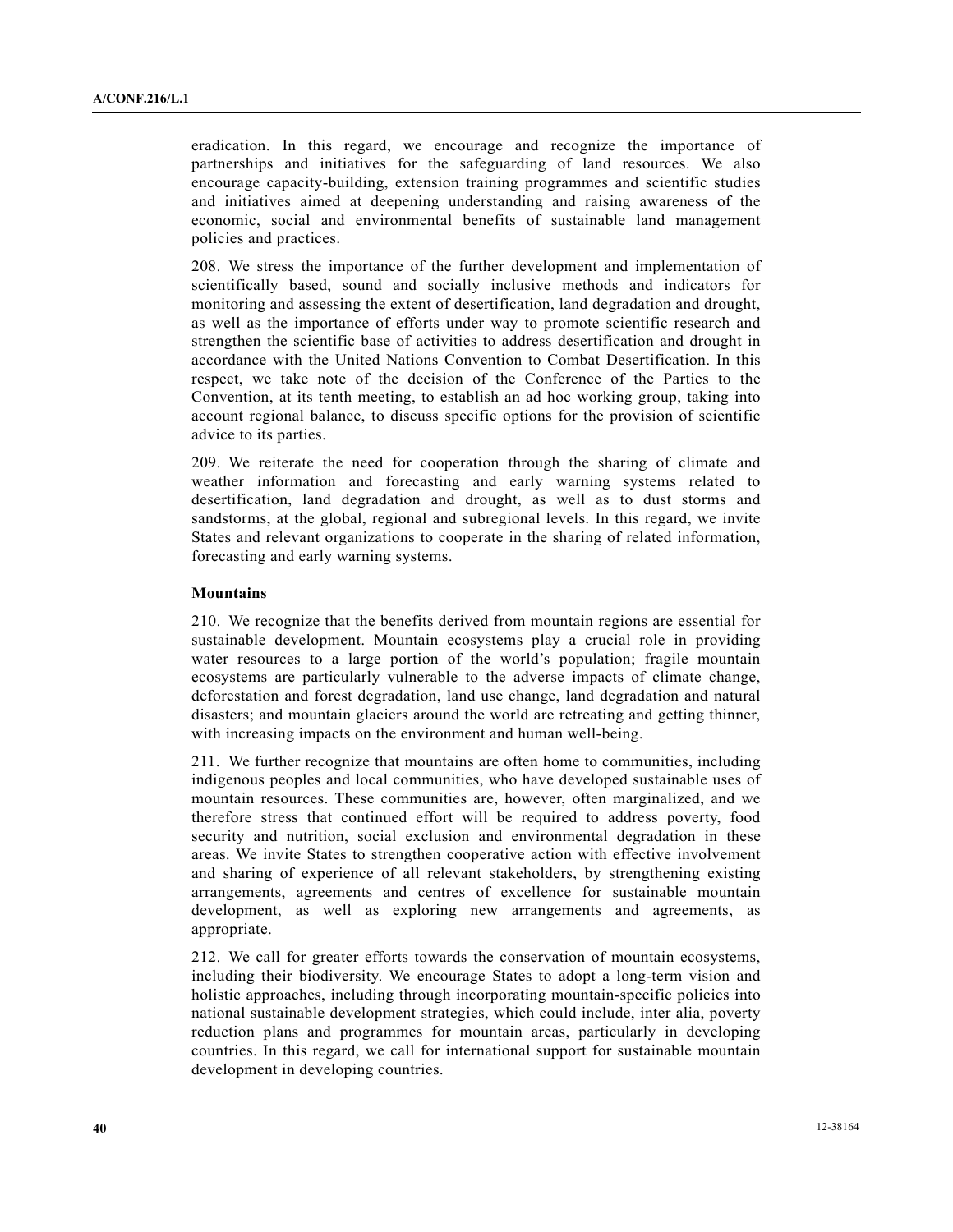#### **Chemicals and waste**

213. We recognize that the sound management of chemicals is crucial for the protection of human health and the environment. We further recognize that growing global production and use of chemicals and their prevalence in the environment calls for increased international cooperation. We reaffirm our aim to achieve, by 2020, the sound management of chemicals throughout their life cycle and of hazardous waste in ways that lead to minimization of significant adverse effects on human health and the environment, as set out in the Johannesburg Plan of Implementation. We also reaffirm our commitment to an approach for the sound management of chemicals and waste, at all levels, that responds in an effective, efficient, coherent and coordinated manner to new and emerging issues and challenges, and encourage further progress across countries and regions in order to fill the gaps in the implementation of commitments.

214. We call for the effective implementation and strengthening of the Strategic Approach to International Chemicals Management as part of a robust, coherent, effective and efficient system for the sound management of chemicals throughout their life cycle, including to respond to emerging challenges.

215. We are deeply concerned that many countries, in particular the least developed countries, lack the capacity for sound management of chemicals and waste throughout their life cycles. Additional efforts are needed to enhance work towards strengthening capacities, including through partnerships, technical assistance and improved governance structures. We encourage countries and organizations, which have made progress towards achieving the goal of sound management of chemicals by 2020 to assist other countries by sharing knowledge, experience and best practices.

216. We commend the increased coordination and cooperation among chemical and waste conventions, namely the Basel Convention, the Rotterdam Convention and the Stockholm Convention, and encourage continued enhanced coordination and cooperation among them and with the Strategic Approach to International Chemicals Management. We take note of the important role regional and coordinating centres of the Basel Convention and those of the Stockholm Convention.

217. We commend existing public-private partnerships and call for continued, new and innovative public-private partnerships among industry, governments, academia and other non-governmental stakeholders aiming to enhance capacity and technology for environmentally sound chemicals and waste management, including for waste prevention.

218. We recognize the importance of adopting a life cycle approach and of further development and implementation of policies for resource efficiency and environmentally sound waste management. We therefore commit to further reduce, reuse and recycle waste (3Rs), and to increase energy recovery from waste, with a view to managing the majority of global waste in an environmentally sound manner and, where possible, as a resource. Solid wastes, such as electronic waste and plastics, pose particular challenges, which should be addressed. We call for the development and enforcement of comprehensive national and local waste management policies, strategies, laws and regulations.

219. We urge countries and other stakeholders to take all possible measures to prevent the unsound management of hazardous wastes and their illegal dumping,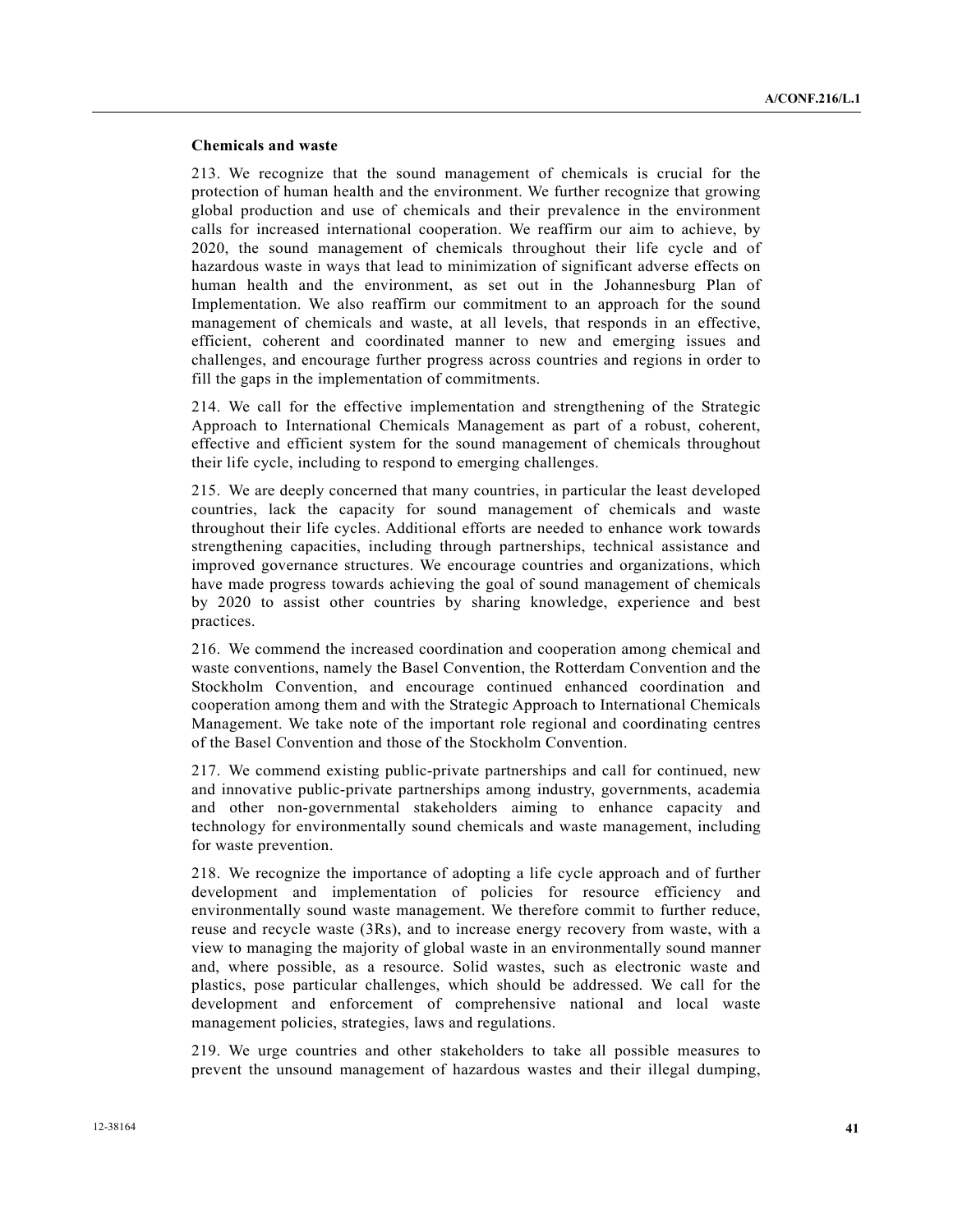particularly in countries where the capacity to deal with these wastes is limited, in a manner consistent with the obligations of countries under relevant international instruments. In this context, we welcome the relevant decisions taken at the tenth meeting of the Conference of the Parties to the Basel Convention.

220. We recognize the importance of science-based assessments of the risks posed by chemicals to human beings and the environment, and of reducing human and environmental exposure to hazardous chemicals. We encourage the development of environmentally sound and safer alternatives to hazardous chemicals in products and processes. To this end, we encourage, inter alia, life cycle assessment, public information, extended producer responsibility, research and development, sustainable design and knowledge-sharing, as appropriate.

221. We welcome the ongoing negotiating process on a global legally binding instrument on mercury to address the risks to human health and the environment and call for a successful outcome to the negotiations.

222. We recognize that the phase-out of ozone-depleting substances is resulting in a rapid increase in the use and release of high global-warming potential hydrofluorocarbons to the environment. We support a gradual phase-down in the consumption and production of hydrofluorocarbons.

223. We acknowledge that sustainable and adequate long-term funding is a key element for the sound management of chemicals and waste, in particular in developing countries. In this regard, we welcome the consultative process on financing options for chemicals and waste, initiated to consider the need for heightened efforts to increase the political priority accorded to sound management of chemicals and waste, and the increased need for sustainable, predictable, adequate and accessible financing for the chemicals and waste agenda. We look forward to the forthcoming proposals by the Executive Director of UNEP, which will be considered by the International Conference on Chemicals Management and at the twenty-seventh session of the Governing Council of UNEP.

#### **Sustainable consumption and production**

224. We recall the commitments made in the Rio Declaration on Environment and Development, Agenda 21 and the Johannesburg Plan of Implementation on sustainable consumption and production and, in particular, the request in chapter 3 of the Plan of Implementation to encourage and promote the development of a 10-year framework of programmes. We recognize that fundamental changes in the way societies consume and produce are indispensable for achieving global sustainable development.

225. Countries reaffirm the commitments they have made to phase out harmful and inefficient fossil fuel subsidies that encourage wasteful consumption and undermine sustainable development. We invite others to consider rationalizing inefficient fossil fuel subsidies by removing market distortions, including restructuring taxation and phasing out harmful subsidies, where they exist, to reflect their environmental impacts, with such policies taking fully into account the specific needs and conditions of developing countries, with the aim of minimizing the possible adverse impacts on their development and in a manner that protects the poor and the affected communities.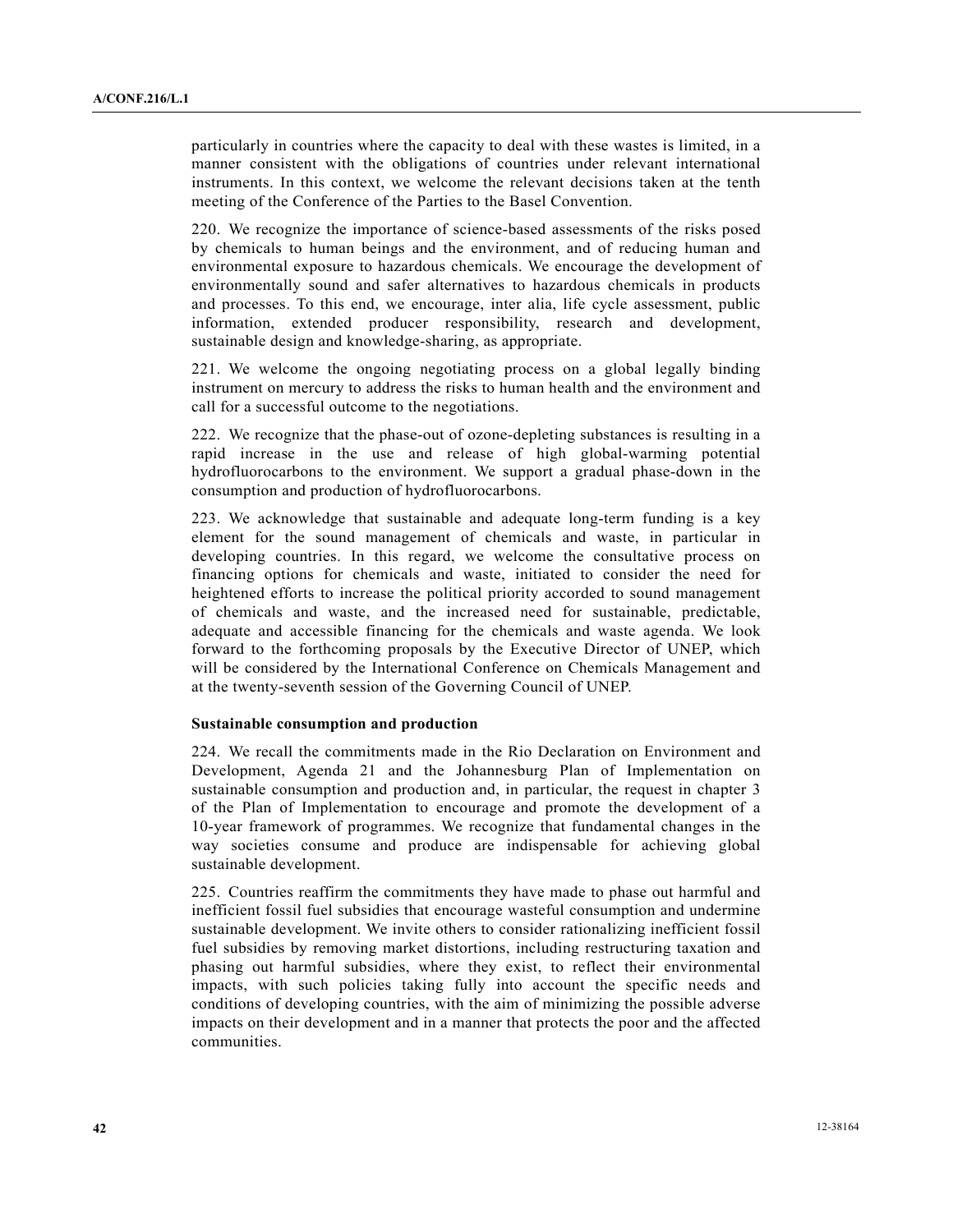226. We adopt the 10-year framework of programmes on sustainable consumption and production patterns, as contained in document A/CONF.216/5, and highlight that the programmes included in the 10-year framework are voluntary. We invite the General Assembly, at its sixty-seventh session, to designate a Member State body to take any necessary steps to fully operationalize the framework.

#### **Mining**

227. We acknowledge that minerals and metals make a major contribution to the world economy and modern societies. We note that mining industries are important to all countries with mineral resources, in particular developing countries. We also note that mining offers the opportunity to catalyse broad-based economic development, reduce poverty and assist countries in meeting internationally agreed development goals, including the Millennium Development Goals, when managed effectively and properly. We acknowledge that countries have the sovereign right to develop their mineral resources according to their national priorities and responsibility regarding the exploitation of resources described in the Rio Principles. We further acknowledge that mining activities should maximize social and economic benefits, as well as effectively address negative environmental and social impacts. In this regard, we recognize that Governments need strong capacities to develop, manage and regulate their mining industries, in the interest of sustainable development.

228. We recognize the importance of strong and effective legal and regulatory frameworks, policies and practices for the mining sector that deliver economic and social benefits and include effective safeguards that reduce social and environmental impacts, as well as conserve biodiversity and ecosystems, including during postmining closure. We call on governments and businesses to promote the continuous improvement of accountability and transparency, as well as the effectiveness of the relevant existing mechanisms to prevent the illicit financial flows from mining activities.

#### **Education**

229. We reaffirm our commitments to the right to education and in this regard, we commit to strengthen international cooperation to achieve universal access to primary education, particularly for developing countries. We further reaffirm that full access to quality education at all levels is an essential condition for achieving sustainable development, poverty eradication, gender equality and the empowerment of women, as well as human development, for the attainment of the internationally agreed development goals, including the Millennium Development Goals, and for the full participation of both women and men, in particular young people. In this regard, we stress the need for ensuring equal access to education for persons with disabilities, indigenous peoples, local communities, ethnic minorities and people living in rural areas.

230. We recognize that the younger generations are the custodians of the future and the need for better quality and access to education beyond the primary level. We therefore resolve to improve the capacity of our education systems to prepare people to pursue sustainable development, including through enhanced teacher training, the development of sustainability curricula, the development of training programmes that prepare students for careers in fields related to sustainability, and more effective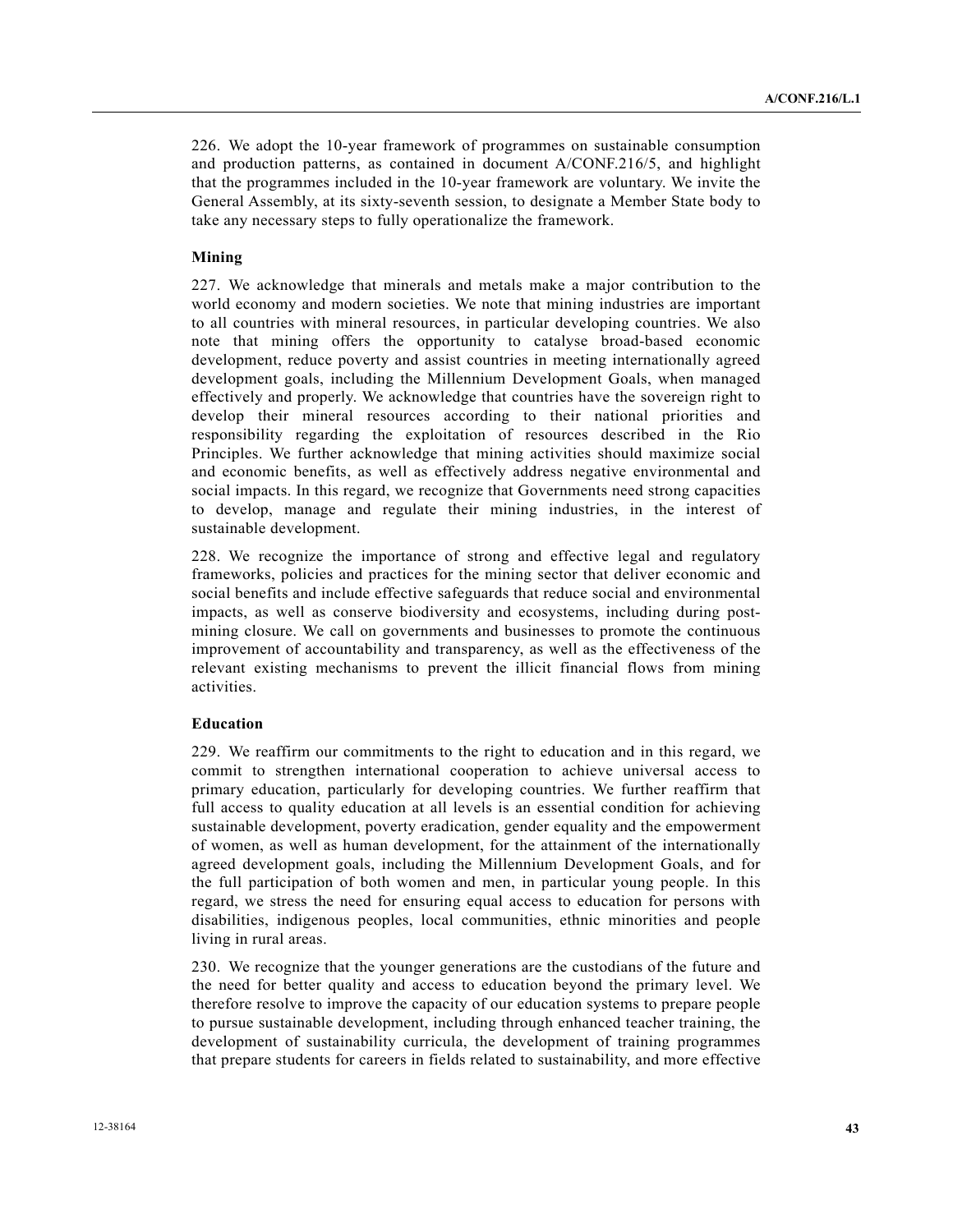use of information and communications technologies to enhance learning outcomes. We call for enhanced cooperation among schools, communities and authorities in efforts to promote access to quality education at all levels.

231. We encourage Member States to promote sustainable development awareness among youth, inter alia by promoting programmes for non-formal education in accordance with the goals of the United Nations Decade of Education for Sustainable Development, 2005-2014.

232. We emphasize the importance of greater international cooperation to improve access to education, including through building and strengthening education infrastructure and increasing investment in education, particularly investment to improve the quality of education for all in developing countries. We encourage international educational exchanges and partnerships, including the creation of fellowships and scholarships to help achieve global education goals.

233. We resolve to promote education for sustainable development and to integrate sustainable development more actively into education beyond the United Nations Decade of Education for Sustainable Development.

234. We strongly encourage educational institutions to consider adopting good practices in sustainability management on their campuses and in their communities with the active participation of, inter alia, students, teachers and local partners, and teaching sustainable development as an integrated component across disciplines.

235. We underscore the importance of supporting educational institutions, especially higher educational institutions in developing countries, to carry out research and innovation for sustainable development, including in the field of education, to develop quality and innovative programmes, including entrepreneurship and business skills training, professional, technical and vocational training and lifelong learning, geared to bridging skills gaps for advancing national sustainable development objectives.

#### **Gender equality and the empowerment of women**

236. We reaffirm the vital role of women and the need for their full and equal participation and leadership in all areas of sustainable development, and decide to accelerate the implementation of our respective commitments in this regard as contained in the Convention on the Elimination of All Forms of Discrimination against Women, as well as Agenda 21, the Beijing Declaration and Platform for Action and the United Nations Millennium Declaration.

237. We recognize that, although progress on gender equality has been made in some areas, the potential of women to engage in, contribute to and benefit from sustainable development as leaders, participants and agents of change has not been fully realized, owing to, inter alia, persistent social, economic and political inequalities. We support prioritizing measures to promote gender equality and the empowerment of women in all spheres of our societies, including the removal of barriers to their full and equal participation in decision-making and management at all levels, and we emphasize the impact of setting specific targets and implementing temporary measures, as appropriate, for substantially increasing the number of women in leadership positions, with the aim of achieving gender parity.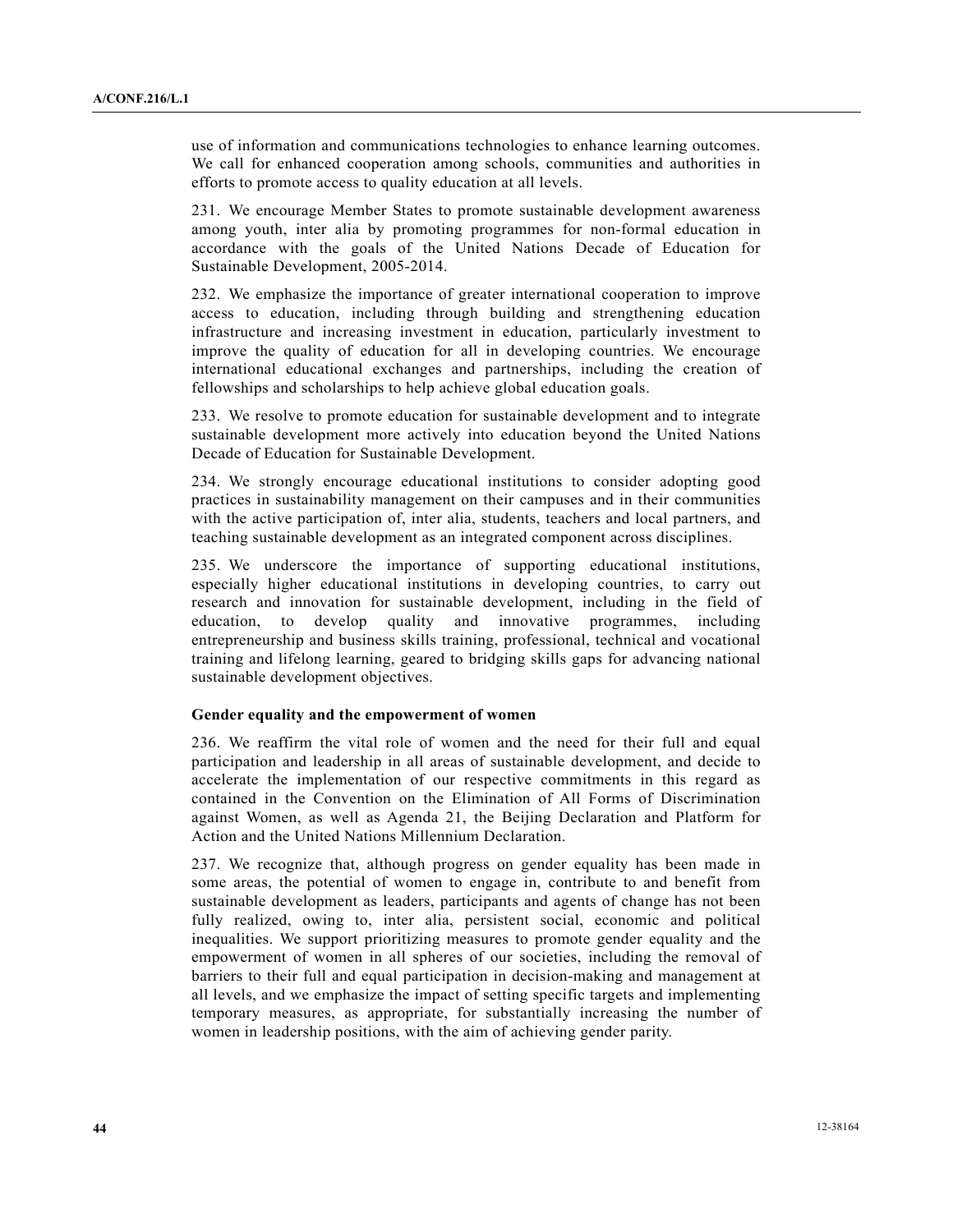238. We resolve to unlock the potential of women as drivers of sustainable development, including through the repeal of discriminatory laws and the removal of formal barriers, ensuring equal access to justice and legal support, the reform of institutions to ensure competence and capacity for gender mainstreaming and the development and adoption of innovative and special approaches to address informal, harmful practices that act as barriers to gender equality. In this regard, we commit to creating an enabling environment for improving the situation of women and girls everywhere, particularly in rural areas and local communities and among indigenous peoples and ethnic minorities.

239. We commit to actively promote the collection, analysis and use of gendersensitive indicators and sex-disaggregated data in policy, programme design and monitoring frameworks, in accordance with national circumstances and capacities, in order to deliver on the promise of sustainable development for all.

240. We are committed to equal rights and opportunities for women in political and economic decision-making and resource allocation and to removing any barriers that prevent women from being full participants in the economy. We resolve to undertake legislative and administrative reforms to give women equal rights with men to economic resources, including access to ownership and control over land and other forms of property, credit, inheritance, natural resources and appropriate new technology.

241. We are committed to promote the equal access of women and girls to education, basic services, economic opportunities and health-care services, including addressing women's sexual and reproductive health, and ensuring universal access to safe, effective, affordable and acceptable modern methods of family planning. In this regard, we reaffirm our commitment to implement the Programme of Action of the International Conference on Population and Development and the key actions for the further implementation of that Programme of Action.

242. We recognize that gender equality and the effective participation of women are important for effective action on all aspects of sustainable development.

243. We support the work of the United Nations system, including the United Nations Entity for Gender Equality and the Empowerment of Women (UN-Women), in promoting and achieving gender equality and the empowerment of women in all aspects of life, including with respect to the linkages between gender equality and the empowerment of women and the promotion of sustainable development. We support the work of UN-Women in leading, coordinating and promoting the accountability of the United Nations system in this regard.

244. We invite donors and international organizations, including the United Nations system organizations, as well as the international financial institutions, regional banks and major groups, including the private sector, to integrate fully commitments and considerations on gender equality and the empowerment of women and to ensure the participation of women and effective gender mainstreaming in their decision-making and full programming cycle. We invite them to play a supportive role in the efforts of developing countries to integrate fully commitments and considerations on gender equality and the empowerment of women and ensure the participation of women and effective gender mainstreaming in their decision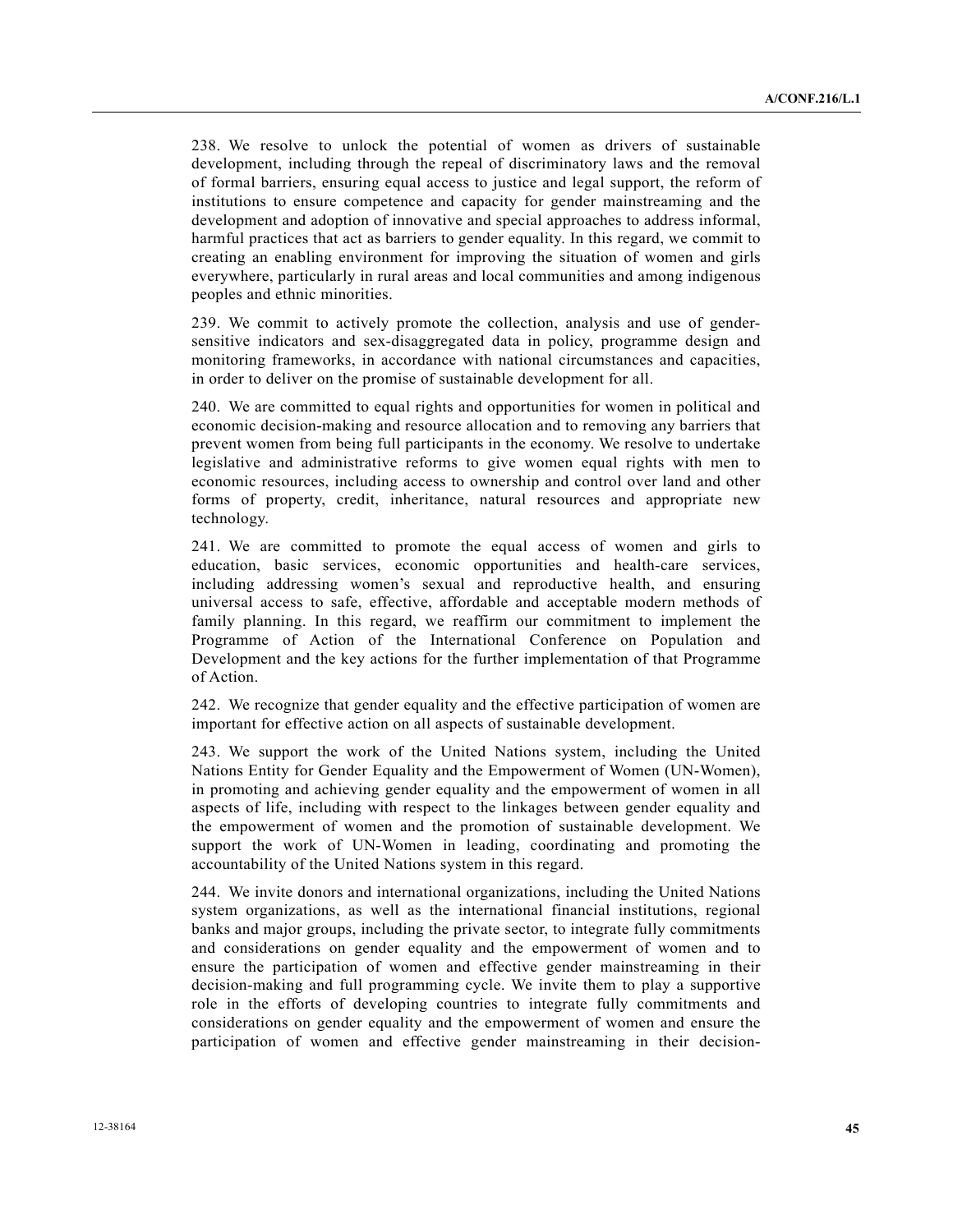making, programme planning, budgeting and implementation, in accordance with national legislation, priorities and capacities.

## **B. Sustainable development goals**

245. We underscore that the Millennium Development Goals are a useful tool in focusing achievement of specific development gains as part of a broad development vision and framework for the development activities of the United Nations, for national priority-setting and for mobilization of stakeholders and resources towards common goals. We therefore remain firmly committed to their full and timely achievement.

246. We recognize that the development of goals could also be useful for pursuing focused and coherent action on sustainable development. We further recognize the importance and utility of a set of sustainable development goals, based on Agenda 21 and the Johannesburg Plan of Implementation, which fully respect all the Rio Principles, taking into account different national circumstances, capacities and priorities, are consistent with international law, build upon commitments already made, and contribute to the full implementation of the outcomes of all major summits in the economic, social and environmental fields, including the present outcome document. The goals should address and incorporate in a balanced way all three dimensions of sustainable development and their interlinkages. They should be coherent with and integrated into the United Nations development agenda beyond 2015, thus contributing to the achievement of sustainable development and serving as a driver for implementation and mainstreaming of sustainable development in the United Nations system as a whole. The development of these goals should not divert focus or effort from the achievement of the Millennium Development Goals.

247. We also underscore that sustainable development goals should be actionoriented, concise and easy to communicate, limited in number, aspirational, global in nature and universally applicable to all countries while taking into account different national realities, capacities and levels of development and respecting national policies and priorities. We also recognize that the goals should address and be focused on priority areas for the achievement of sustainable development, being guided by the present outcome document. Governments should drive implementation with the active involvement of all relevant stakeholders, as appropriate.

248. We resolve to establish an inclusive and transparent intergovernmental process on sustainable development goals that is open to all stakeholders, with a view to developing global sustainable development goals to be agreed by the General Assembly. An open working group shall be constituted no later than at the opening of the sixty-seventh session of the Assembly and shall comprise 30 representatives, nominated by Member States from the five United Nations regional groups, with the aim of achieving fair, equitable and balanced geographic representation. At the outset, this open working group will decide on its methods of work, including developing modalities to ensure the full involvement of relevant stakeholders and expertise from civil society, the scientific community and the United Nations system in its work, in order to provide a diversity of perspectives and experience. It will submit a report, to the sixty-eighth session of the Assembly, containing a proposal for sustainable development goals for consideration and appropriate action.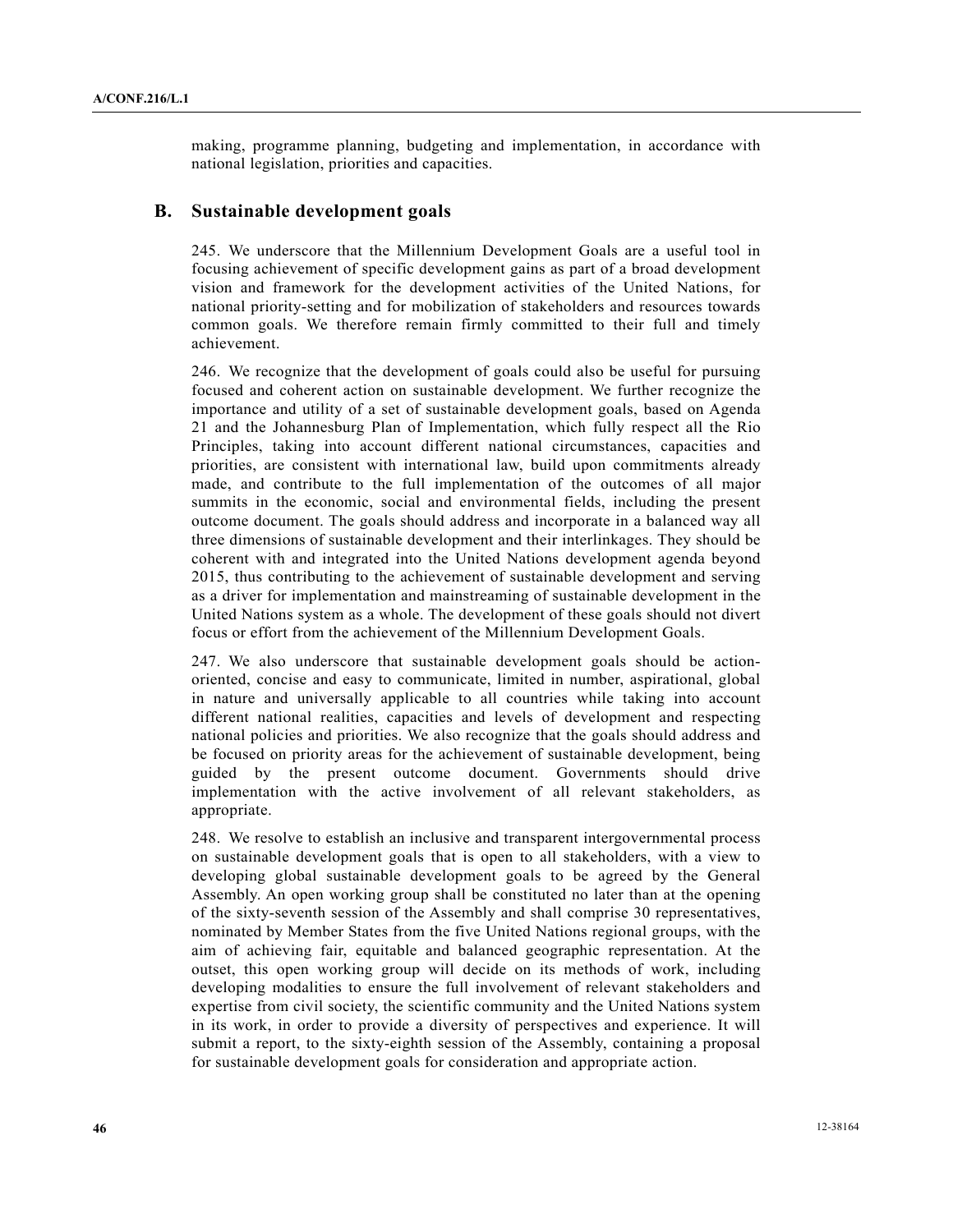249. The process needs to be coordinated and coherent with the processes to consider the post-2015 development agenda. The initial input to the work of the working group will be provided by the Secretary-General, in consultation with national Governments. In order to provide technical support to the process and to the work of the working group, we request the Secretary-General to ensure all necessary input and support to this work from the United Nations system, including through establishing an inter-agency technical support team and expert panels, as needed, drawing on all relevant expert advice. Reports on the progress of work will be made regularly to the General Assembly.

250. We recognize that progress towards the achievement of the goals needs to be assessed and accompanied by targets and indicators, while taking into account different national circumstances, capacities and levels of development.

251. We recognize that there is a need for global, integrated and scientifically based information on sustainable development. In this regard, we request the relevant bodies of the United Nations system, within their respective mandates, to support the regional economic commissions in collecting and compiling national inputs in order to inform this global effort. We further commit to mobilizing financial resources and capacity-building, particularly for developing countries, to achieve this endeavour.

## **VI. Means of implementation**

252. We reaffirm that the means of implementation identified in Agenda 21, the Programme for the Further Implementation of Agenda 21, the Johannesburg Plan of Implementation, the Monterrey Consensus of the International Conference on Financing for Development and the Doha Declaration on Financing for Development are indispensable for achieving the full and effective translation of sustainable development commitments into tangible sustainable development outcomes. We reiterate that each country has primary responsibility for its own economic and social development and that the role of national policies, domestic resources and development strategies cannot be overemphasized. We reaffirm that developing countries need additional resources for sustainable development. We recognize the need for significant mobilization of resources from a variety of sources and the effective use of financing, in order to promote sustainable development. We acknowledge that good governance and the rule of law at the national and international levels are essential for sustained, inclusive and equitable economic growth, sustainable development and the eradication of poverty and hunger.

### **A. Finance**

253. We call on all countries to prioritize sustainable development in the allocation of resources in accordance with national priorities and needs, and we recognize the crucial importance of enhancing financial support from all sources for sustainable development for all countries, in particular developing countries. We recognize the importance of international, regional and national financial mechanisms, including those accessible to subnational and local authorities, to the implementation of sustainable development programmes, and call for their strengthening and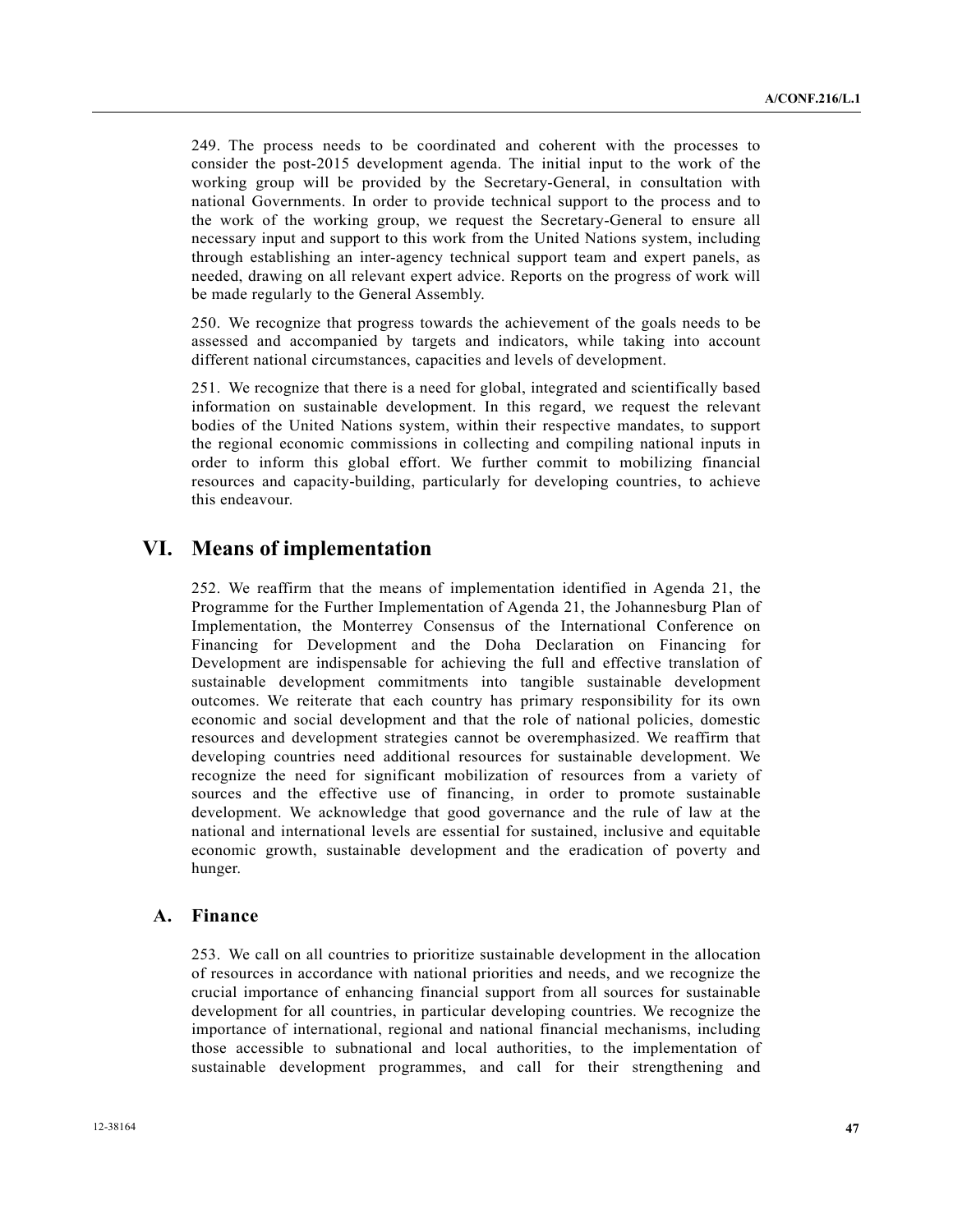implementation. New partnerships and innovative sources of financing can play a role in complementing sources of financing for sustainable development. We encourage their further exploration and use, alongside the traditional means of implementation.

254. We recognize the need for significant mobilization of resources from a variety of sources and the effective use of financing, in order to give strong support to developing countries in their efforts to promote sustainable development, including through actions undertaken in accordance with the outcome of the United Nations Conference on Sustainable Development and for achieving sustainable development goals.

255. We agree to establish an intergovernmental process under the auspices of the General Assembly, with technical support from the United Nations system and in open and broad consultation with relevant international and regional financial institutions and other relevant stakeholders. The process will assess financing needs, consider the effectiveness, consistency and synergies of existing instruments and frameworks, and evaluate additional initiatives, with a view to preparing a report proposing options on an effective sustainable development financing strategy to facilitate the mobilization of resources and their effective use in achieving sustainable development objectives.

256. An intergovernmental committee, comprising 30 experts nominated by regional groups, with equitable geographical representation, will implement this process, concluding its work by 2014.

257. We request the General Assembly to consider the report of the intergovernmental committee and take appropriate action.

258. We recognize that the fulfilment of all commitments related to ODA is crucial, including the commitments by many developed countries to achieve the target of 0.7 per cent of gross national product (GNP) for ODA to developing countries by 2015, as well as a target of 0.15 to 0.20 per cent of GNP for ODA to the least developed countries. To reach their agreed timetables, donor countries should take all necessary and appropriate measures to raise the rate of aid disbursements in order to meet their existing commitments. We urge those developed countries that have not yet done so to make additional concrete efforts towards the target of 0.7 per cent of GNP for ODA to developing countries, including the specific target of 0.15 to 0.20 per cent of GNP for ODA to the least developed countries, in accordance with their commitments. To build on progress achieved in ensuring that ODA is used effectively, we stress the importance of democratic governance, improved transparency and accountability, and managing for results. We strongly encourage all donors to establish, as soon as possible, rolling indicative timetables that illustrate how they aim to reach their goals, in accordance with their respective budget allocation process. We stress the importance of mobilizing greater domestic support in developed countries towards the fulfilment of their commitments, including through raising public awareness, providing data on the development impact of aid provided and demonstrating tangible results.

259. We welcome increasing efforts to improve the quality of ODA and to increase its development impact. We also recognize the need to improve development effectiveness, increase programme-based approaches, use country systems for activities managed by the public sector, reduce transaction costs and improve mutual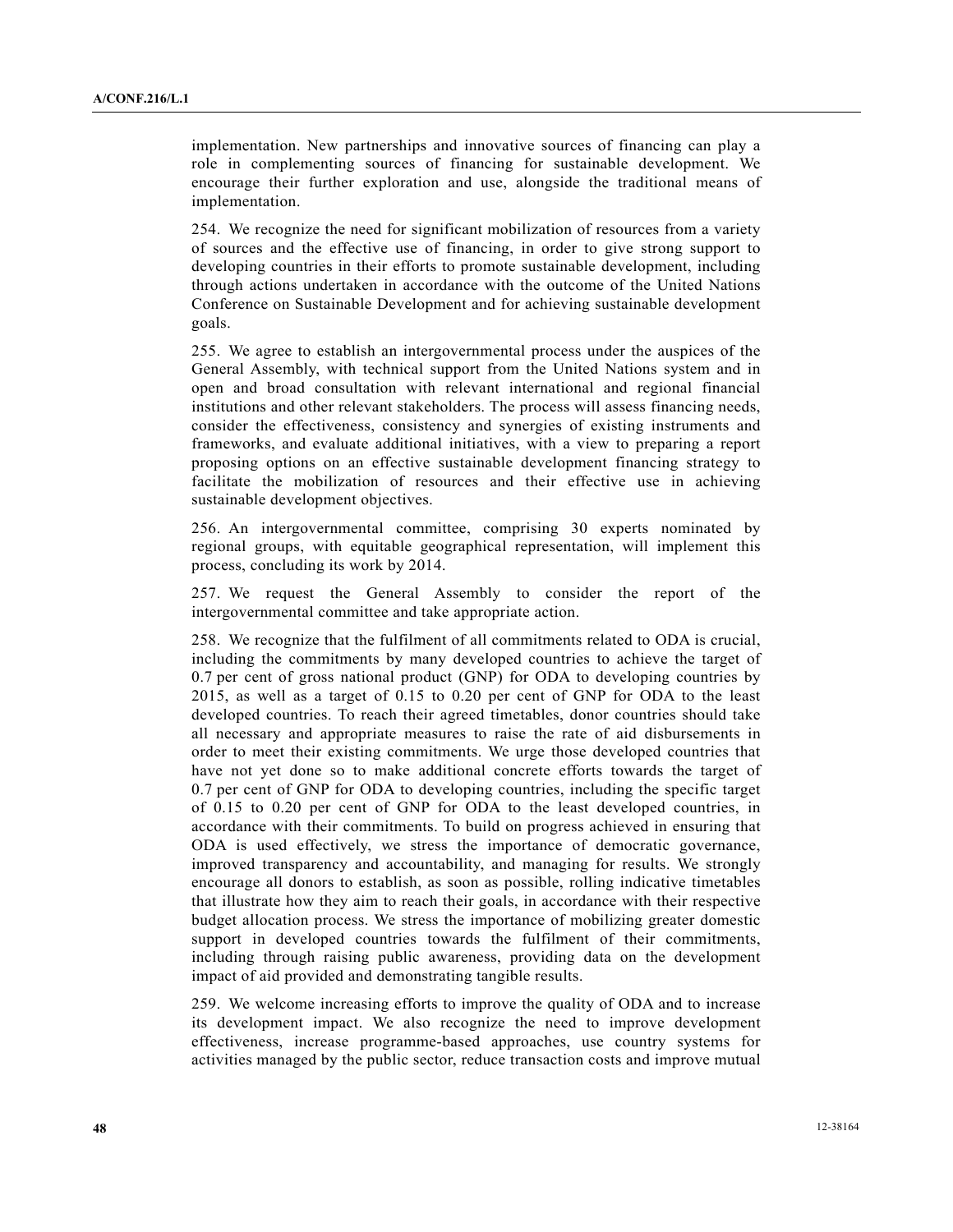accountability and transparency and, in this regard, we call upon all donors to untie aid to the maximum extent. We will further make development more effective and predictable by providing developing countries with regular and timely indicative information on planned support in the medium term. We recognize the importance of efforts by developing countries to strengthen leadership of their own development, national institutions, systems and capacity to ensure the best results for effective development by engaging with parliaments and citizens in shaping those policies and deepening engagement with civil society organizations. We should also bear in mind that there is no one-size-fits-all formula that will guarantee development effectiveness. The specific situation of each country needs to be fully considered.

260. We note that the aid architecture has significantly changed in the current decade. New aid providers and novel partnership approaches, which utilize new modalities of cooperation, have contributed to increasing the flow of resources. Further, the interplay of development assistance with private investment, trade and new development actors provides new opportunities for aid to leverage private resource flows. We reiterate our support for South-South cooperation, as well as triangular cooperation, which provide much needed additional resources to the implementation of development programmes. We recognize the importance and different history and particularities of South-South cooperation and stress that South-South cooperation should be seen as an expression of solidarity and cooperation between countries, based on their shared experiences and objectives. Both forms of cooperation support a development agenda that addresses the particular needs and expectations of developing countries. We also recognize that South-South cooperation complements rather than substitutes for North-South cooperation. We acknowledge the role played by middle-income developing countries as providers and recipients of development cooperation.

261. We invite the international financial institutions, within their respective mandates, to continue providing financial resources, including through specific mechanisms for the promotion of sustainable development and poverty eradication in developing countries.

262. We recognize that greater coherence and coordination among the various funding mechanisms and initiatives related to sustainable development are crucial. We reiterate the importance of ensuring that developing countries have steady and predictable access to adequate financing from all sources to promote sustainable development.

263. We recognize that ongoing serious global financial and economic challenges carry the possibility of undoing years of hard work and gains made in relation to the debt of developing countries. We further recognize the need to assist developing countries in ensuring long-term debt sustainability through coordinated policies aimed at fostering debt financing, debt relief and debt restructuring, as appropriate.

264. We stress the need for adequate funding for the operational activities of the United Nations development system, as well as the need to make funding more predictable, effective and efficient as part of wider efforts to mobilize new, additional and predictable resources to achieve the objectives that we have set forth in the present outcome document.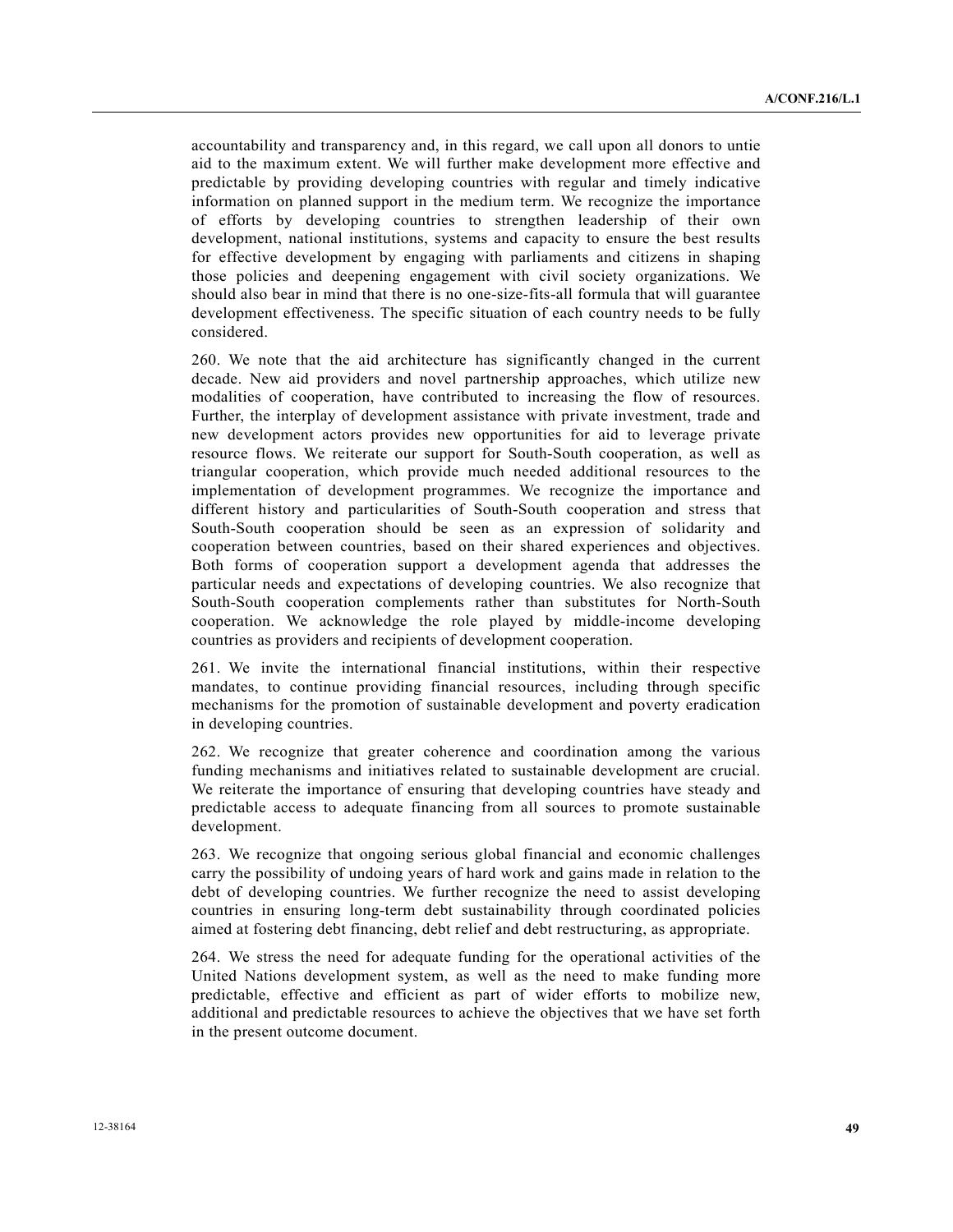265. We recognize the important achievements of the Global Environment Facility (GEF) over the past 20 years in funding environmental projects and welcome important reform processes that GEF has carried out during recent years, and we call for its further improvement and encourage GEF to take additional steps, within its mandate, to make resources more accessible to meet country needs for the national implementation of their international environmental commitments. We support further simplification of procedures and assistance to developing countries, in particular in assisting the least developed countries, Africa and small island developing States in accessing resources from GEF, and enhanced coordination with other instruments and programmes focusing on environmentally sustainable development.

266. We stress that fighting corruption and illicit financial flows at both the national and international levels is a priority and that corruption is a serious barrier to effective resource mobilization and allocation and diverts resources away from activities that are vital for poverty eradication, the fight against hunger and sustainable development. We are determined to take urgent and decisive steps to continue to combat corruption in all its manifestations, which requires strong institutions at all levels, and urge all States that have not yet done so to consider ratifying or acceding to the United Nations Convention against Corruption and begin its implementation.

267. We consider that innovative financing mechanisms can make a positive contribution in assisting developing countries to mobilize additional resources for financing for development on a voluntary basis. Such financing should supplement and not be a substitute for traditional sources of financing. While recognizing the considerable progress in innovative sources of financing for development, we call for a scaling-up of present initiatives, where appropriate.

268. We recognize that a dynamic, inclusive, well-functioning, socially and environmentally responsible private sector is a valuable instrument that can offer a crucial contribution to economic growth and reducing poverty and promoting sustainable development. In order to foster private sector development, we shall continue to pursue appropriate national policy and regulatory frameworks in a manner consistent with national laws to encourage public and private initiatives, including at the local level, to foster a dynamic and well-functioning business sector, and to facilitate entrepreneurship and innovation, including among women, the poor and the vulnerable. We will work to improve income growth and distribution, inter alia through raising productivity, empowering women, protecting labour rights, and taxation. We recognize that the appropriate role of government in relation to the promotion and regulation of the private sector will vary from country to country depending on national circumstances.

### **B. Technology**

269. We emphasize the importance of technology transfer to developing countries and recall the provisions on technology transfer, finance, access to information and intellectual property rights as agreed in the Johannesburg Plan of Implementation, in particular its call to promote, facilitate and finance, as appropriate, access to and the development, transfer and diffusion of environmentally sound technologies and corresponding know-how, in particular to developing countries, on favourable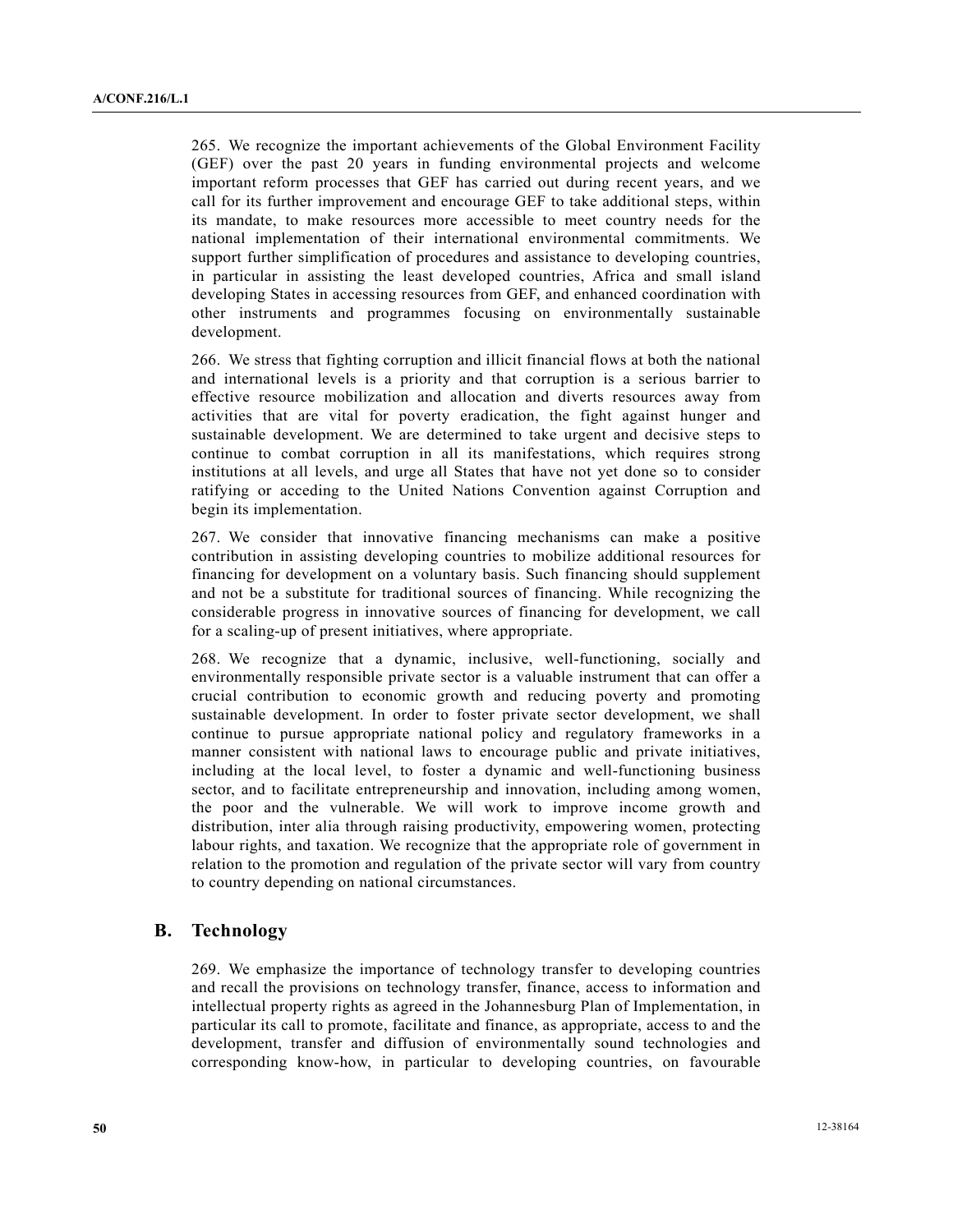terms, including on concessional and preferential terms, as mutually agreed. We also take note of the further evolution of discussions and agreements on these issues since the adoption of the Plan of Implementation.

270. We stress the importance of access by all countries to environmentally sound technologies, new knowledge, know-how and expertise. We further stress the importance of cooperative action on technology innovation, research and development. We agree to explore modalities in the relevant forums for enhanced access to environmentally sound technologies by developing countries.

271. We underline the need for enabling environments for the development, adaptation, dissemination and transfer of environmentally sound technologies. In this context, we note the role of foreign direct investment, international trade and international cooperation in the transfer of environmentally sound technologies. We engage in our countries as well as through international cooperation to promote investment in science, innovation and technology for sustainable development.

272. We recognize the importance of strengthened national, scientific and technological capacities for sustainable development. This can help countries, especially developing countries, to develop their own innovative solutions, scientific research and new, environmentally sound technologies, with the support of the international community. To this end, we support building science and technology capacity, with both women and men as contributors and beneficiaries, including through collaboration among research institutions, universities, the private sector, governments, non-governmental organizations and scientists.

273. We request relevant United Nations agencies to identify options for a facilitation mechanism that promotes the development, transfer and dissemination of clean and environmentally sound technologies by, inter alia, assessing the technology needs of developing countries, options to address those needs and capacity-building. We request the Secretary-General, on the basis of the options identified and taking into account existing models, to make recommendations regarding the facilitation mechanism to the sixty-seventh session of the General Assembly.

274. We recognize the importance of space-technology-based data, in situ monitoring and reliable geospatial information for sustainable development policymaking, programming and project operations. In this context, we note the relevance of global mapping and recognize the efforts in developing global environmental observing systems, including by the Eye on Earth Network and through the Global Earth Observation System of Systems. We recognize the need to support developing countries in their efforts to collect environmental data.

275. We recognize the importance of strengthening international, regional and national capacities in research and technology assessment, especially in view of the rapid development and possible deployment of new technologies that may also have unintended negative impacts, in particular on biodiversity and health, or other unforeseen consequences.

276. We recognize the need to facilitate informed policy decision-making on sustainable development issues and, in this regard, to strengthen the science-policy interface.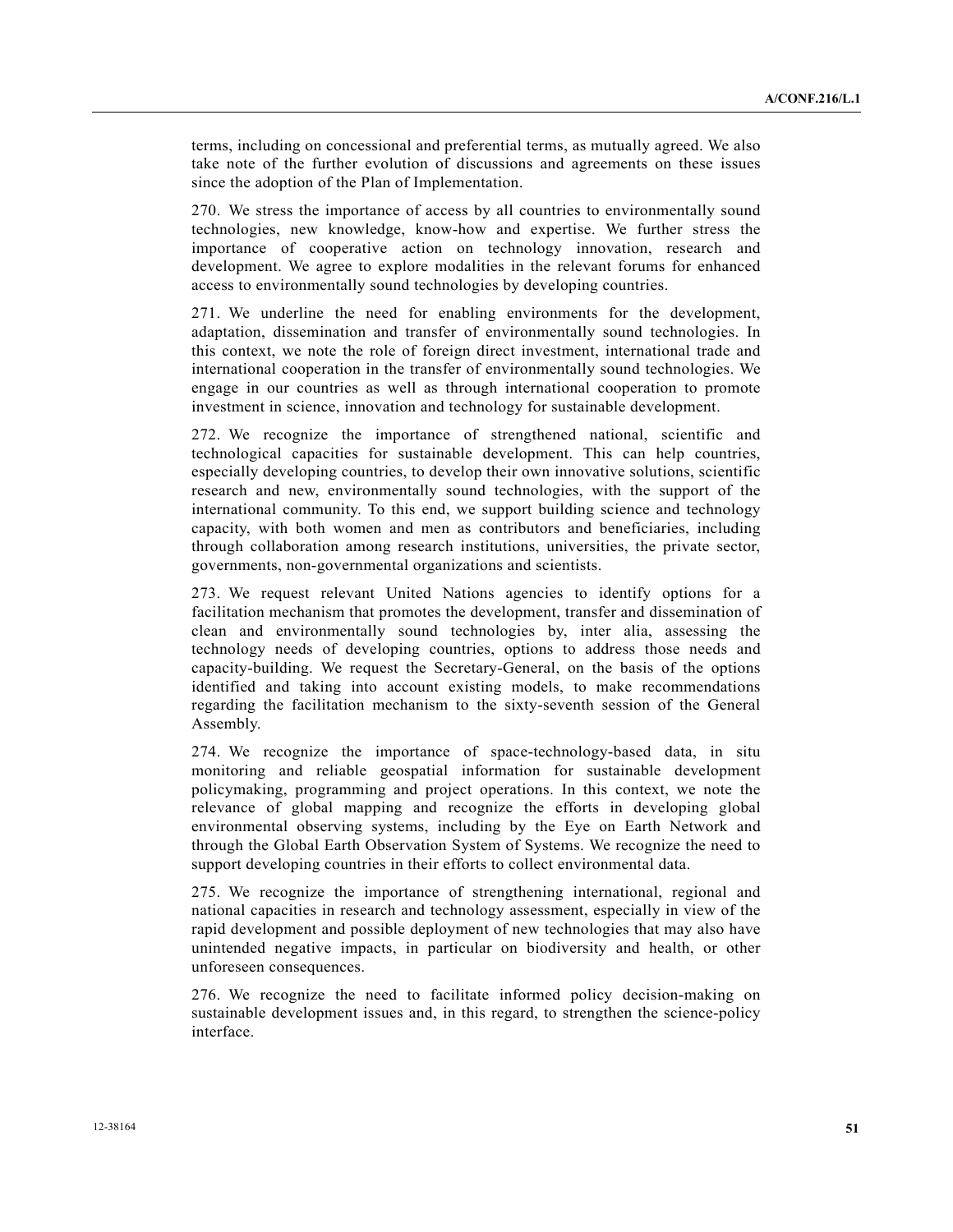## **C. Capacity-building**

277. We emphasize the need for enhanced capacity-building for sustainable development and, in this regard, we call for the strengthening of technical and scientific cooperation, including North-South, South-South and triangular cooperation. We reiterate the importance of human resource development, including training, the exchange of experiences and expertise, knowledge transfer and technical assistance for capacity-building, which involves strengthening institutional capacity, including planning, management and monitoring capacities.

278. We call for the continued and focused implementation of the Bali Strategic Plan for Technology Support and Capacity-building, adopted by UNEP.

279. We encourage the participation and representation of men and women scientists and researchers from developing and developed countries in processes related to global environmental and sustainable development assessment and monitoring, with the purpose of enhancing national capabilities and the quality of research for policy- and decision-making processes.

280. We invite all relevant agencies of the United Nations system and other relevant international organizations to support developing countries and, in particular, the least developed countries in capacity-building for developing resource-efficient and inclusive economies, including through:

(a) Sharing sustainable practices in various economic sectors;

 (b) Enhancing knowledge and capacity to integrate disaster risk reduction and resilience into development plans;

 (c) Supporting North-South, South-South and triangular cooperation for the transition to a resource-efficient economy;

(d) Promoting public-private partnerships.

### **D. Trade**

281. We reaffirm that international trade is an engine for development and sustained economic growth, and also reaffirm the critical role that a universal, rules-based, open, non-discriminatory and equitable multilateral trading system, as well as meaningful trade liberalization, can play in stimulating economic growth and development worldwide, thereby benefiting all countries at all stages of development, as they advance towards sustainable development. In this context, we remain focused on achieving progress in addressing a set of important issues, such as, inter alia, trade-distorting subsidies and trade in environmental goods and services.

282. We urge the members of WTO to redouble their efforts to achieve an ambitious, balanced and development-oriented conclusion to the Doha Development Agenda, while respecting the principles of transparency, inclusiveness and consensual decision-making, with a view to strengthening the multilateral trading system. In order to effectively participate in the work programme of WTO and fully realize trade opportunities, developing countries need the assistance and enhanced cooperation of all relevant stakeholders.